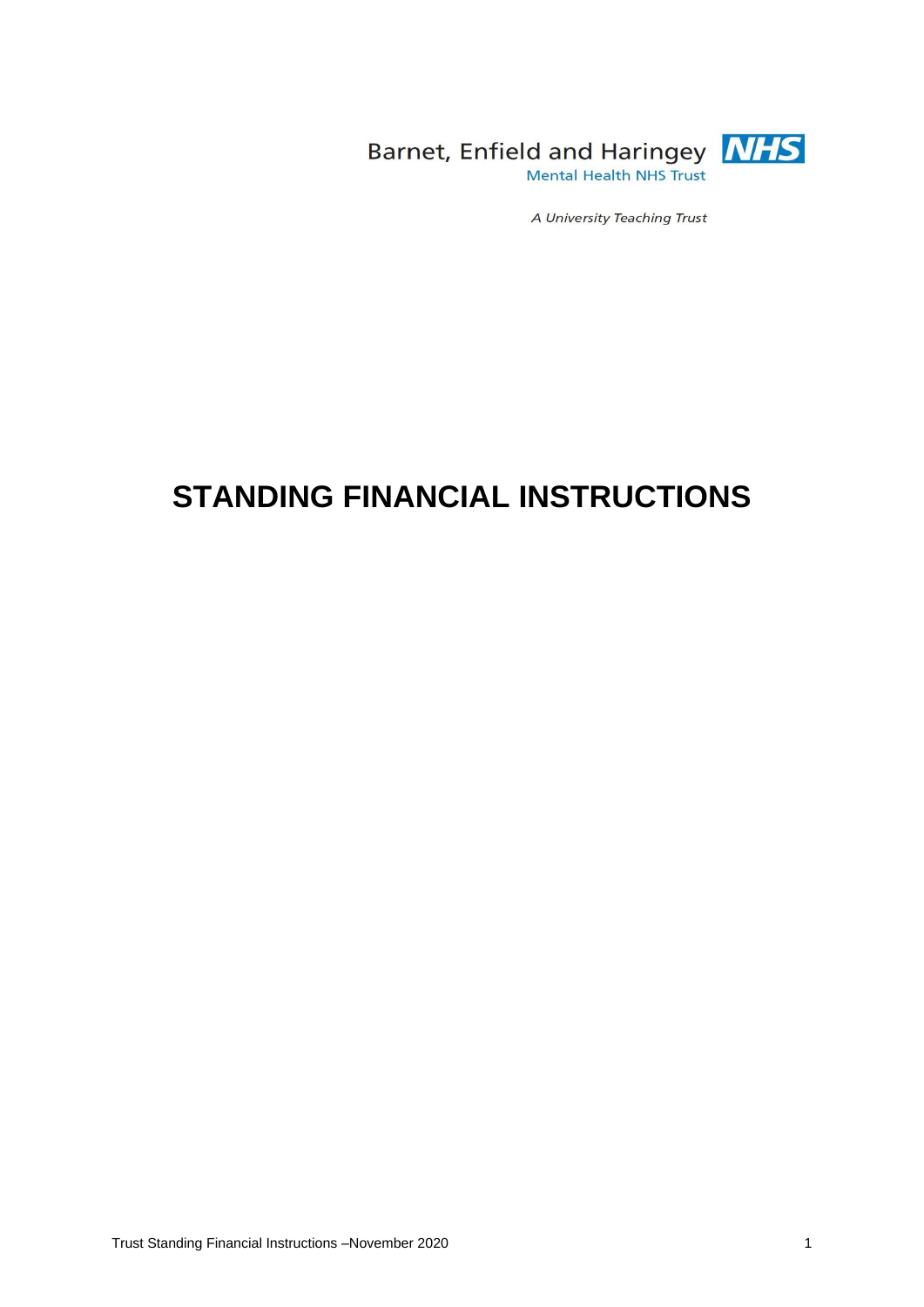# **Version Control**

| Policy Lead/Author & Position:  | Martin Davies, Head of Financial Assurance      |
|---------------------------------|-------------------------------------------------|
| Responsible Directorate:        | Corporate                                       |
| <b>Replacing Document:</b>      | Standing Financial Instructions approved at the |
|                                 | Trust Board meeting held on 11 November 2019    |
| Approving Committee / Group:    | <b>Audit Committee</b>                          |
| Date Approved/Ratified:         |                                                 |
| Ratified by:                    | <b>Trust Board</b>                              |
| <b>Previous Reviewed Dates:</b> | November 2014, November 2015, November          |
|                                 | 2016, November 2017, March 2018, November       |
|                                 | 2018, November 2019                             |
| Date of Next Review:            | November 2021                                   |

This version of the Trust's Standing Financial Instructions incorporates amendments approved at the following meetings.

| Version | Date     | Author               | Meeting                |
|---------|----------|----------------------|------------------------|
| 2011    | 04.10.11 | Alex Manu            | <b>Audit Committee</b> |
| 2012    | 16.10.12 | Alex Manu            | <b>Audit Committee</b> |
| 2013    | 14.01.14 | <b>Martin Davies</b> | <b>Audit Committee</b> |
| 2014    | 16.09.14 | <b>Martin Davies</b> | <b>Audit Committee</b> |
| 2014    | 29.09.14 | <b>Martin Davies</b> | <b>Trust Board</b>     |
| 2014    | 11.11.14 | Alex Hughes          | <b>Audit Committee</b> |
| 2015    | 24.11.14 | <b>Martin Davies</b> | <b>Trust Board</b>     |
| 2015    | 03.11.15 | <b>Martin Davies</b> | <b>Audit Committee</b> |
| 2015    | 16.11.15 | <b>Martin Davies</b> | <b>Trust Board</b>     |
| 2016    | 14.11.16 | <b>Martin Davies</b> | <b>Audit Committee</b> |
| 2016    | 28.11.16 | <b>Martin Davies</b> | <b>Trust Board</b>     |
| 2017    | 11.11.17 | <b>Martin Davies</b> | <b>Audit Committee</b> |
| 2017    | 27.11.17 | <b>Martin Davies</b> | <b>Trust Board</b>     |
| 2018    | 12.03.18 | <b>Martin Davies</b> | <b>Audit Committee</b> |
| 2018    | 12.11.18 | <b>Martin Davies</b> | <b>Audit Committee</b> |
| 2019    | 11.11.19 | Nina van Markwijk    | <b>Audit Committee</b> |
| 2020    | 02.11.20 | <b>Martin Davies</b> | <b>Audit Committee</b> |
| 2020    | 30.11.20 | <b>Martin Davies</b> | <b>Trust Board</b>     |

The Trust's Standing Financial Instructions are maintained by the Head of Financial Assurance on behalf of the Trust Board. Enquiries regarding the interpretation of these Standing Financial Instructions should be directed to the Head of Financial Assurance in the first instance.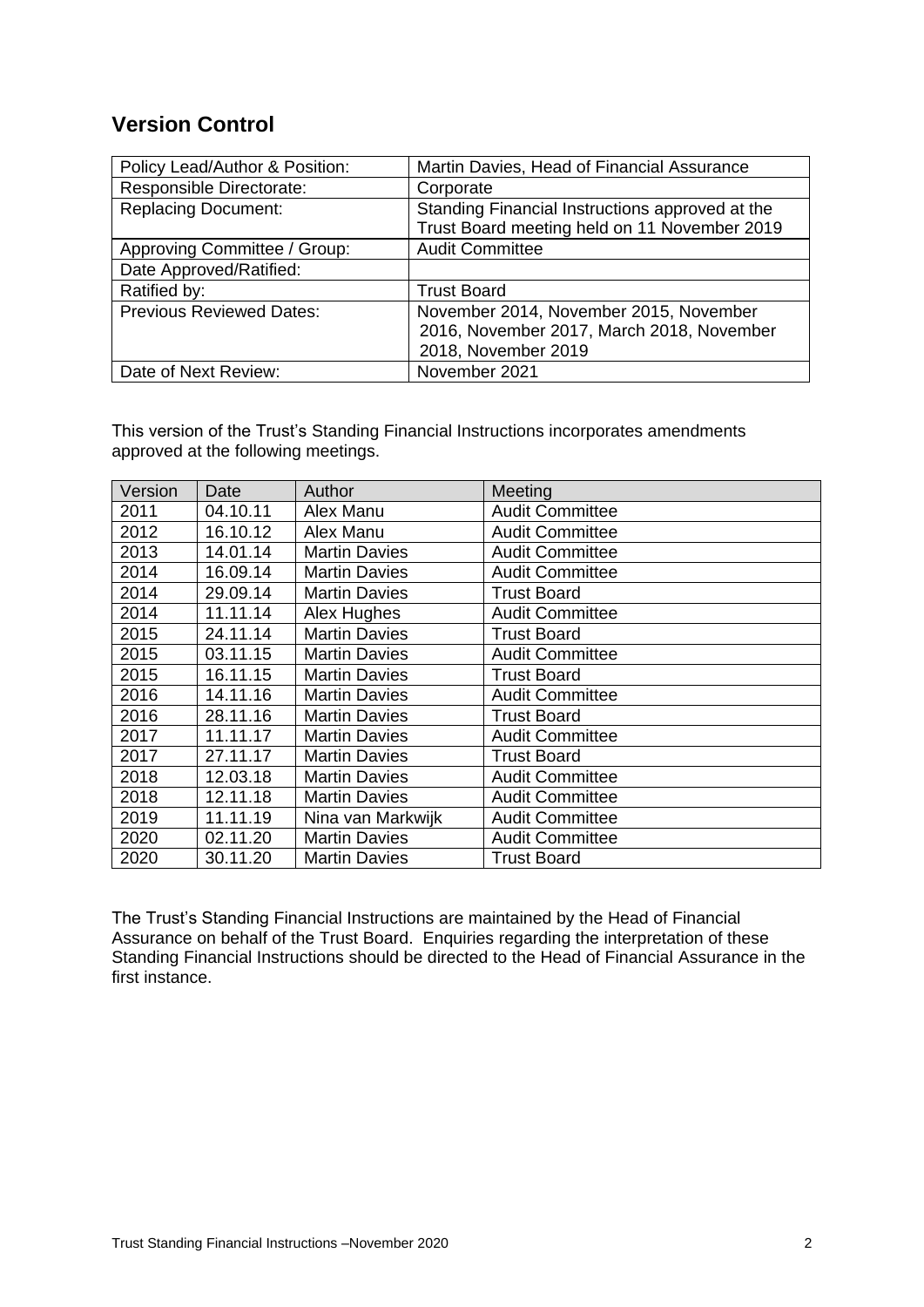# **Table of Contents**

# Page

| 1 <sub>1</sub> |     |                                                                            |
|----------------|-----|----------------------------------------------------------------------------|
|                | 1.1 |                                                                            |
|                | 1.2 |                                                                            |
|                |     |                                                                            |
|                |     | 1.2.3 The Chief Executive and Chief Finance and Investment Officer 7       |
|                |     |                                                                            |
|                |     |                                                                            |
|                |     |                                                                            |
| 2.             |     |                                                                            |
|                | 2.1 |                                                                            |
|                | 2.2 |                                                                            |
|                | 2.3 |                                                                            |
|                | 2.4 |                                                                            |
|                | 2.5 |                                                                            |
|                | 2.6 |                                                                            |
| 3.             |     | ALLOCATIONS, PLANNING, BUDGETS, BUDGETARY CONTROL, AND                     |
|                | 3.1 |                                                                            |
|                | 3.2 |                                                                            |
| 4              |     |                                                                            |
|                | 4.4 |                                                                            |
|                | 4.5 |                                                                            |
| 5.             |     |                                                                            |
| 6.             |     |                                                                            |
|                | 6.1 |                                                                            |
|                |     | 6.2 Bank Accounts<br>17                                                    |
|                | 6.3 |                                                                            |
|                | 6.4 |                                                                            |
| 7.             |     | INCOME, FEES AND CHARGES AND SECURITY OF CASH, CHEQUES AND                 |
|                | 7.1 |                                                                            |
|                | 7.2 |                                                                            |
|                | 7.3 |                                                                            |
| 8.             |     |                                                                            |
|                | 8.1 | Duty to comply with Standing Orders and Standing Financial Instructions 19 |
|                | 8.3 |                                                                            |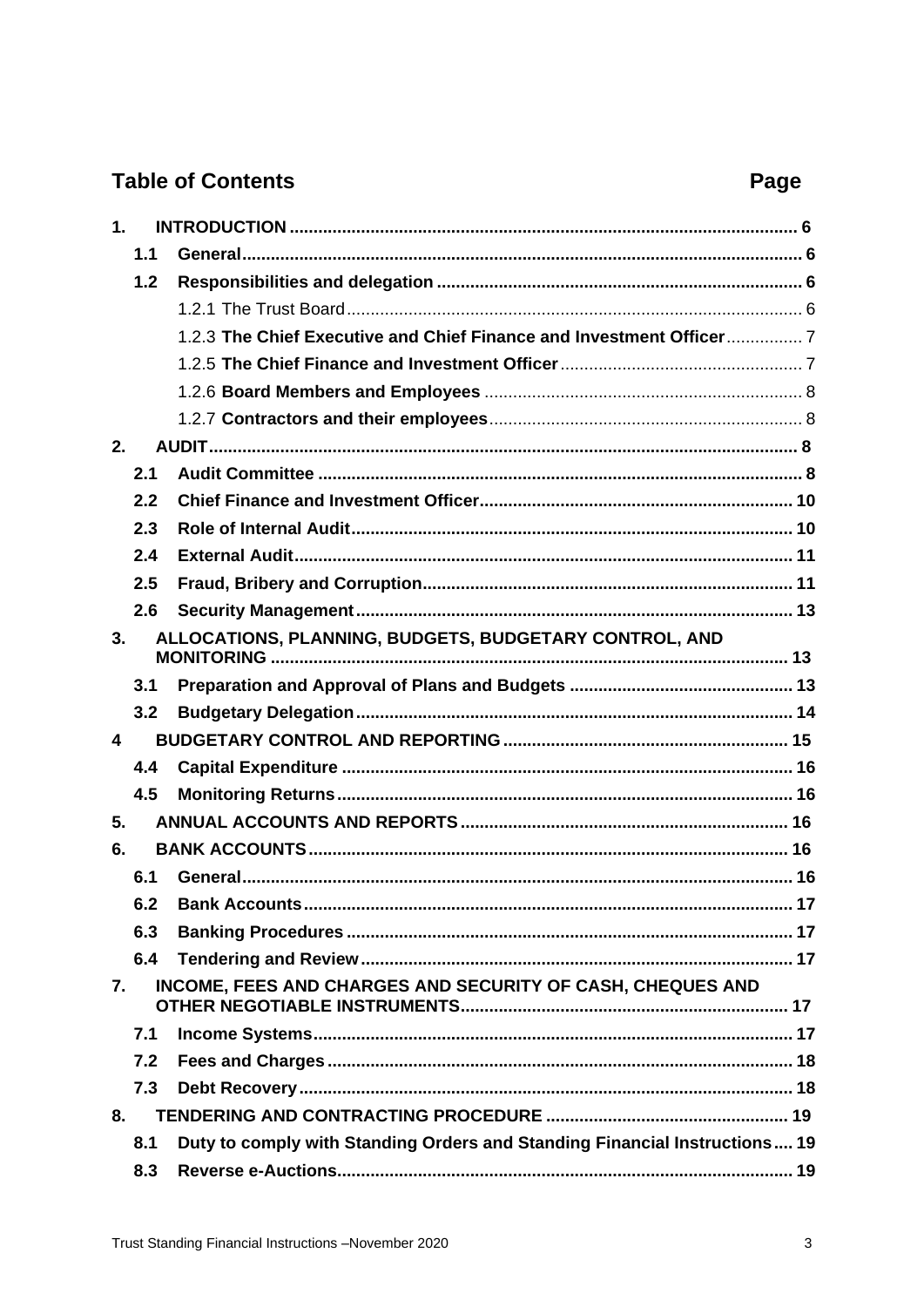|     | 8.4 |                                                                                                                                                 |    |
|-----|-----|-------------------------------------------------------------------------------------------------------------------------------------------------|----|
|     | 8.5 |                                                                                                                                                 |    |
|     | 8.6 |                                                                                                                                                 |    |
|     | 8.7 |                                                                                                                                                 |    |
|     |     |                                                                                                                                                 |    |
|     |     |                                                                                                                                                 |    |
|     | 8.8 |                                                                                                                                                 |    |
|     | 8.9 | Instances where formal competitive tendering or competitive quotation is not                                                                    |    |
|     |     |                                                                                                                                                 |    |
|     |     |                                                                                                                                                 |    |
|     |     |                                                                                                                                                 |    |
|     |     | 8.13 Healthcare Services Agreements (see overlap with SFI No. 7)  30                                                                            |    |
|     |     |                                                                                                                                                 |    |
|     |     |                                                                                                                                                 |    |
|     |     | 8.16 Applicability of SFIs on Tendering and Contracting to funds held in trust (see                                                             |    |
|     |     |                                                                                                                                                 |    |
|     |     |                                                                                                                                                 |    |
| 9.  |     | NHS SERVICE AGREEMENTS FOR PROVISION OF SERVICES (see overlap with                                                                              |    |
|     | 9.1 |                                                                                                                                                 |    |
|     | 9.2 |                                                                                                                                                 |    |
| 10. |     | TERMS OF SERVICE, ALLOWANCES AND PAYMENT OF MEMBERS OF THE<br>TRUST BOARD AND EXECUTIVE COMMITTEE AND EMPLOYEES 33                              |    |
|     |     | 10.1 Remuneration and Terms of Service (see overlap with SO No. 4)  33                                                                          |    |
|     |     |                                                                                                                                                 | 34 |
|     |     |                                                                                                                                                 |    |
|     |     |                                                                                                                                                 |    |
|     | 11. |                                                                                                                                                 |    |
|     |     |                                                                                                                                                 |    |
|     |     | 11.2 Choice, Requisitioning, Ordering, Receipt and Payment for Goods and<br>Services (see overlap with Standing Financial Instruction No. 8) 36 |    |
|     |     | 11.3 Joint Finance Arrangements with Local Authorities and Voluntary Bodies (see                                                                |    |
|     | 12. |                                                                                                                                                 |    |
|     |     |                                                                                                                                                 |    |
| 13. |     |                                                                                                                                                 |    |
| 14. |     | CAPITAL INVESTMENT, PRIVATE FINANCING, FIXED ASSET REGISTERS AND                                                                                |    |
|     |     |                                                                                                                                                 |    |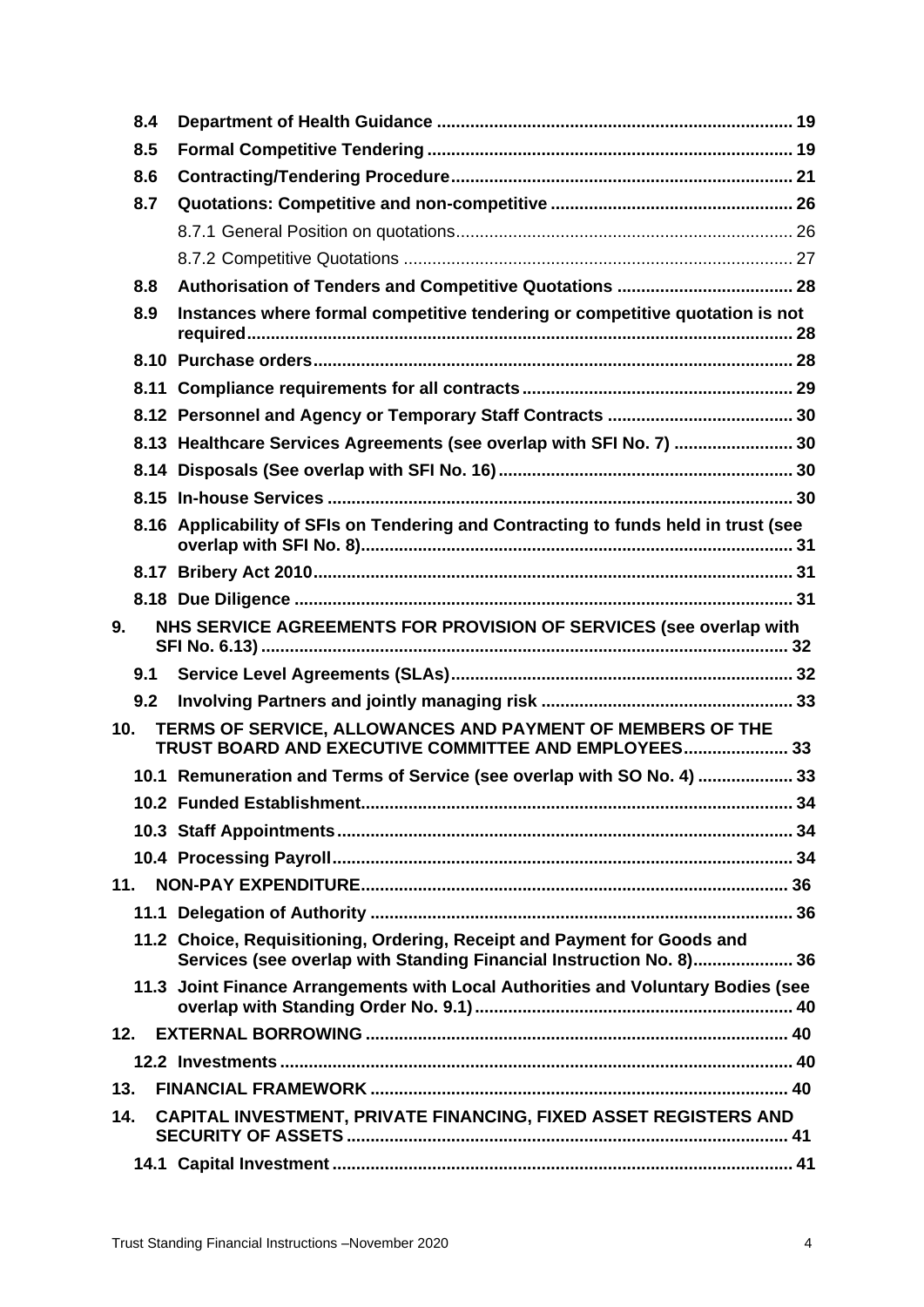|     | 15.2 Control of Stores, Stocktaking, condemnations and disposal 44                  |  |
|-----|-------------------------------------------------------------------------------------|--|
|     |                                                                                     |  |
| 16. | DISPOSALS AND CONDEMNATIONS, LOSSES AND SPECIAL PAYMENTS  45                        |  |
|     |                                                                                     |  |
|     |                                                                                     |  |
| 17. |                                                                                     |  |
|     |                                                                                     |  |
|     | 17.2 Responsibilities and duties of other Directors and Officers in relation to     |  |
|     | 17.3 Contracts for Computer Services with other health bodies or outside agencies47 |  |
|     |                                                                                     |  |
|     |                                                                                     |  |
| 18. |                                                                                     |  |
| 19. |                                                                                     |  |
|     |                                                                                     |  |
|     | 19.2 Accountability to Charity Commission and Secretary of State for Health  49     |  |
|     | 19.3 Applicability of Standing Financial Instructions to funds held on Trust 49     |  |
| 20. | ACCEPTANCE OF GIFTS BY STAFF AND LINK TO STANDARDS OF BUSINESS                      |  |
| 21. |                                                                                     |  |
| 22. |                                                                                     |  |
|     |                                                                                     |  |
|     | 22.2 Insurance: Risk Pooling Schemes administered by NHS Resolution 51              |  |
|     |                                                                                     |  |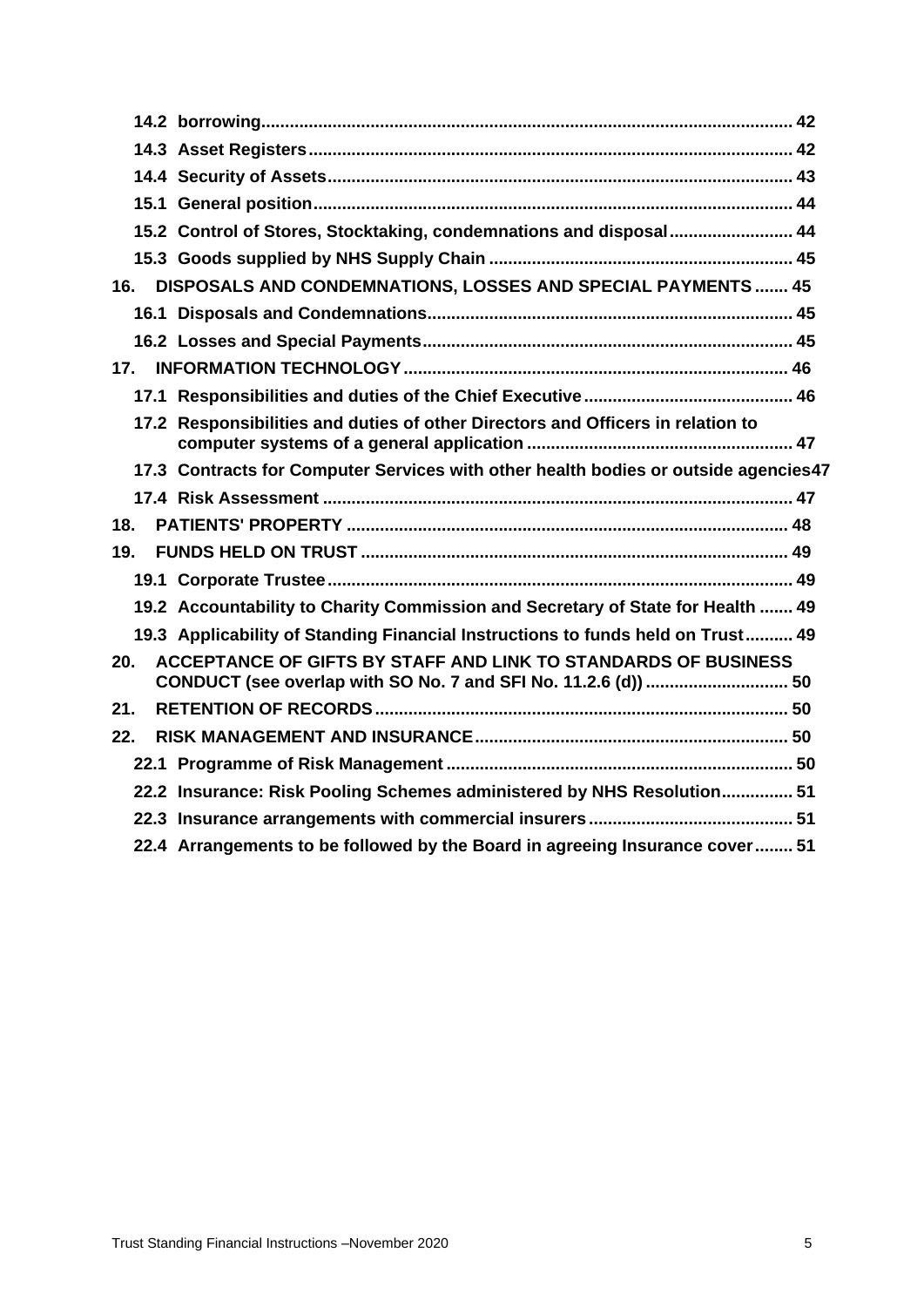# <span id="page-5-0"></span>**1. INTRODUCTION**

#### <span id="page-5-1"></span>**1.1 General**

- 1.1.1 These Standing Financial Instructions (SFIs) are issued in accordance with the Trust (Functions) Directions 2000 issued by the Secretary of State which require that each Trust shall agree Standing Financial Instructions for the regulation of the conduct of its members and officers in relation to all financial matters with which they are concerned. They shall have effect as if incorporated in the Standing Orders (SOs) of the Trust.
- 1.1.2 These Standing Financial Instructions detail the financial responsibilities, policies and procedures adopted by the Trust. They are designed to ensure that the Trust's financial transactions are carried out in accordance with the law and with Government policy in order to achieve probity, accuracy, economy, efficiency and effectiveness. They should be used in conjunction with the Schedule of Decisions Reserved to the Board and the Reservation of Powers to the Board and Delegation of Powers ("Scheme of Delegation") adopted by the Trust.
- 1.1.3 These Standing Financial Instructions identify the financial responsibilities which apply to everyone working for the Trust and its constituent organisations including Trading Units. They do not provide detailed procedural advice and should be read in conjunction with the detailed departmental and financial procedure notes. All financial procedures must be approved by the Chief Finance and Investment Officer.
- 1.1.4 Should any difficulties arise regarding the interpretation or application of any of the Standing Financial Instructions then the advice of the Chief Finance and Investment Officer must be sought before acting. The user of these Standing Financial Instructions should also be familiar with and comply with the provisions of the Trust's Standing Orders.
- 1.1.5 The failure to comply with Standing Financial Instructions and Standing Orders can in certain circumstances be regarded as a disciplinary matter that could result in dismissal.
- 1.1.6 **Overriding Standing Financial Instructions** If for any reason these Standing Financial Instructions are not complied with, full details of the non-compliance and any justification for non-compliance and the circumstances around the noncompliance shall be reported to the next formal meeting of the Audit Committee for referring action or ratification. All members of the Board and staff have a duty to disclose any non-compliance with these Standing Financial Instructions to the Chief Finance and Investment Officer as soon as possible.
- 1.1.7 Amendment of Prime Financial Policies- To ensure that these Prime Financial Policies remain up-to-date and relevant, the Chief Finance and Investment Officer will review them at least annually. Following consultation with the Accountable Officer, the Chief Finance and Investment Officer will submit policies to the Audit Committee from scrutiny and approval.

# <span id="page-5-2"></span>**1.2 Responsibilities and delegation**

<span id="page-5-3"></span>1.2.1 The Trust Board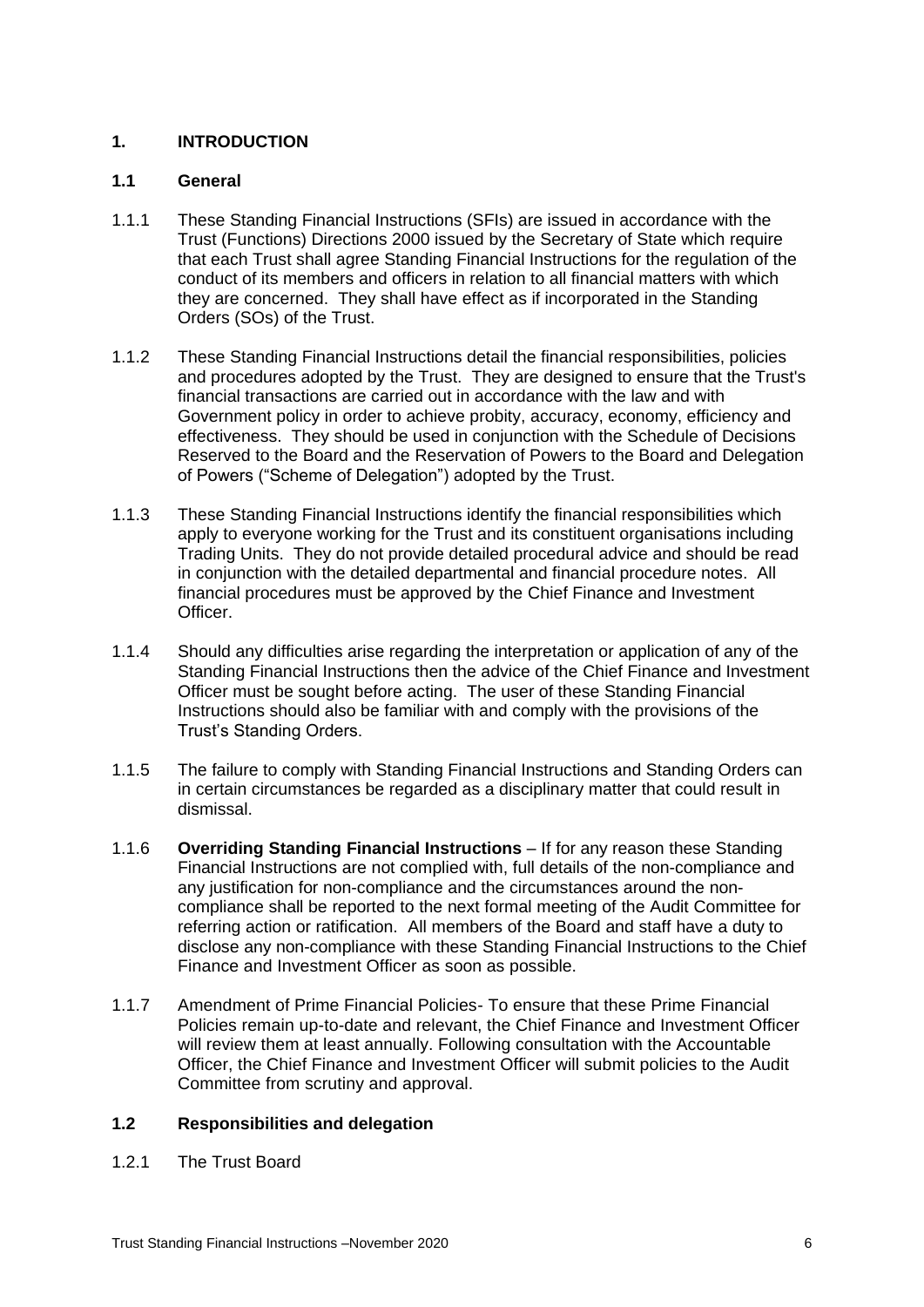The Board exercises financial supervision and control by:

- (a) formulating the financial strategy;
- (b) requiring the submission and approval of budgets within approved allocations/overall income;
- (c) defining and approving essential features in respect of important procedures and financial systems (including the need to obtain value for money);
- (d) defining specific responsibilities placed on members of the Board and employees as indicated in the Scheme of Delegation document.
- 1.2.2 The Board has resolved that certain powers and decisions may only be exercised by the Board in formal session. These are set out in the ['Reservation of Matters Reserved to the Board'] document. All other powers have been delegated to such other committees as the Trust has established.

#### <span id="page-6-0"></span>1.2.3 **The Chief Executive and Chief Finance and Investment Officer**

The Chief Executive and Chief Finance and Investment Officer will, as far as possible, delegate their detailed responsibilities, but they remain accountable for financial control.

Within the Standing Financial Instructions, it is acknowledged that the Chief Executive is ultimately accountable to the Board, and as Accountable Officer, to the Secretary of State, for ensuring that the Board meets its obligation to perform its functions within the available financial resources. The Chief Executive has overall executive responsibility for the Trust's activities; is responsible to the Chairman and the Board for ensuring that its financial obligations and targets are met and has overall responsibility for the Trust's system of internal control and shall monitor and ensure compliance with NHS Counter Fraud Authority's Standards for Providers.

1.2.4 It is a duty of the Chief Executive to ensure that Members of the Board and, employees and all new appointees are notified of, and put in a position to understand their responsibilities within these Instructions.

# <span id="page-6-1"></span>1.2.5 **The Chief Finance and Investment Officer**

The Chief Finance and Investment Officer is responsible for:

- (a) implementing the Trust's financial policies and for coordinating any corrective action necessary to further these policies;
- (b) maintaining an effective system of internal financial control including ensuring that detailed financial procedures and systems incorporating the principles of separation of duties and internal checks are prepared, documented and maintained to supplement these instructions;
- (c) ensuring that sufficient records are maintained to show and explain the Trust's transactions, in order to disclose, with reasonable accuracy, the financial position of the Trust at any time;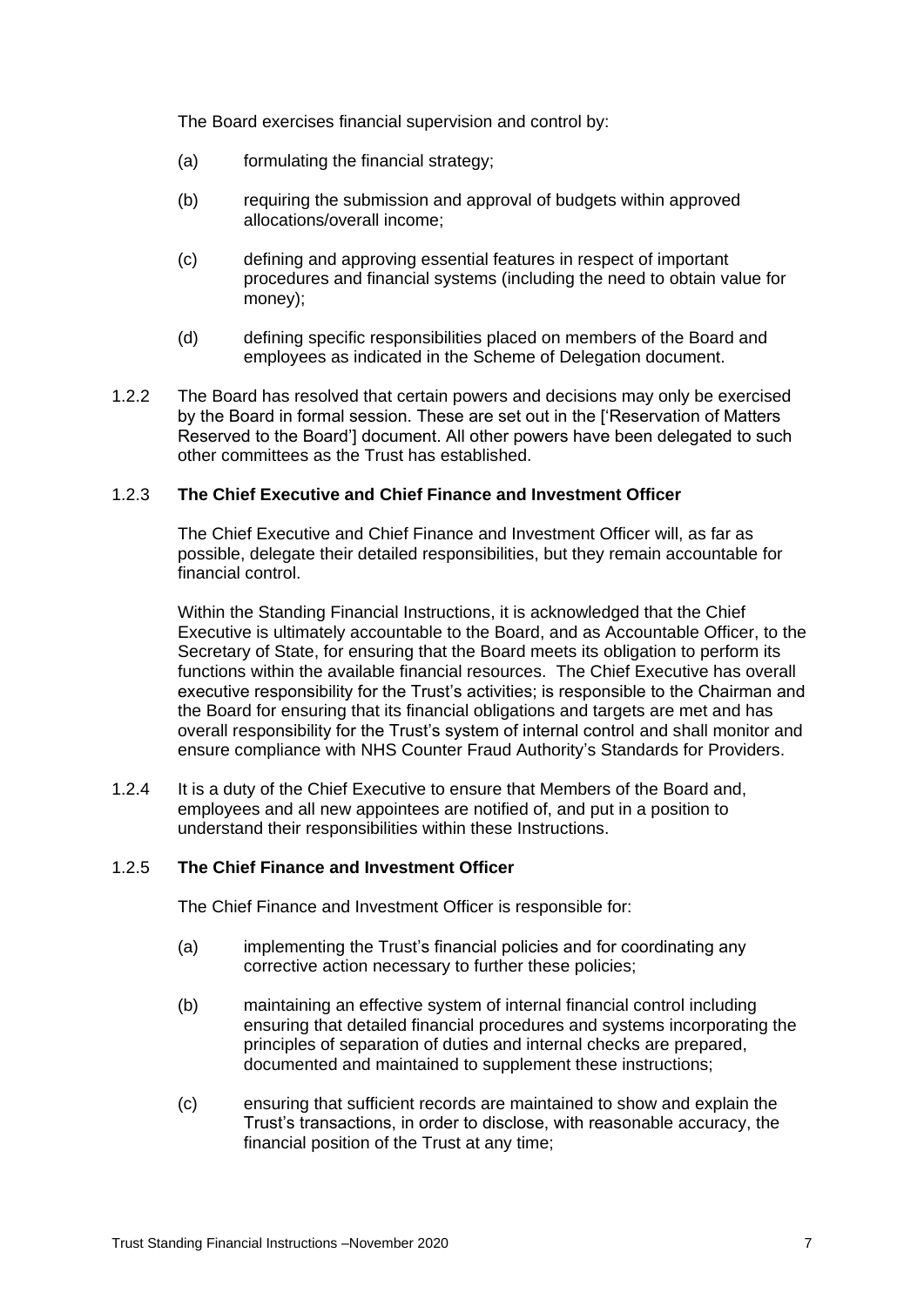and, without prejudice to any other functions of the Trust, and employees of the Trust, the duties of the Chief Finance and Investment Officer include:

- (d) the provision of financial advice to other members of the Board and employees;
- (e) the design, implementation and supervision of systems of internal financial control;
- (f) the preparation and maintenance of such accounts, certificates, estimates, records and reports as the Trust may require for the purpose of carrying out its statutory duties;
- (g) to report and inform the Trust's nominated Local Counter Fraud Specialist (LCFS) all referrals of fraud and or bribery, made directly to them.

#### <span id="page-7-0"></span>1.2.6 **Board Members and Employees**

All members of the Board and employees, severally and collectively, are responsible for:

- (a) the security of the property of the Trust;
- (b) avoiding loss;
- (c) exercising economy and efficiency in the use of resources;
- (d) conforming with the requirements of Standing Orders, Standing Financial Instructions, Financial Procedures and the Scheme of Delegation.

#### <span id="page-7-1"></span>1.2.7 **Contractors and their employees**

Any contractor or employee of a contractor who is empowered by the Trust to commit the Trust to expenditure or who is authorised to obtain income shall be covered by these instructions. It is the responsibility of the Chief Executive to ensure that such persons are made aware of this.

1.2.8 For all members of the Board and any employees who carry out a financial function, the form in which financial records are kept and the manner in which members of the Board and employees discharge their duties must be to the satisfaction of the Chief Finance and Investment Officer.

# <span id="page-7-2"></span>**2. AUDIT**

#### <span id="page-7-3"></span>**2.1 Audit Committee**

- 2.1.1 In accordance with Standing Orders, the Board shall formally establish an Audit Committee, with clearly defined terms of reference and following guidance from the NHS Audit Committee Handbook (2018), which will provide an independent and objective view of internal control by:
	- (a) oversee and monitor the Internal and External Audit services, including approving the Audit strategy, annual plan and audit fees and ensure this is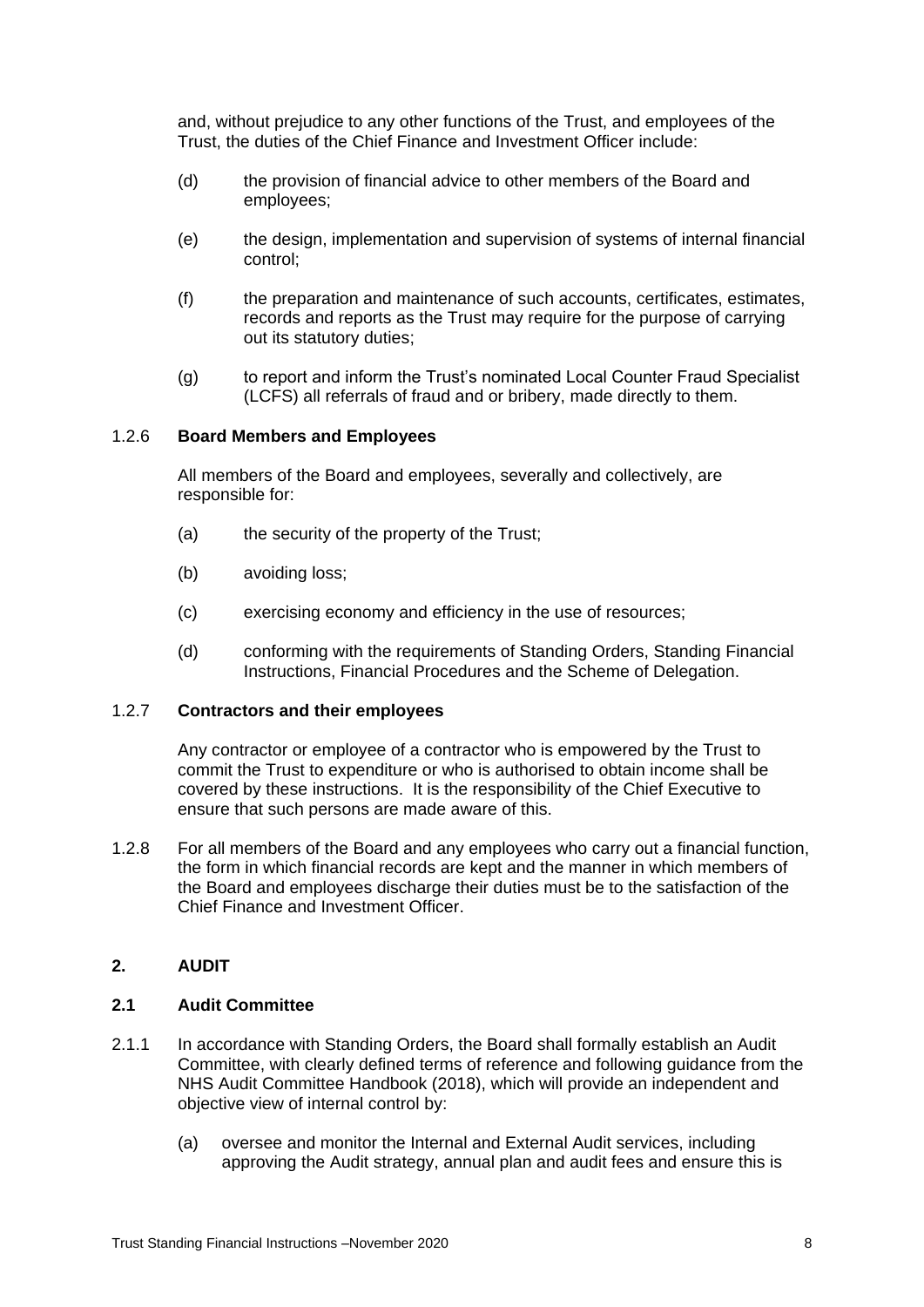guided by and consistent with the audit needs of the organisation and the Assurance Framework.

- (b) discuss with the External Auditor the nature and scope of the audit and ensure co-operation with the Internal Audit Programme
- (c) receive a report at each Audit Committee meeting from the Head of Internal Audit
- (d) review and consider the major findings of internal audit investigations and reports, and consider the appropriateness of the associated responses from management
- (e) receive the Annual Internal Audit report relating to the previous year
- (f) review and, subject to any amendments required, commend the Annual Statements to the Board, taking particular note of Accounting Standards, accounting policies, major areas of judgement, and any significant areas of adjustment resulting from the audit
- (g) consider the annual management letter from the external auditor and make recommendations to the Board in respect of the external auditor's principal matters of concern
- (h) confirm to the Board that there are no outstanding matters of disagreement between the staff and the external auditor
- (i) oversee and monitor the organisation's policies and procedures for Counter Fraud strategy and annual plan
- (j) Monitor compliance and review and advise on amendments to Trust Standing Orders, Standing Financial Instructions and Scheme of Delegation
- (k) monitor and review the organisation's value for money programme
- (l) report to the Board annually on its work in support of the Annual Governance Statement, specifically commenting on the fitness for purpose of the Assurance Framework, the completeness and embeddedness of risk management in the organisation, the integration of governance arrangements and the appropriateness of the self assessment against the standards of the Care Quality Commission.
- (m) review and consider the Annual Reports and assurances provided by the Quality and Safety Committee, and the underlying assurance processes overseen by that Committee, that together indicate the extent to which the organisation's objectives are being achieved
- (n) review the findings of other significant assurance functions, both internal and external to the organisation, and consider the implications for the governance of the organisation
- (o) review and advise on the effectiveness of policies and procedures for ensuring compliance with the relevant regulatory, legal and code of conduct **requirements**
- (p) periodically review the work of the Audit Committee and the Committee's own effectiveness in meeting its Terms of Reference
- (q) review arrangements by which staff may, in confidence, raise concerns about potential serious wrong-doing or malpractice. The objective is to ensure that arrangements are in place for the proportionate and independent investigation of such matters and for appropriate follow-up action
- (r) review schedules of losses and compensations and make recommendations to the Board
- (s) review schedules of debtors/creditors balances over £5,000 and more than six months old and explanations/action plans
- 2.1.2 Where the Audit Committee considers there is evidence of ultra vires transactions, evidence of improper acts, or if there are other important matters that the Committee wishes to raise, the Chairman of the Audit Committee should raise the matter at a full meeting of the Board. Exceptionally, the matter may need to be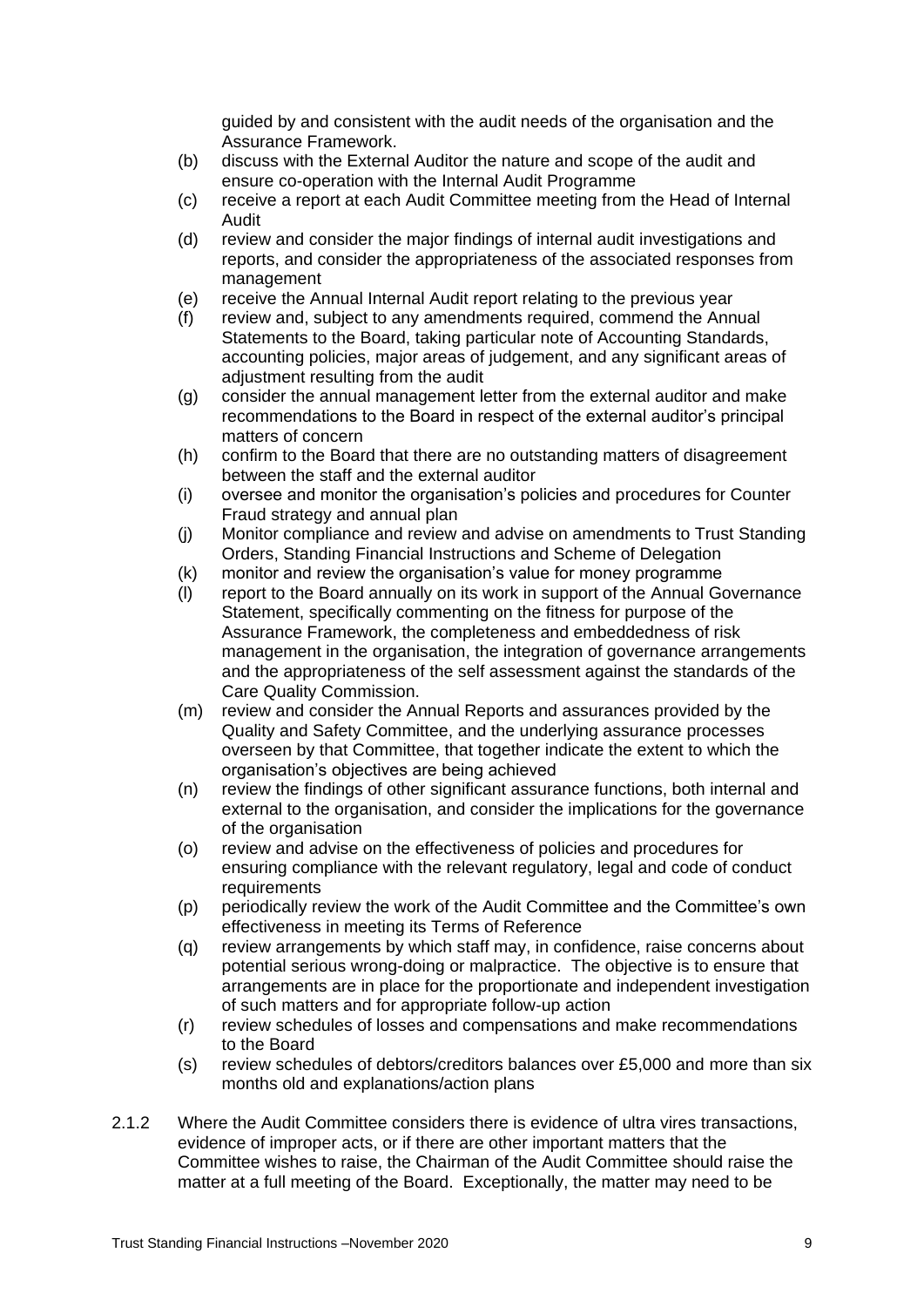referred to the Department of Health (to the Chief Finance and Investment Officer in the first instance.)

2.1.3 It is the responsibility of the Chief Finance and Investment Officer to ensure an adequate Internal Audit service is provided and the Audit Committee shall be involved in the selection process when/if an Internal Audit service provider is changed.

#### <span id="page-9-0"></span>**2.2 Chief Finance and Investment Officer**

- 2.2.1 The Chief Finance and Investment Officer is responsible for:
	- (a) ensuring there are arrangements to review, evaluate and report on the effectiveness of internal financial control including the establishment of an effective Internal Audit function;
	- (b) ensuring that the Internal Audit is adequate and meets the NHS mandatory audit standards;
	- (c) deciding at what stage to involve the police in cases of misappropriation and other irregularities not involving fraud or corruption;
	- (e) ensuring that an annual internal audit report is prepared for the consideration of the Audit Committee [and the Board]. The report must cover:
		- (i) a clear opinion on the effectiveness of internal control in accordance with current assurance framework guidance issued by the Department of Health including for example compliance with control criteria and standards;
		- (ii) major internal financial control weaknesses discovered;
		- (iii) progress on the implementation of internal audit recommendations;
		- (iv) progress against plan over the previous year;
		- (v) strategic audit plan covering the coming three years;
		- (vi) a detailed plan for the coming year.
- 2.2.2 The Chief Finance and Investment Officer or designated auditors are entitled without necessarily giving prior notice to require and receive:
	- (a) access to all records, documents and correspondence relating to any financial or other relevant transactions, including documents of a confidential nature;
	- (b) access at all reasonable times to any land, premises or members of the Board or employee of the Trust;
	- (c) the production of any cash, stores or other property of the Trust under a member of the Board and an employee's control; and
	- (d) explanations concerning any matter under investigation.

#### <span id="page-9-1"></span>**2.3 Role of Internal Audit**

2.3.1 Internal Audit will review, appraise and report upon: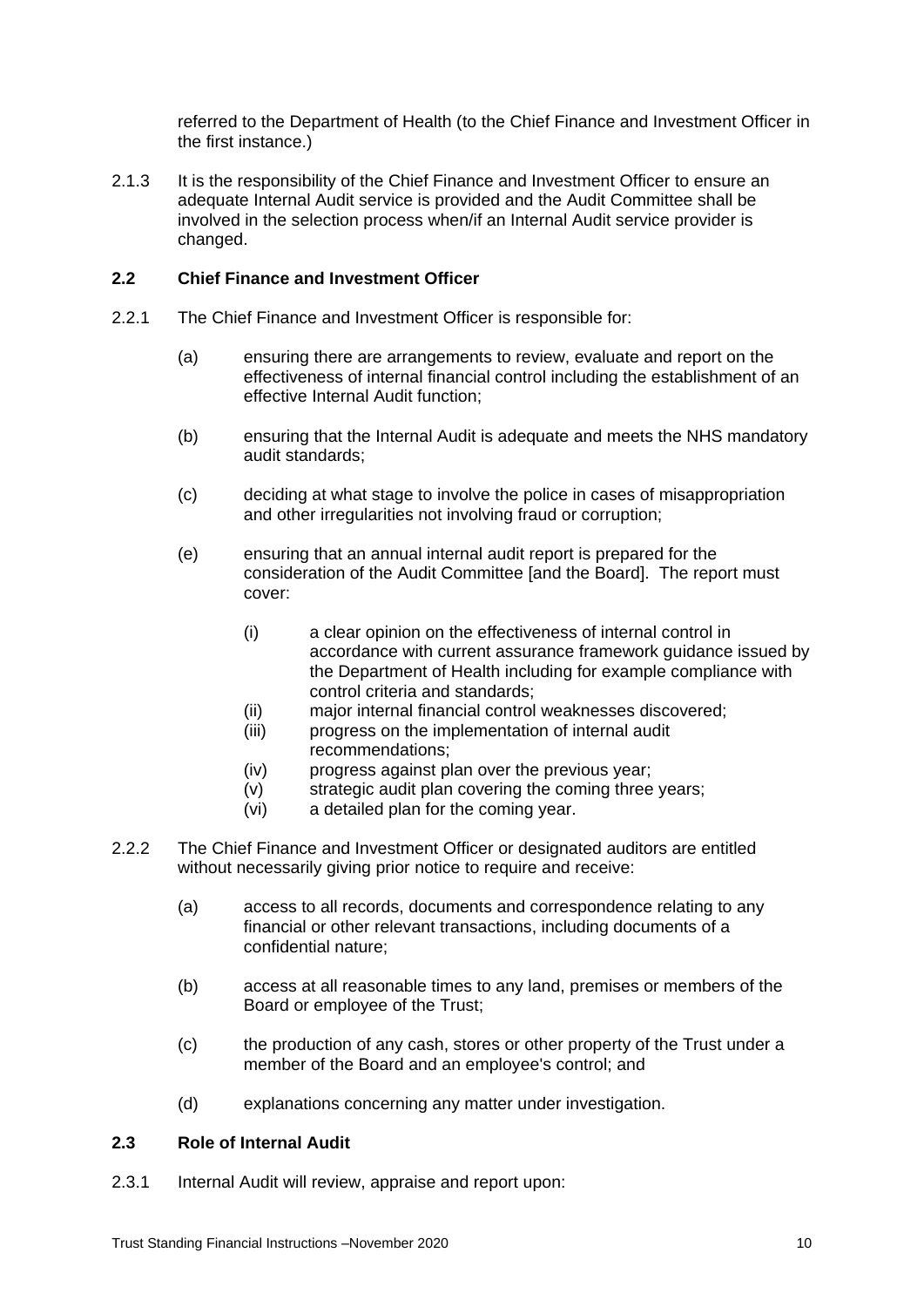- (a) the extent of compliance with relevant established policies, plans and procedures, and the financial impact of non-compliance;
- (b) the adequacy and application of financial and other related management controls;
- (c) the suitability of financial and other related management data;
- (d) the extent to which the Trust's assets and interests are accounted for and safeguarded from loss of any kind, arising from:
	- (i) fraud and other offences;
	- (ii) waste, extravagance, inefficient administration;
	- (iii) poor value for money or other causes.
- (e) Internal Audit shall also independently verify the Assurance Statements in accordance with guidance from NHSI.
- 2.3.2 Whenever any matter arises which involves, or is thought to involve, irregularities concerning cash, stores, or other property or any suspected irregularity in the exercise of any function of a pecuniary nature, the Chief Finance and Investment Officer must be notified immediately.
- 2.3.3 The Head of Internal Audit will normally attend Audit Committee meetings and has a right of access to all Audit Committee members, the Chairman and Chief Executive of the Trust.
- 2.3.4 The Head of Internal Audit shall be accountable to the Audit Committee but managed by the Chief Finance and Investment Officer. The reporting system for internal audit shall be agreed between the Chief Finance and Investment Officer, the Audit Committee and the Head of Internal Audit. The agreement shall be in writing and shall ensure compliance with Public Sector Internal Audit Standards. The reporting system shall be reviewed at least every three years.

# <span id="page-10-0"></span>**2.4 External Audit**

2.4.1 The External Auditor is appointed, and paid for, directly by the Trust, with the Audit Committee acting as the Trust's Auditor Panel to oversee the appointment and management of the External Auditor.

# <span id="page-10-1"></span>**2.5 Fraud, Bribery and Corruption**

- 2.5.1 It is the responsibility of the Trust to ensure that policies and procedures for all fraud and bribery related work is implemented, including findings from investigations and proactive work. In line with their responsibilities, the Chief Executive and Chief Finance and Investment Officer shall monitor and ensure compliance with Directions issued by the Secretary of State for Health on fraud, bribery and corruption. The Trust requires all staff to always act honestly and with integrity to safeguard the public resources they are responsible for. The Trust will not tolerate any fraud perpetrated against it and will actively chase any loss suffered.
- 2.5.2 In line with their responsibilities the Board shall monitor and ensure compliance with the provisions of the Bribery Act 2010. Senior Officers (including non-board level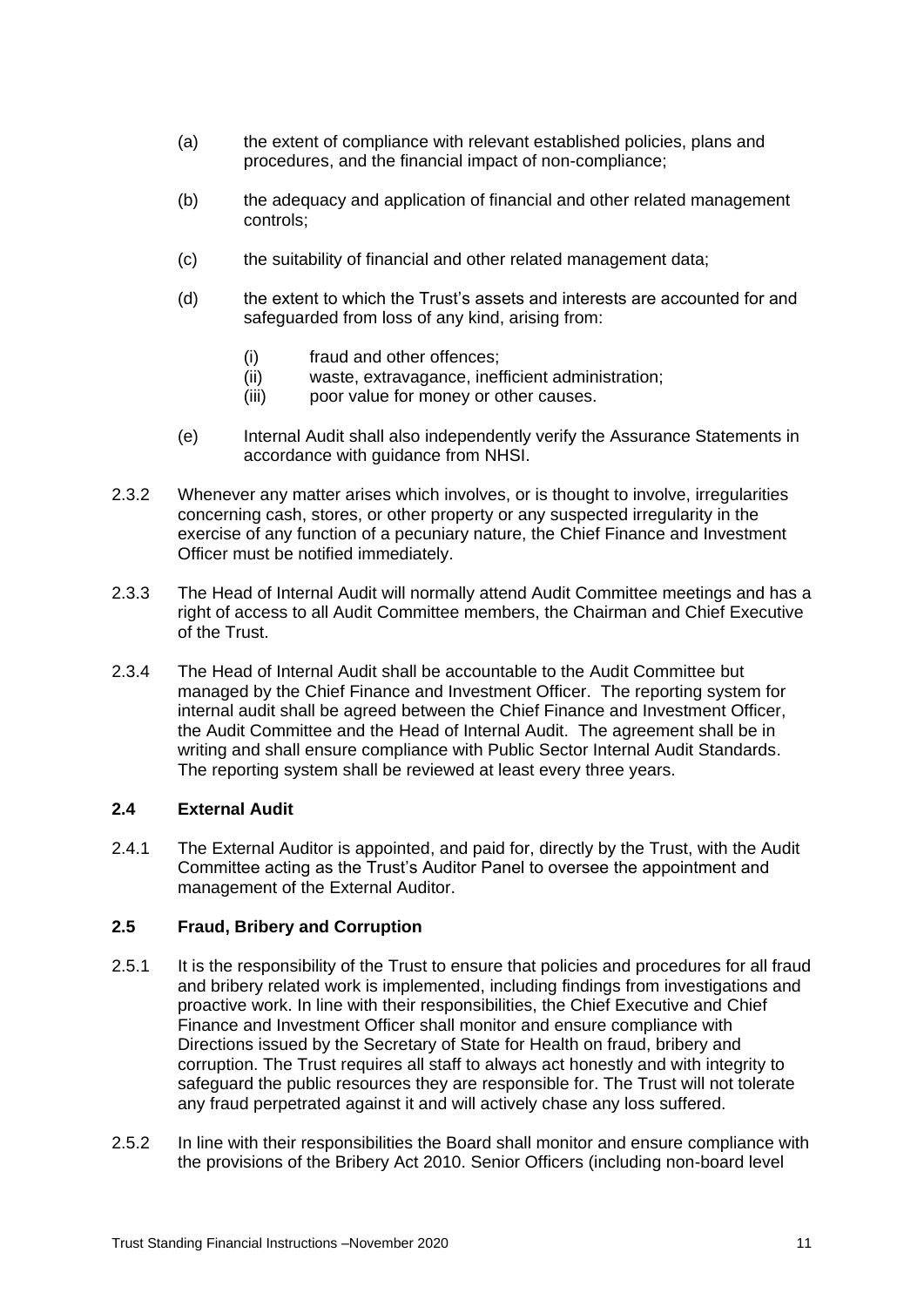managers) can be individually held criminally liable for the Trust's bribery offences. The Trust has a zero-tolerance approach to any form of Bribery.

- 2.5.3 The Trust shall nominate a suitable person to carry out the duties of the Local Counter Fraud Specialist as specified by the NHS Counter Fraud Authority Fraud and Corruption Manual and guidance.
- 2.5.4 All suspicions of fraud and bribery should be reported to the Trust's Local Counter Fraud Specialist. Alternatively, suspicions of NHS fraud or bribery can be reported to the Chief Finance and Investment Officer or the secure NHS Fraud and Corruption Reporting Line (0800 028 40 60) or online at www.cfa.nhs.uk/reportfraud. The NHS Fraud and Corruption Reporting Line offers complete confidentiality and callers can remain anonymous if they wish. Further details on reporting suspected fraud and bribery can be found in the Trust's Anti-Fraud and-Bribery Policy. Details can be found on the Counter Fraud intranet and in the Trust's Counter Fraud and Anti-Bribery Policy. The Chief Finance and Investment Officer will inform the Local Counter Fraud Specialist if they directly receive a referral.
- 2.5.5 The Local Counter Fraud Specialist shall report to the Chief Finance and Investment Officer and shall work with staff in NHS Counter Fraud Authority in accordance with the NHS Counter Fraud Authority Fraud and Corruption Manual.
- 2.5.6 The Local Counter Fraud Specialist will provide a written report, at least annually, on counter fraud work within the Trust. Furthermore, progress reports will be submitted and presented by the Local Counter Fraud Specialist to Audit Committee's held throughout the financial year.
- 2.5.7 The Local Counter Fraud Specialist shall review key financial and operating policies on an on-going basis to ensure robustness is achieved and any required changed are identified and implemented. These policies will be communicated to Trust staff and regularly monitored for effectiveness by Trust staff.
- 2.5.8 The Local Counter Fraud Specialist will complete the annual self-review toolkit (SRT) on behalf of the Trust and seek authorisation in respect of the content from the Chief Finance and Investment Officer, before he/she submits as final to NHS Counter Fraud Authority for review. If, following submission of the SRT, the Trust is selected at random for an assessment, the Local Counter Fraud Specialist and Chief Finance and Investment Officer will facilitate this in accordance with the NHS Standards for Providers.
- 2.5.9 A fraud offence can be committed by any person who dishonestly makes a false representation to make a gain for themselves or another or dishonestly fails to disclose to another person, information which he is under a legal duty to disclose, or commits fraud by abuse of position, including any offence as defined in the Fraud Act 2006.
- 2.5.10 Examples of fraud (though not exhaustive) may include:
	- Falsely claiming to be sick or working elsewhere whilst sick
	- Falsifying time records e.g. claiming pay for time not worked
	- Undertaking private work during NHS time
	- Unauthorised private use of NHS equipment with intent to avoid a charge or payment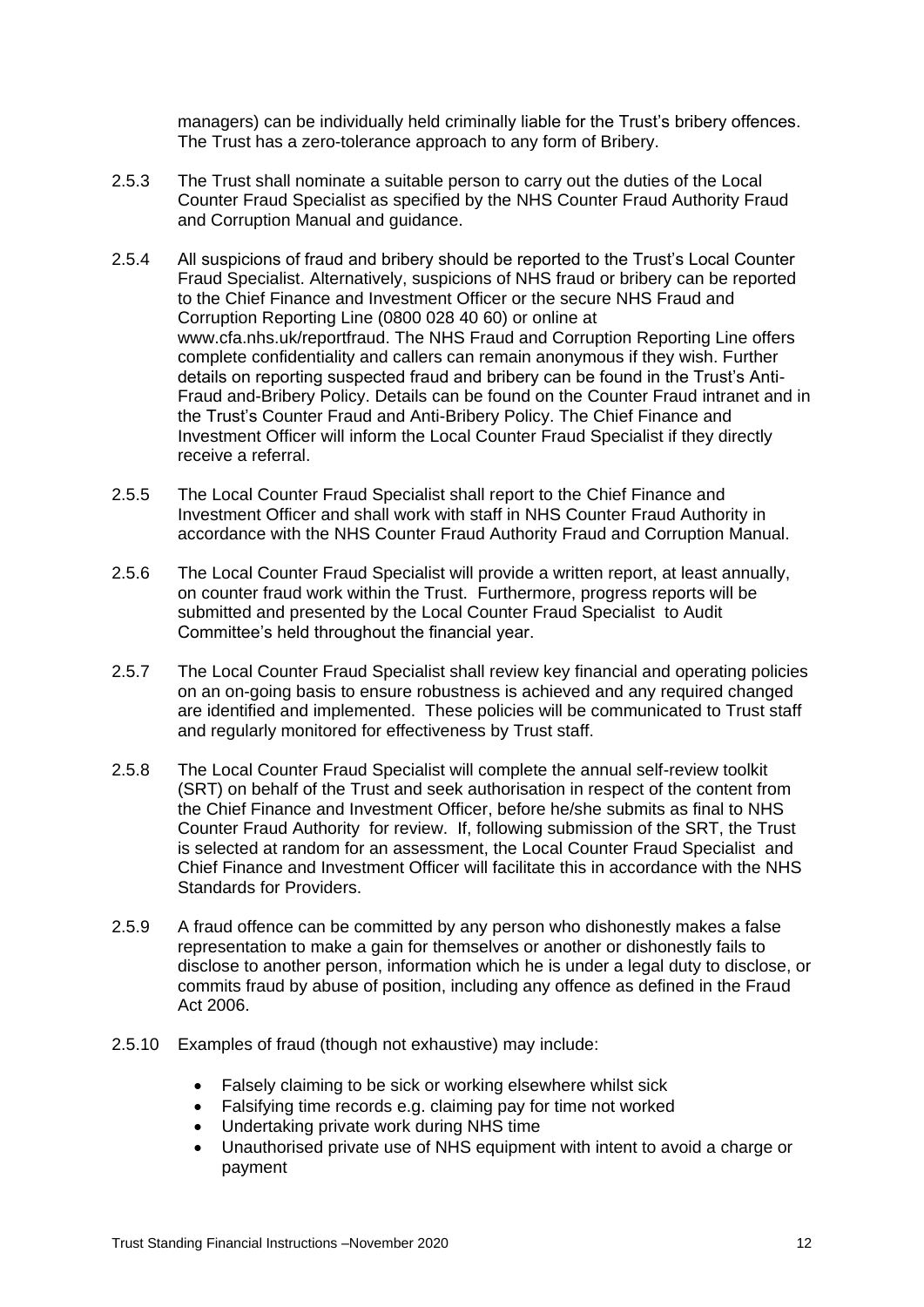- Submitting altered/bogus invoices or claims for payment
- Making false claims for subsistence & expenses
- Falsifving any official records
- Failing to declare criminal convictions to gain employment
- 2.5.11 A bribe is offering, promising, or giving a financial, or otherwise, advantage to another person with the intention of bringing about improper performance or reward. The Bribery Act also states that a person is guilty of an offence if they request, agree to receive, or accept a financial or other advantage intending that a relevant function or activity should be performed improperly by them or another. It further states that offering or agreeing to accept a bribe is an offence even if no money or goods have been exchanged.
- 2.5.12 In addition to the above, the Trust may be guilty of an offence of failing to prevent bribery: an organisation is guilty of an offence if an associated person, i.e. someone who performs services on behalf of the organisation, bribes another person intending to obtain or return business or a business advantage.
- 2.5.13 To present a defence to the charge of 'failing to prevent bribery' an organisation must have sufficient and adequate procedures in place to prevent bribery by associated persons including those set out below.
- 2.5.14 Full details can be obtained from the Trust's Anti-Fraud and Bribery Policy.

#### <span id="page-12-0"></span>**2.6 Security Management**

- 2.6.1 In line with their responsibilities, the Chief Executive will monitor and ensure compliance with Directions issued by the Secretary of State for Health on NHS security management.
- 2.6.2 The Trust shall nominate a suitable person to carry out the duties of the Local Security Management Specialist (LSMS) as specified by the Secretary of State for Health guidance on NHS security management.
- 2.6.3 The Trust shall nominate a Non-Executive Director to be responsible to the Board for NHS security management.
- 2.6.4 The Chief Executive has overall responsibility for controlling and coordinating security. However, key tasks are delegated to the Security Management Director (SMD) and the appointed Local Security Management Specialist (LSMS).

#### <span id="page-12-1"></span>**3. ALLOCATIONS, PLANNING, BUDGETS, BUDGETARY CONTROL, AND MONITORING**

#### <span id="page-12-2"></span>**3.1 Preparation and Approval of Plans and Budgets**

- 3.1.1 The Chief Executive will compile and submit to the Board an Integrated Business Plan which takes into account financial targets and forecast limits of available resources. The IBP will contain:
	- (a) a statement of the significant assumptions on which the plan is based;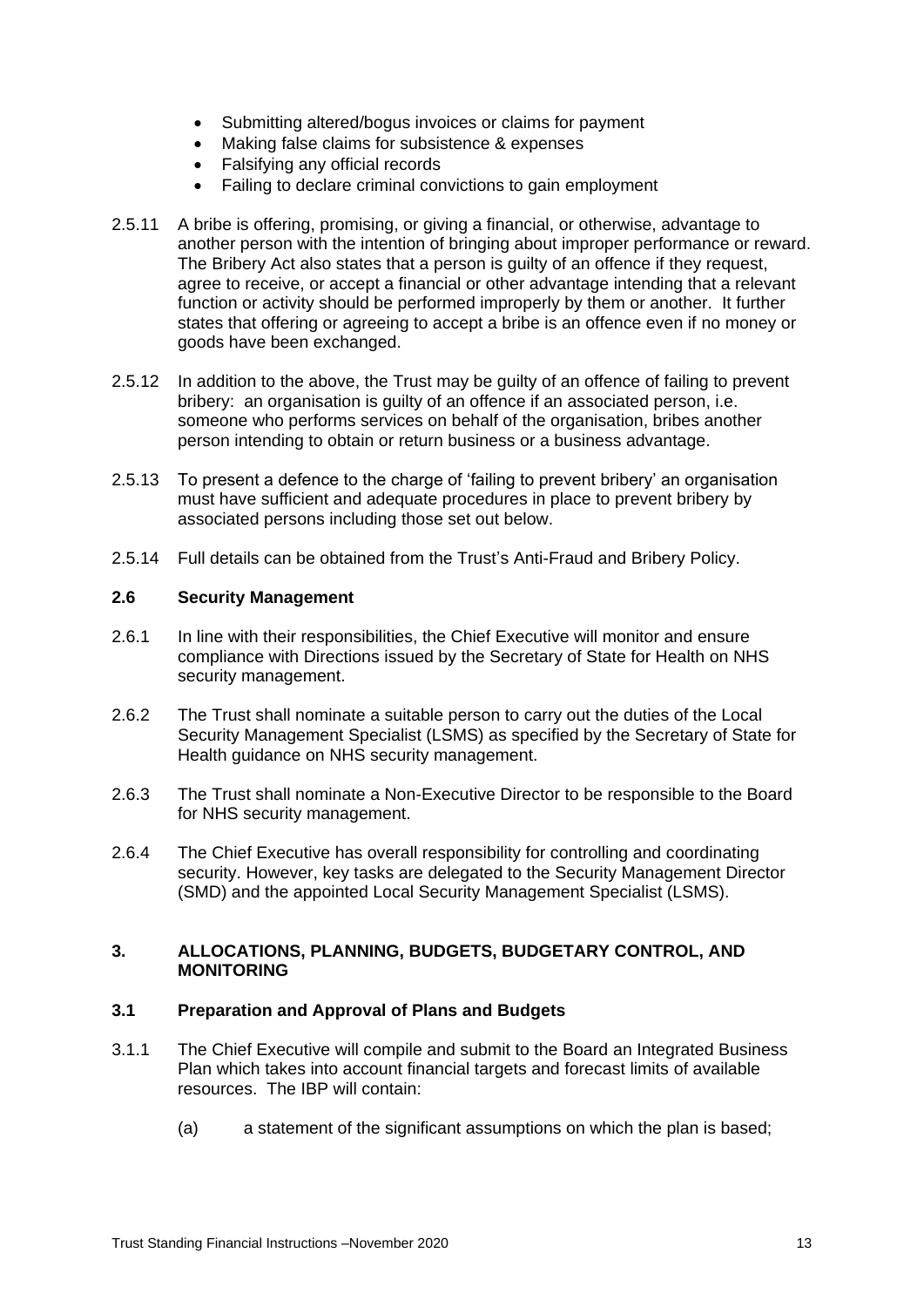- (b) details of major changes in workload, delivery of services or resources required to achieve the plan.
- 3.1.2 Prior to the start of the financial year the Chief Finance and Investment Officer will, on behalf of the Chief Executive, prepare and submit budgets for approval by the Board. Such budgets will:
	- (a) be in accordance with the aims and objectives set out in the STP and local commissioning plans;
	- (b) accord with workload and manpower plans;
	- (c) be produced following discussion with appropriate budget holders;
	- (d) be prepared within the limits of available funds;
	- (e) identify potential risks.
- 3.1.3 The Chief Finance and Investment Officer shall monitor financial performance against budget and plan, periodically review them, and report to the Board.
- 3.1.4 All budget holders must provide information as required by the Chief Finance and Investment Officer to enable budgets to be compiled.
- 3.1.5 All budget holders will sign up to their allocated budgets at the commencement of each financial year.
- 3.1.6 The Chief Finance and Investment Officer has a responsibility to ensure that adequate training is delivered on an on-going basis to budget holders to help them manage successfully.

#### <span id="page-13-0"></span>**3.2 Budgetary Delegation**

- 3.2.1 The Chief Executive may delegate the management of a budget to permit the performance of a defined range of activities. This delegation must be in writing and be accompanied by a clear definition of:
	- (a) the amount of the budget;
	- (b) the purpose(s) of each budget heading;
	- (c) individual and group responsibilities;
	- (d) authority to exercise virement;
	- (e) achievement of planned levels of service;
	- (f) the provision of regular reports.
- 3.2.2 The Chief Executive and delegated budget holders must not exceed the budgetary total or virement limits set by the Board.
- 3.2.3 Any budgeted funds not required for their designated purpose(s) revert to the immediate control of the Chief Executive, subject to any authorised use of virement.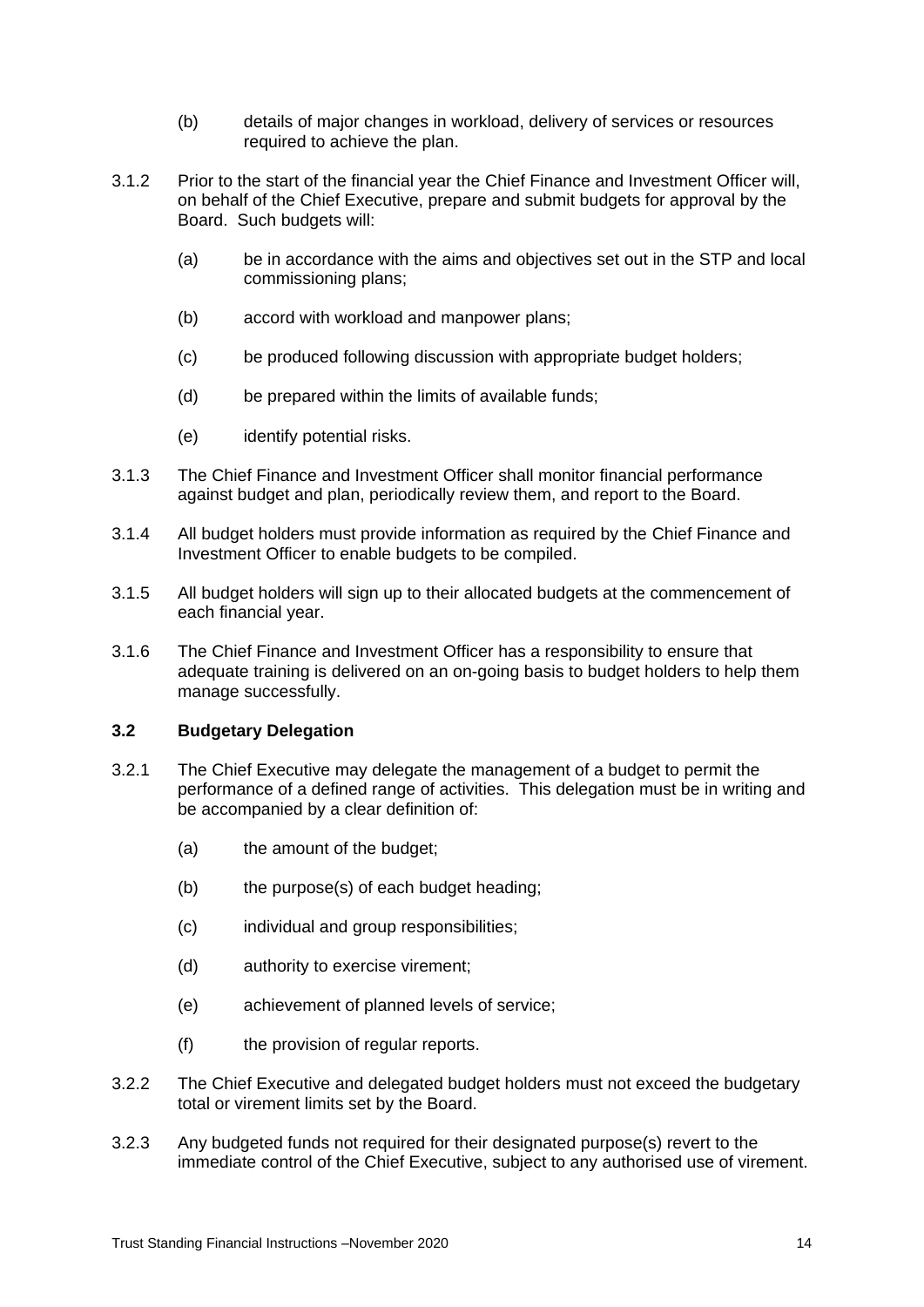3.2.4 Non-recurring budgets should not be used to finance recurring expenditure without the authority in writing of the Chief Executive, as advised by the Chief Finance and Investment Officer.

# <span id="page-14-0"></span>**4 BUDGETARY CONTROL AND REPORTING**

- 4.1 The Chief Finance and Investment Officer will devise and maintain systems of budgetary control. These will include:
	- (a) monthly financial reports to the Board in a form approved by the Board containing:
		- (i) income and expenditure to date showing trends and forecast yearend position;
		- (ii) movements in working capital;
		- (iii) movements in cash and capital;
		- (iv) capital project spend and projected outturn against plan;
		- (v) explanations of any material variances from plan;
		- (vi) details of any corrective action where necessary and the Chief Executive's and/or Chief Finance and Investment Officer's view of whether such actions are sufficient to correct the situation:
	- (b) the issue of timely, accurate and comprehensible advice and financial reports to each budget holder, covering the areas for which they are responsible;
	- (c) investigation and reporting of variances from financial, workload and manpower budgets;
	- (d) monitoring of management action to correct variances; and
	- (e) arrangements for the authorisation of budget transfers.
- 4.2 Each Budget Holder is responsible for ensuring that:
	- (a) any likely overspending or reduction of income which cannot be met by virement is not incurred without the prior consent of the Board;
	- (b) the amount provided in the approved budget is not used in whole or in part for any purpose other than that specifically authorised subject to the rules of virement;
	- (c) no permanent employees are appointed without the approval of the Chief Executive other than those provided for within the available resources and manpower establishment as approved by the Board.
	- (d) Effective systems exist within the Directorates to ensure that all expenditure is authorised in advance of commitment (e.g. operation of an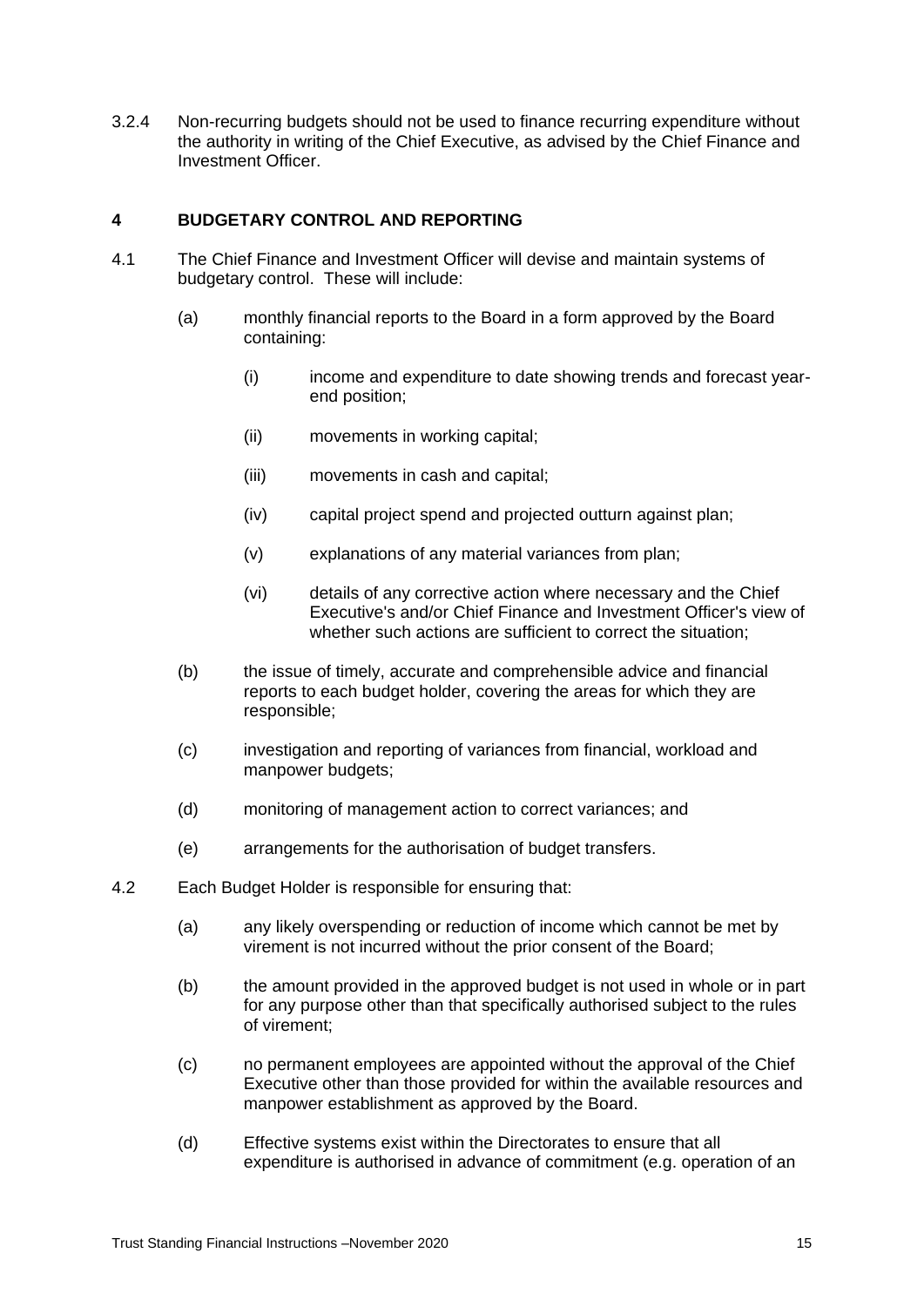authorised signatory system) and that individuals incurring the expenditure fully understand their budgetary control responsibilities.

4.3 The Chief Executive is responsible for identifying and implementing cost improvements and income generation initiatives in accordance with the requirements of the IBP and a balanced budget.

# <span id="page-15-0"></span>**4.4 Capital Expenditure**

4.4.1 The general rules applying to delegation and reporting shall also apply to capital expenditure. The particular applications relating to capital are contained in SFI 14.

#### <span id="page-15-1"></span>**4.5 Monitoring Returns**

4.5.1 The Chief Executive is responsible for ensuring that the appropriate monitoring forms are submitted to the requisite monitoring organisation.

# <span id="page-15-2"></span>**5. ANNUAL ACCOUNTS AND REPORTS**

- 5.1 The Chief Finance and Investment Officer, on behalf of the Trust, will:
	- (a) prepare financial returns in accordance with the accounting policies and guidance given by the Department of Health and the Treasury, the Trust's accounting policies, and generally accepted accounting practice;
	- (b) prepare and submit annual financial reports to the Department of Health certified in accordance with current guidelines;
	- (c) submit financial returns to the Department of Health for each financial year in accordance with the timetable prescribed by the Department of Health.
- 5.2 The Trust's annual accounts must be audited by an auditor appointed in accordance with the Local Audit and Accountability Act 2014. The Trust's audited annual accounts must be presented to a public meeting and made available to the public.
- 5.3 The Trust will publish an annual report, in accordance with guidelines on local accountability, and present it at a public meeting. The document will comply with the Department of Health's Group Accounting Manual.

# <span id="page-15-3"></span>**6. BANK ACCOUNTS**

#### <span id="page-15-4"></span>**6.1 General**

- 6.1.1 The Chief Finance and Investment Officer is responsible for managing the Trust's banking arrangements and for advising the Trust on the provision of banking services and operation of accounts. This advice will take into account guidance/ Directions issued from time to time by the Department of Health. In line with 'Cash Management in the NHS' Trusts should minimise the use of commercial bank accounts and consider using Government Banking Service (GBS) accounts for all banking services.
- 6.1.2 The Board shall approve the banking arrangements.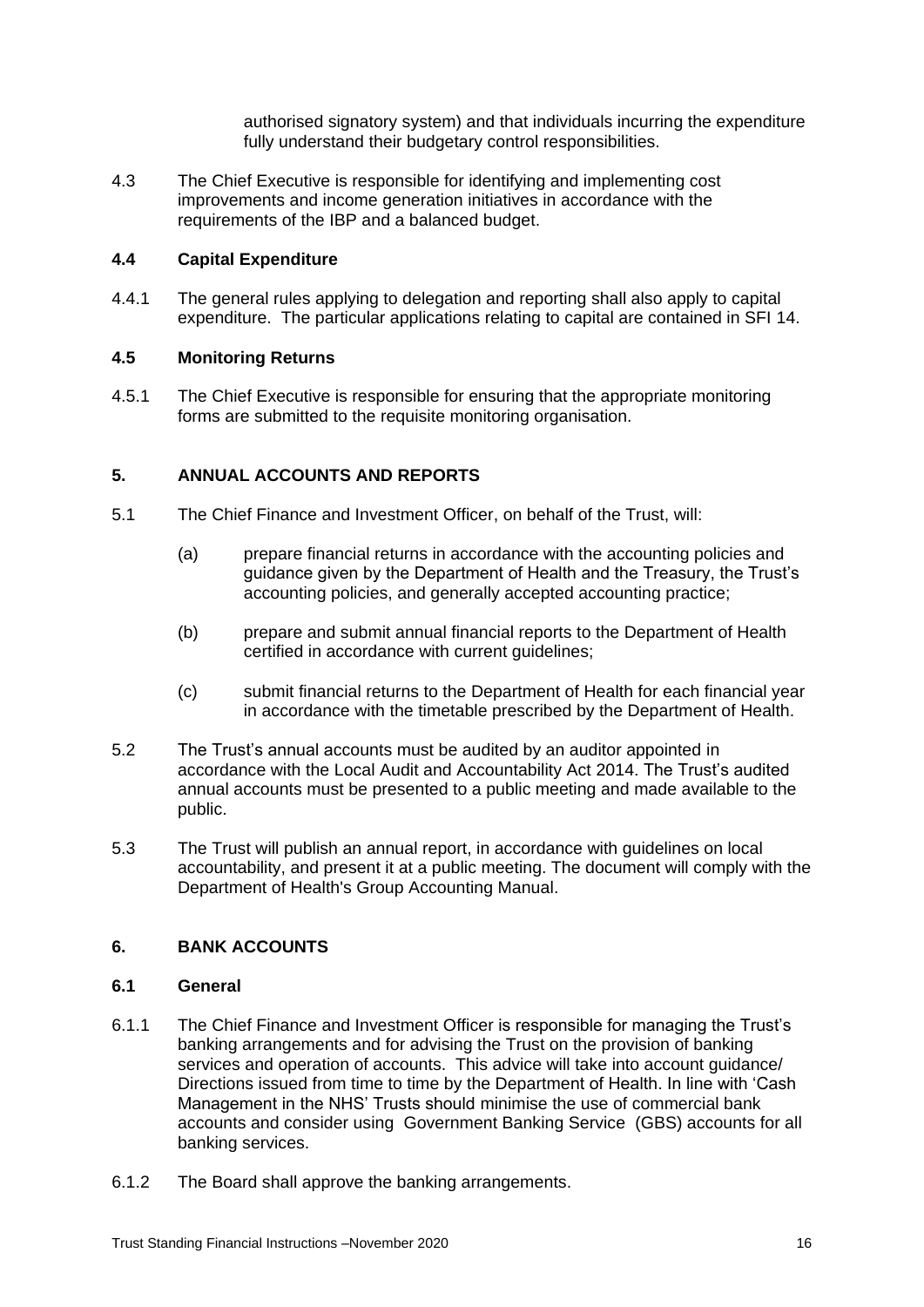# <span id="page-16-0"></span>**6.2 Bank Accounts**

- 6.2.1 The Chief Finance and Investment Officer is responsible for:
	- (a) bank accounts and Government Banking Service (GBS) accounts;
	- (b) establishing separate bank accounts for the Trust's non-exchequer funds;
	- (c) ensuring payments made from bank or GBS accounts do not exceed the amount credited to the account except where arrangements have been made;
	- (d) reporting to the Board all arrangements made with the Trust's bankers for accounts to be overdrawn.
	- (e) monitoring compliance with DH guidance on the level of cleared funds.

#### <span id="page-16-1"></span>**6.3 Banking Procedures**

- 6.3.1 The Chief Finance and Investment Officer will prepare detailed instructions on the operation of bank and GBS accounts which must include:
	- (a) the conditions under which each bank and GBS account is to be operated;
	- (b) those authorised to sign cheques or other orders drawn on the Trust's accounts.
- 6.3.2 The Chief Finance and Investment Officer must advise the Trust's bankers in writing of the conditions under which each account will be operated.

#### <span id="page-16-2"></span>**6.4 Tendering and Review**

- 6.4.1 The Chief Finance and Investment Officer will review the commercial banking arrangements of the Trust at regular intervals to ensure they reflect best practice and represent best value for money by periodically seeking competitive tenders for the Trust's commercial banking business.
- 6.4.2 Competitive tenders should be sought at least every five years. The results of the tendering exercise should be reported to the Board. This review is not necessary for GBS accounts.

# <span id="page-16-3"></span>**7. INCOME, FEES AND CHARGES AND SECURITY OF CASH, CHEQUES AND OTHER NEGOTIABLE INSTRUMENTS**

# <span id="page-16-4"></span>**7.1 Income Systems**

- 7.1.1 The Chief Finance and Investment Officer is responsible for designing, maintaining and ensuring compliance with systems for the proper recording, invoicing, collection and coding of all monies due.
- 7.1.2 The Chief Finance and Investment Officer is also responsible for the prompt banking of all monies received.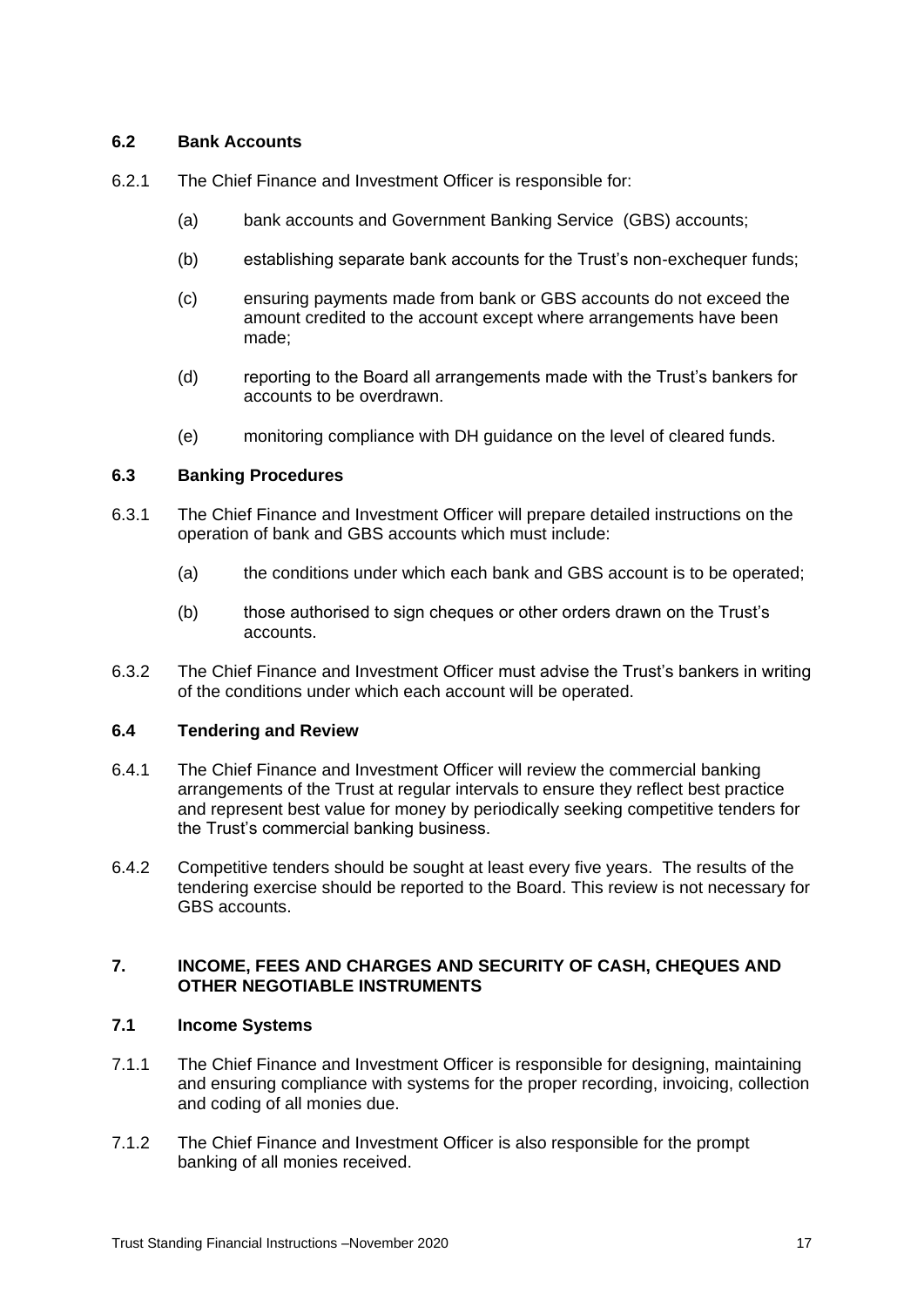# <span id="page-17-0"></span>**7.2 Fees and Charges**

- 7.2.1 The Chief Finance and Investment Officer is responsible for approving and regularly reviewing the level of all fees and charges other than those determined by the Department of Health or by Statute. Independent professional advice on matters of valuation shall be taken as necessary. Where sponsorship income (including items in kind such as subsidised goods or loans of equipment) is considered the guidance in the Department of Health's Commercial Sponsorship – Ethical standards in the NHS shall be followed.
- 7.2.2 All employees must inform the Chief Finance and Investment Officer promptly of money due arising from transactions which they initiate/deal with, including all contracts, leases, tenancy agreements, private patient undertakings and other transactions.

#### <span id="page-17-1"></span>**7.3 Debt Recovery**

- 7.3.1 The Chief Finance and Investment Officer is responsible for the appropriate recovery action on all outstanding debts.
- 7.3.2 Income not received should be dealt with in accordance with losses procedures.
- 7.3.3 Overpayments should be detected (or preferably prevented) and recovery initiated.

#### **7.4 Security of Cash, Cheques and other Negotiable Instruments**

- 7.4.1 The Chief Finance and Investment Officer is responsible for:
	- (a) approving the form of all receipt books, agreement forms, or other means of officially acknowledging or recording monies received or receivable;
	- (b) ordering and securely controlling any such stationery;
	- (c) the provision of adequate facilities and systems for employees whose duties include collecting and holding cash, including the provision of safes or lockable cash boxes, the procedures for keys, and for coin operated machines;
	- (d) prescribing systems and procedures for handling cash and negotiable securities on behalf of the Trust.
- 7.4.2 Official money shall not under any circumstances be used for the encashment of private cheques or IOUs.
- 7.4.3 All cheques, postal orders, cash etc., shall be banked intact. Disbursements shall not be made from cash received, except under arrangements approved by the Chief Finance and Investment Officer.
- 7.4.4 The holders of safe keys shall not accept unofficial funds for depositing in their safes unless such deposits are in special sealed envelopes or locked containers. It shall be made clear to the depositors that the Trust is not to be held liable for any loss, and written indemnities must be obtained from the organisation or individuals absolving the Trust from responsibility for any loss.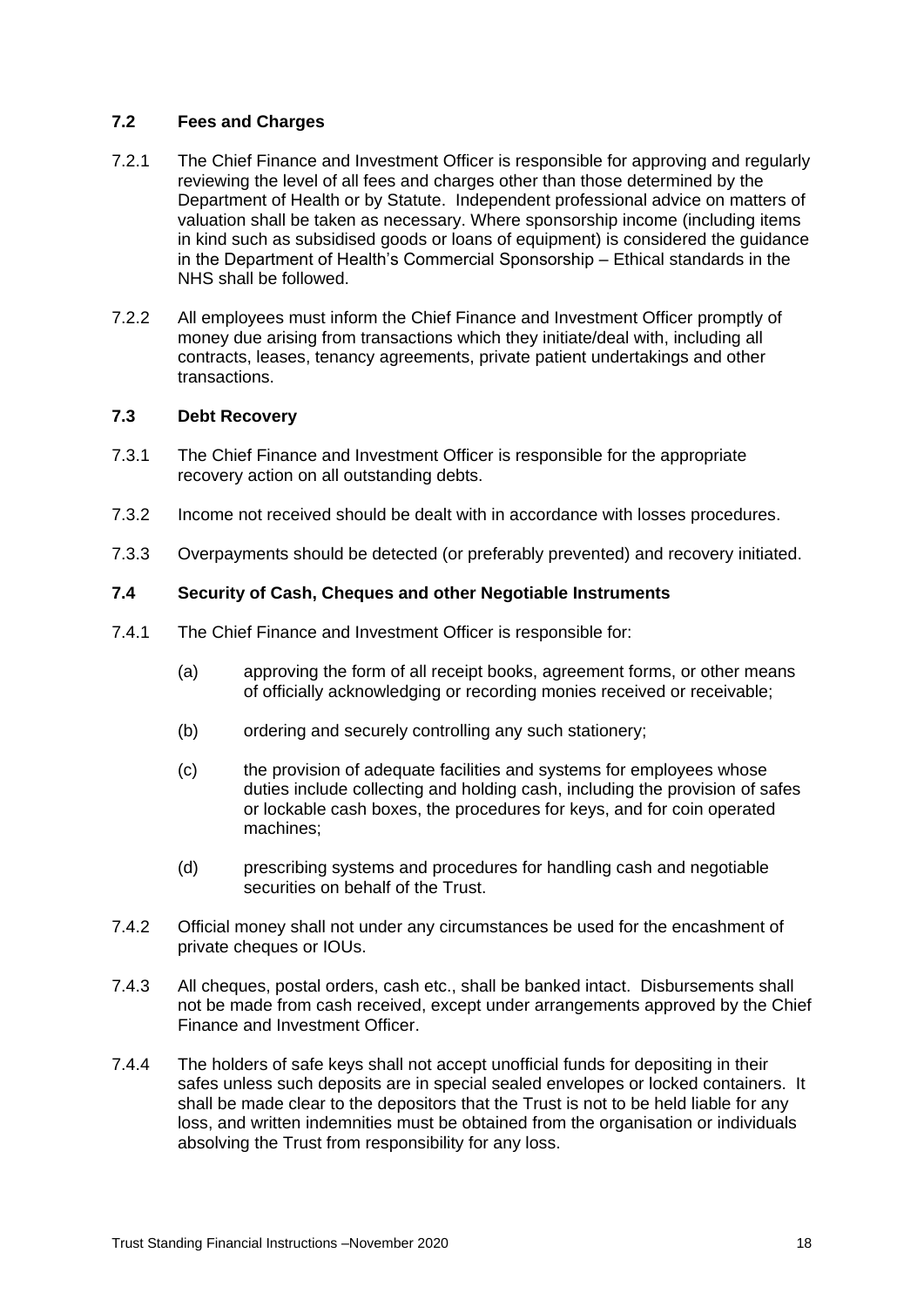#### <span id="page-18-0"></span>**8. TENDERING AND CONTRACTING PROCEDURE**

#### <span id="page-18-1"></span>**8.1 Duty to comply with Standing Orders and Standing Financial Instructions**

8.1.1 The procedure for making all contracts by or on behalf of the Trust shall comply with these Standing Orders and Standing Financial Instructions (except where Standing Order No. 3.13 Suspension of Standing Orders is applied).

#### **8.2 EU Directives Governing Public Procurement**

8.2.1 Directives by the Council of the European Union promulgated by the Department of Health (DH) prescribing procedures for awarding all forms of contracts shall have effect as if incorporated in these Standing Orders and Standing Financial Instructions.

# <span id="page-18-2"></span>**8.3 Reverse e-Auctions**

8.3.1 The Trust should have policies and procedures in place for the control of all tendering activity carried out through Reverse e-Auctions.

#### <span id="page-18-3"></span>**8.4 Department of Health Guidance**

8.4.1 The Trust shall comply as far as is practicable with any best practice guidance that may be given by the Department of Health from time to time and "Estate code" in respect of capital investment and estate and property transactions. In the case of management consultancy contracts the Trust shall comply as far as is practicable with Department of Health guidance "The Procurement and Management of Consultants within the NHS".

# <span id="page-18-4"></span>**8.5 Formal Competitive Tendering**

#### 8.5.1 General Applicability

The Trust shall ensure that competitive tenders are invited for:

- the supply of goods, materials and manufactured articles:
- the rendering of services including all forms of management consultancy services (other than specialised services sought from or provided by the DH);
- For the design, construction and maintenance of building and engineering works (including construction and maintenance of grounds and gardens); for disposals.

All processes must adhere to European Union (EU) law on procurement as directed in the EU Procurement Guide and the relevant provisions of the Bribery Act 2010.

#### 8.5.2 Health Care Services

Where the Trust elects to invite tenders for the supply of healthcare services these Standing Orders and Standing Financial Instructions shall apply as far as they are applicable to the tendering procedure and need to be read in conjunction with Standing Financial Instruction No. 9.

8.5.3 Exceptions and instances where formal tendering need not be applied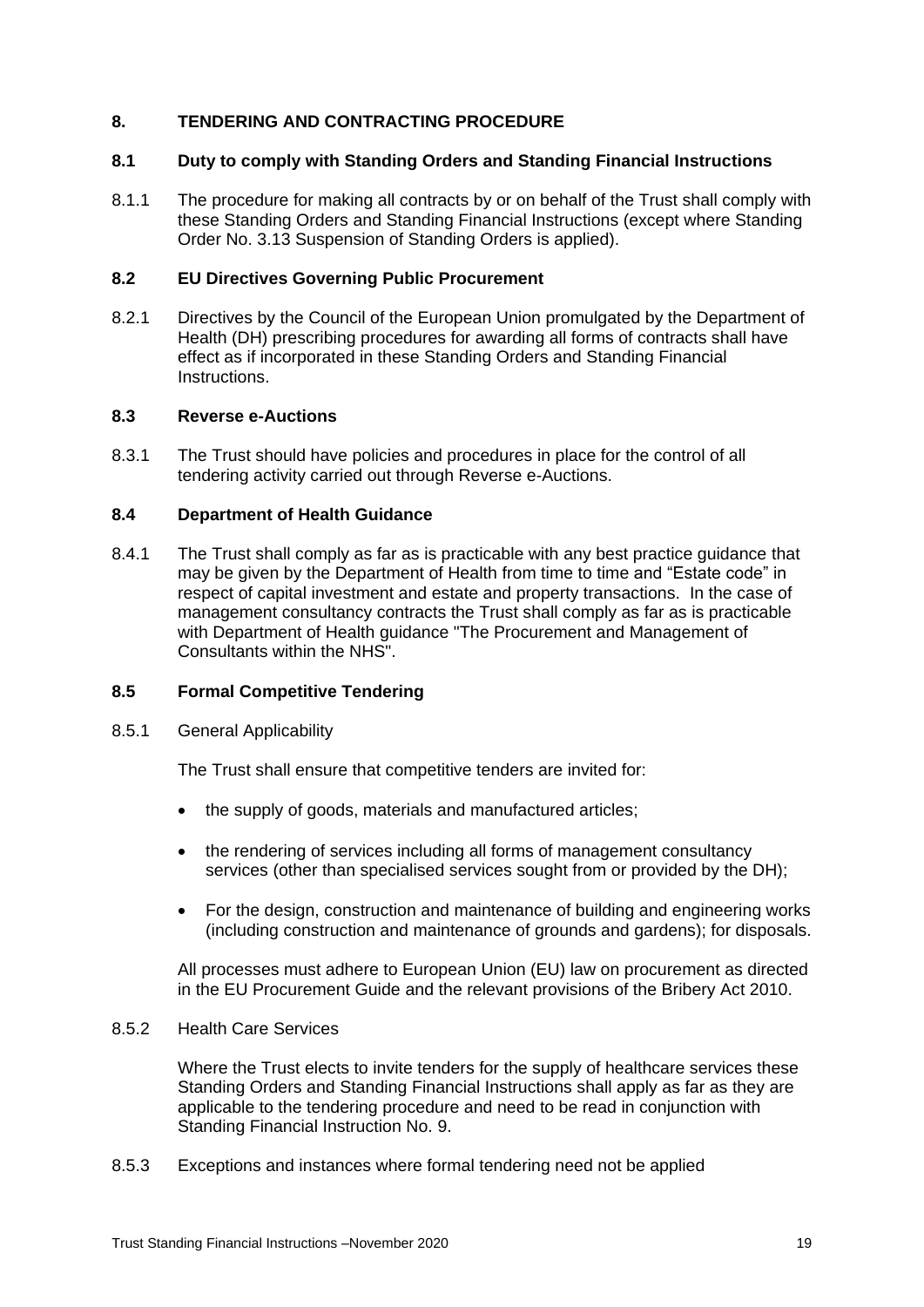Formal tendering procedures **need not be applied** where:

- (a) the estimated expenditure or income does not, or is not reasonably expected to, exceed £100,000. Contracts must not be artificially split to avoid the requirement to follow a formal tender process;
- (b) where the supply is proposed under special arrangements negotiated by the DH in which event the said special arrangements must be complied with;
- (c) regarding disposals as set out in Standing Financial Instructions No. 16;

Formal tendering procedures and alternative procurement processes for contract values below the OJEU threshold (£122,976 at November 2020 **may be waived** in the following circumstances but cannot be waived for contracts which exceed the OJEU threshold . As of Exit Day of the United Kingdom (UK) from the European Union (EU), the Threshold will be **£118,133** as per The Public Procurement (Amendment etc.) (EU Exit) Regulations 2019

- (d) in very exceptional circumstances where the Chief Executive decides that formal tendering procedures would not be practicable or the estimated expenditure or income would not warrant formal tendering procedures, and the circumstances are detailed in an appropriate Trust record;
- (e) where the requirement is covered by an existing contract;
- (f) where Framework agreements are in place and their use has been approved by the Board;
- (g) where a consortium arrangement is in place and a lead organisation has been appointed to carry out tendering activity on behalf of the consortium members;
- (h) where the timescale genuinely precludes competitive tendering but failure to plan the work properly would not be regarded as a justification for a single tender;
- (i) where specialist expertise is required and is available from only one source;
- (j) when the task is essential to complete the project, and arises as a consequence of a recently completed assignment and engaging different consultants for the new task would be inappropriate;
- (k) there is a clear benefit to be gained from maintaining continuity with an earlier project. However, in such cases the benefits of such continuity must outweigh any potential financial advantage to be gained by competitive tendering;
- (l) for the provision of legal advice and services providing that any legal firm or partnership commissioned by the Trust is regulated by the Law Society for England and Wales for the conduct of their business (or by the Bar Council for England and Wales in relation to the obtaining of Counsel's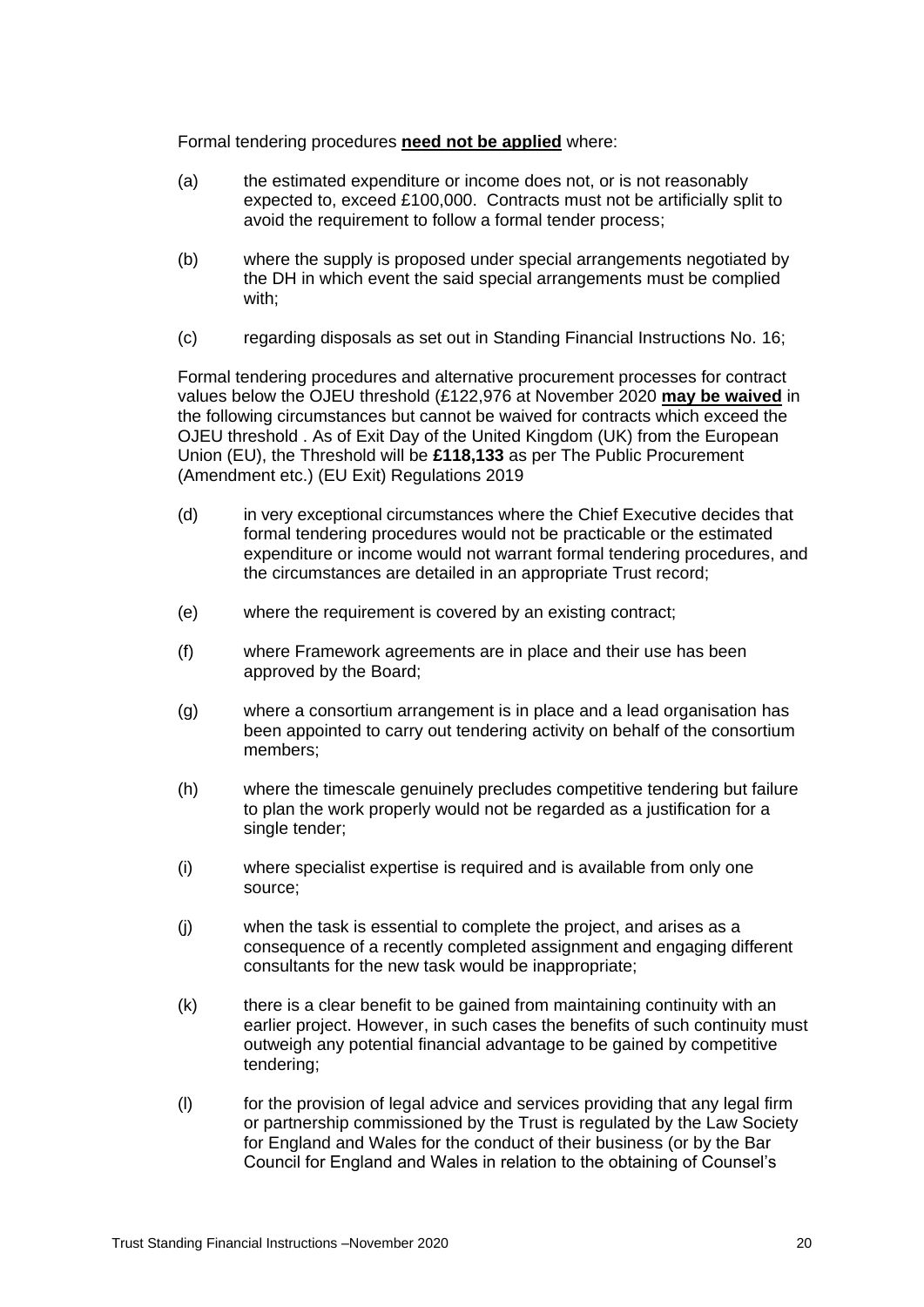opinion) and are generally recognised as having sufficient expertise in the area of work for which they are commissioned.

The Chief Finance and Investment Officer will ensure that any fees paid are reasonable and within commonly accepted rates for the costing of such work.

(m) where allowed and provided for in the Capital Investment Manual.

#### **The waiving of competitive tendering procedures should not be used to avoid competition or for administrative convenience or to award further work to a consultant originally appointed through a competitive procedure.**

Where it is decided that competitive tendering is not applicable and should be waived, the electronic waiver form will need to be completed and approval will be required from The Director of Procurement or a delegated procurement officer, and the Chief Finance and Investment Officer. The fact of the waiver and the reasons should be documented and recorded in an appropriate Trust record and reported to the Audit Committee at each meeting.

#### 8.5.4 Fair and Adequate Competition

The Trust shall ensure that invitations to tender are sent to a sufficient number of firms/individuals to provide fair and adequate competition as appropriate, having regard to their capacity to supply the goods or materials or to undertake the services or works required and in line with EU guidance on the general principles of equality of treatment, non-discrimination and transparency. Any cross border interest also needs to be considered.

#### 8.5.5 List of Approved Firms

The Trust shall ensure that the firms/individuals invited to tender (and where appropriate, quote) are among those on approved lists, if applicable. Suppliers should be selected from any approved lists which include framework contracts via LPP and GPS. Where in the opinion of the Chief Finance and Investment Officer it is desirable to seek tenders from firms not on the approved lists, the reason shall be recorded in writing to the Chief Executive (see SFI 8.6.8 List of Approved Firms).

8.5.6 Building and Engineering Construction Works

Competitive Tendering cannot be waived for building and engineering construction works and maintenance (other than in accordance with Concode) without Departmental of Health approval.

#### 8.5.7 Items which subsequently breach thresholds after original approval

Items estimated to be below the limits set in this Standing Financial Instruction for which formal tendering procedures are not used which subsequently prove to have a value above such limits shall be reported to the Chief Executive and the Chief Finance and Investment Officer, and be recorded in an appropriate Trust record.

#### <span id="page-20-0"></span>**8.6 Contracting/Tendering Procedure**

8.6.1 Invitation to tender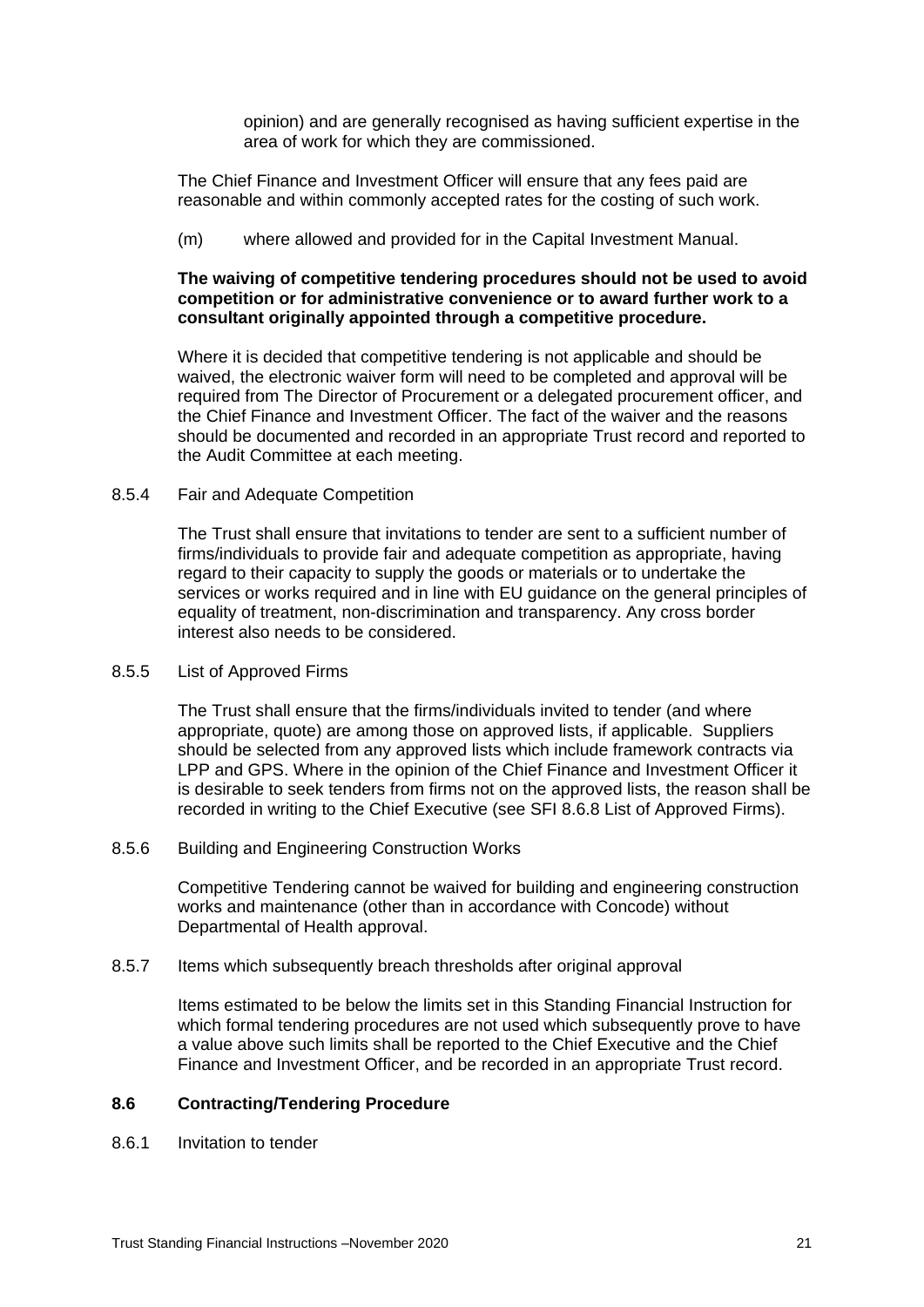- (ii) All invitations to tender shall state the date and time as being the latest time for the receipt of tenders.
- (iii) Under Regulation 22 of The Public Contract Regulations 2015, All tenders will be published and responses will be made electronically using the Trusts eProcurement platform, unless:
	- (a) due to the specialised nature of the procurement, the use of electronic means of communication would require specific tools, devices or file formats that are not generally available or supported by generally available applications;
	- (b) the applications supporting file formats that are suitable for the description of the tenders use file formats that cannot be handled by any other open or generally available applications or are under a proprietary licensing scheme and cannot be made available for downloading or remote use by the contracting authority;
	- (c) the use of electronic means of communication would require specialised office equipment that is not generally available to contracting authorities; or
	- (d) the procurement documents require the submission of physical or scale models which cannot be transmitted using electronic means.
- (iv) All invitations to tender shall state that no tender will be accepted unless:
	- (a) submitted in a manner stipulated by the tender documentation and the latest date and time for the receipt of such tender addressed to the Chief Executive or nominated Manager. The manner of submission of a tender shall either be through electronic submission or by post. The tender document shall stipulate which of the modes of submission should be use.
	- (b) If the tender documentation stipulates a submission by post, then the tender envelopes/ packages shall not bear any names or marks indicating the sender. The use of courier/postal services must not identify the sender on the envelope or on any receipt so required by the deliverer. Electronic submission shall be valid only if uploaded in accordance with the tender stipulation. Ordinary email submission will not be acceptable unless the tender documentation says so.
- (v) Every tender for goods, materials, services or disposals shall embody such of the NHS Standard Contract Conditions as are applicable.
- (vi) Every tender for building or engineering works (except for maintenance work, when Estmancode guidance shall be followed) shall embody or be in the terms of the current edition of one of the Joint Contracts Tribunal Standard Forms of Building Contract or Department of the Environment (GC/Wks) Standard forms of contract amended to comply with Concode; or, when the content of the work is primarily engineering, the General Conditions of Contract recommended by the Institution of Mechanical and Electrical Engineers and the Association of Consulting Engineers (Form A), or (in the case of civil engineering work) the General Conditions of Contract recommended by the Institute of Civil Engineers, the Association of Consulting Engineers and the Federation of Civil Engineering Contractors. These documents shall be modified and/or amplified to accord with Department of Health guidance and, in minor respects, to cover special features of individual projects.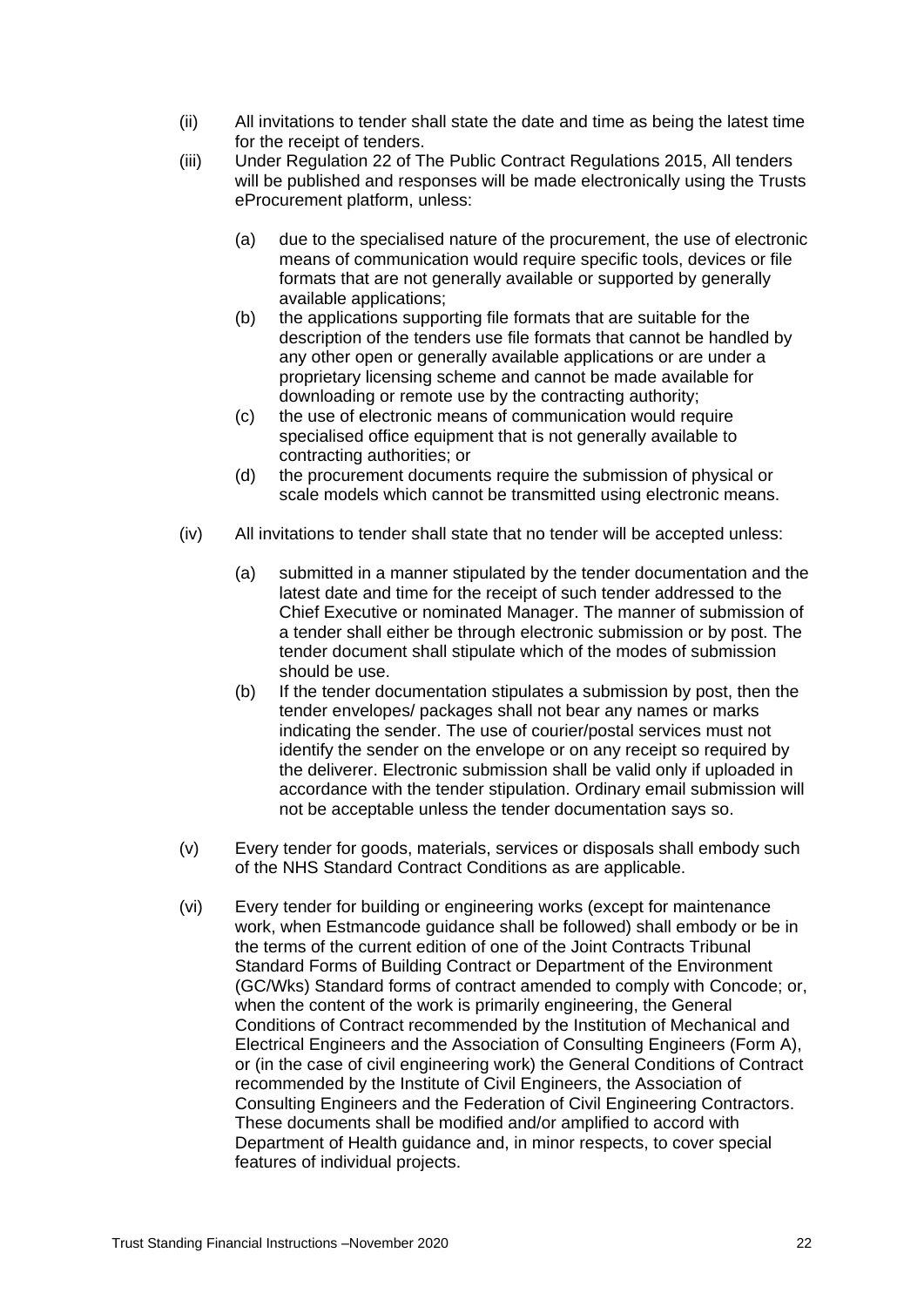- (vii) Accompanied by a statement from the prospective supplier / contractor that provides assurance that they are compliant with the Bribery Act 2010
- 8.6.2 Receipt and safe custody of tenders

The Chief Executive or their nominated representative will be responsible for the receipt, endorsement and safe custody of tenders received by post until the time appointed for their opening.

The date and time of receipt of each tender shall be endorsed on the tender envelope/package or electronic receipt as appropriate.

- 8.6.3 Opening tenders and Register of tenders
	- (i) For electronic tenders using the Trust eProcurement system, The Chief Executive devolves responsibility to the NELFT, BEH and C&I Procurement Shared Service for the opening of all responses.
	- (ii) Where tenders are submitted physically in the post:
		- a. they need to be opened as soon as practicable after the date and time stated as being the latest time for the receipt of tenders, they shall be opened by two senior officers/managers designated by the Chief Executive and not from the originating department.
		- b. A member of the Trust Board will be required to be one of the two approved persons present for the opening of tenders estimated above £100,000. The rules relating to the opening of tenders will need to be read in conjunction with any delegated authority set out in the Trust's Scheme of Delegation. Electronic tenders shall be downloaded and opened by the Head of Procurement or nominated member of staff in their absence.
		- c. The 'originating' Department will be taken to mean the Department sponsoring or commissioning the tender.
		- d. The involvement of Finance Department staff in the preparation of a tender proposal will not preclude the Chief Finance and Investment Officer or any approved Senior Manager from the Finance Department from serving as one of the two senior managers to open tenders.
		- e. All Executive Directors/members will be authorised to open tenders regardless of whether they are from the originating department provided that the other authorised person opening the tenders with them is not from the originating department.
		- f. The Trust Board Secretary will count as a Director for the purposes of opening tenders.
		- g. Every tender received shall be marked with the date of opening and signed by those present at the opening.
		- h. A register shall be maintained by the Chief Executive, or a person authorised by them, to show for each set of competitive tender invitations despatched:
			- the name of all firms and individuals invited;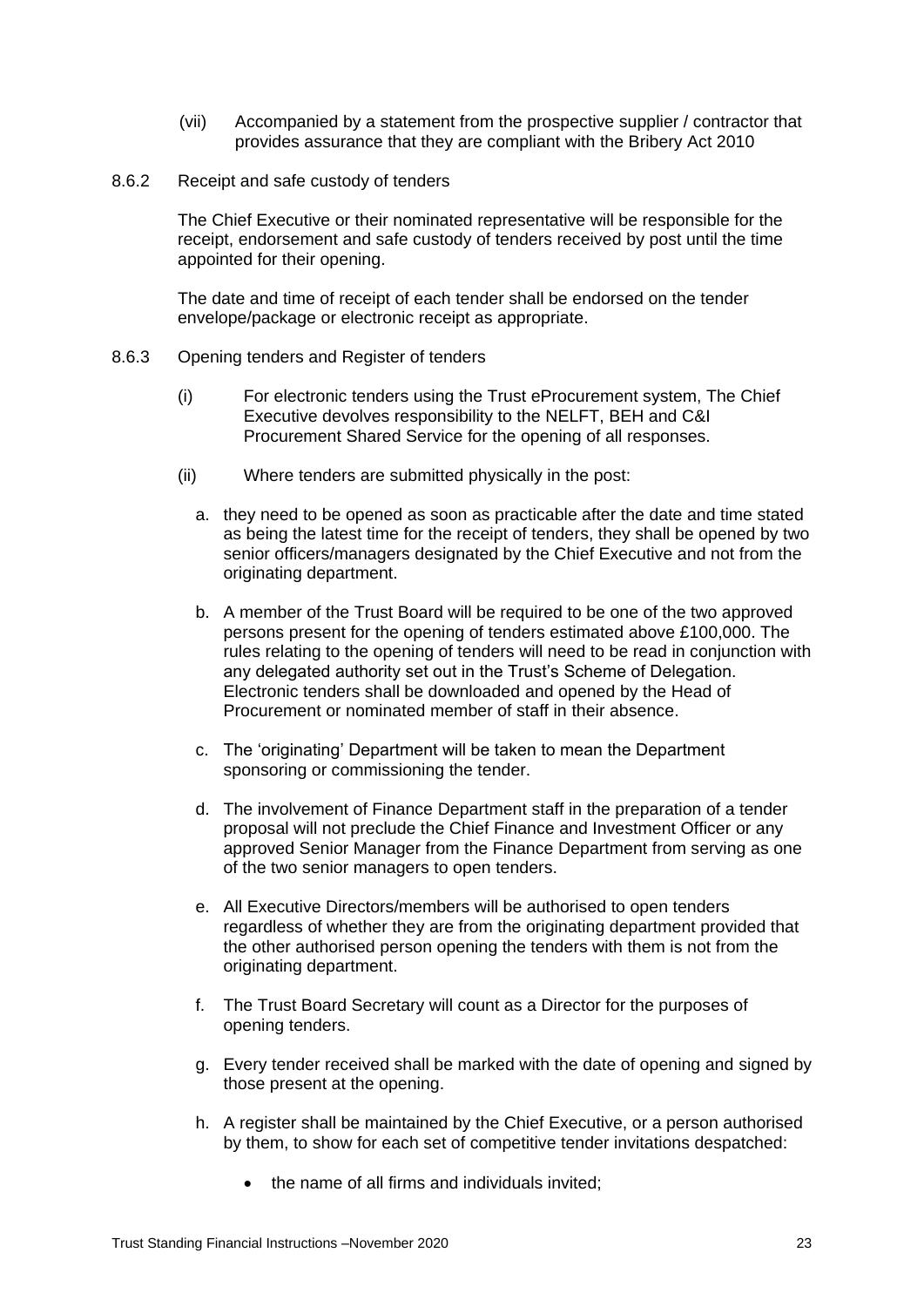- the names of firms and individuals from which tenders have been received;
- the date the tenders were opened;
- the persons present at the opening;
- a declaration by those present confirming that they have no conflict of interest and a declaration of any gifts and / or hospitality received from the bidding company or any of its subsidiaries or authorised agents;
- the price shown on each tender;
- a note where price alterations have been made on the tender.
- i. Each entry to this register shall be signed by those present.
- ii. A note shall be made in the register if any one tender price has had so many alterations that it cannot be readily read or understood.
- i. Incomplete tenders, i.e. those from which information necessary for the adjudication of the tender is missing, and amended tenders i.e., those amended by the tenderer upon their own initiative either orally or in writing after the due time for receipt, but prior to the opening of other tenders, should be dealt with in the same way as late tenders. (SFI No. 8.6.5 below).
- 8.6.4 Admissibility
	- (i) If for any reason the designated officers are of the opinion that the tenders received are not strictly competitive (for example, because their numbers are insufficient or any are amended, incomplete or qualified) no contract shall be awarded without the approval of the Chief Executive.
	- (ii) Where only one tender is sought and/or received, the Chief Executive and Chief Finance and Investment Officer shall, as far practicable, ensure that the price to be paid is fair and reasonable and will ensure value for money for the Trust. (See also SFI No. 8.5.3)
- 8.6.5 Late tenders
	- (i) Tenders received after the due time and date, but prior to the opening of the other tenders, may be considered only if the Chief Executive or their nominated officer decides that there are exceptional circumstances i.e. despatched in good time but delayed through no fault of the tenderer.
	- (ii) Only in the most exceptional circumstances will a tender be considered which is received after the opening of the other tenders, and only then if the tenders that have been duly opened have not left the custody of the Chief Executive or their nominated officer or if the process of evaluation and adjudication has not started.
	- (iii) While decisions as to the admissibility of late, incomplete or amended tenders are under consideration, the tender documents shall be kept strictly confidential, recorded, and held in safe custody by the Chief Executive or their nominated officer.
- 8.6.6 Acceptance of formal tenders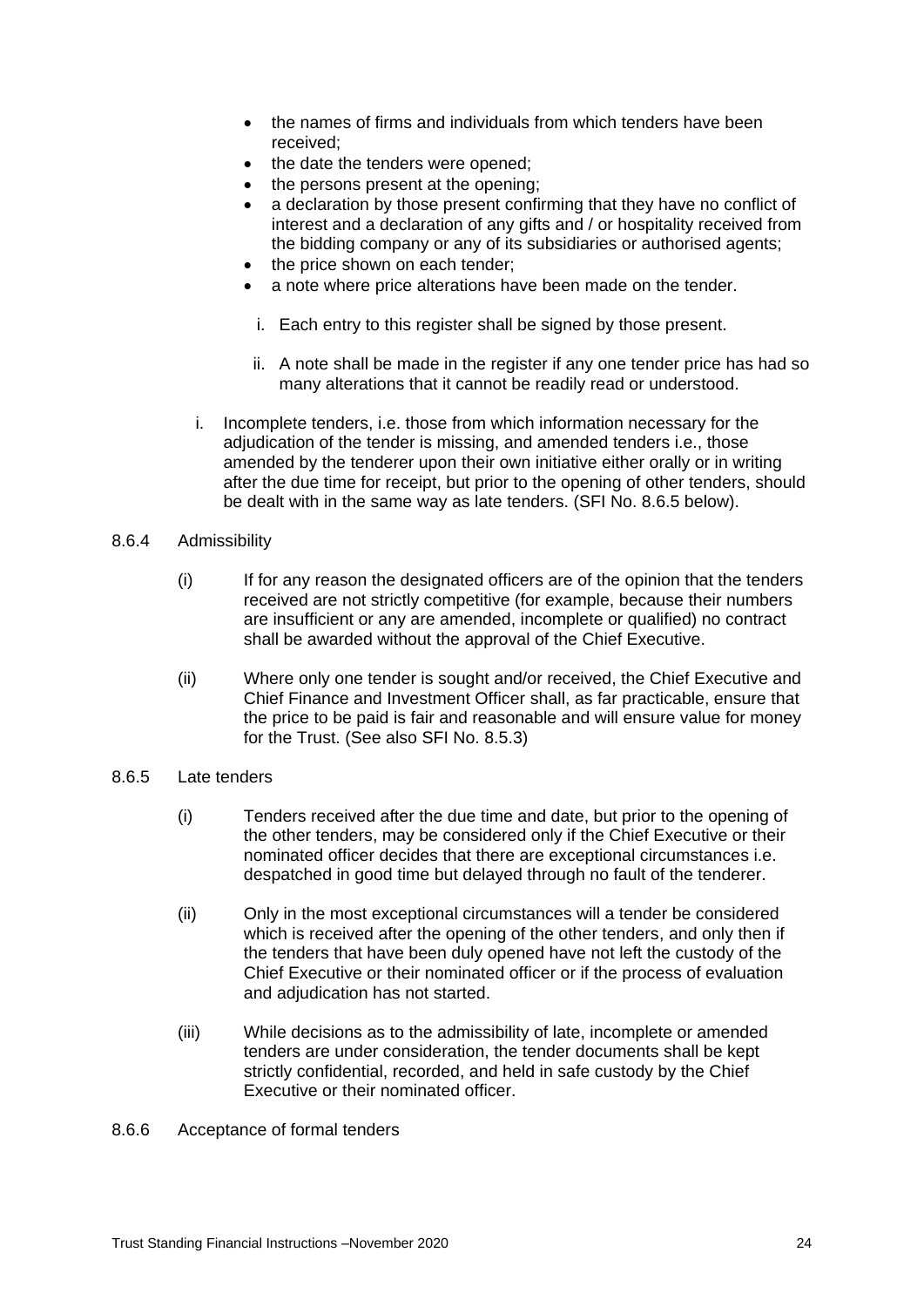- (i) Any discussions with a tenderer which are deemed necessary to clarify technical aspects of their tender before the award of a contract will not disqualify the tender.
- (ii) The lowest tender, if payment is to be made by the Trust, or the highest, if payment is to be received by the Trust, shall be accepted unless there are good and sufficient reasons to the contrary. Such reasons shall be set out in either the contract file, or other appropriate record.

It is accepted that for professional services such as management consultancy, the lowest price does not always represent the best value for money. Other factors affecting the success of a project include:

- (a) experience and qualifications of team members;
- (b) understanding of client's needs;
- (c) feasibility and credibility of proposed approach;
- (d) ability to complete the project on time.

Where other factors are taken into account in selecting a tenderer, these must be clearly recorded and documented in the contract file, and the reason(s) for not accepting the lowest tender clearly stated.

- (iii) No tender shall be accepted which will commit expenditure in excess of that which has been allocated by the Trust and which is not in accordance with these Instructions except with the authorisation of the Chief Executive.
- (iv) The use of these procedures must demonstrate that the award of the contract was:
	- (a) not in excess of the going market rate / price current at the time the contract was awarded;
	- (b) that best value for money was achieved.
- (v) All tenders should be treated as confidential and should be retained for inspection.
- 8.6.7 Tender reports to the Trust Board

Reports to the Trust Board will be made on an exceptional circumstance basis only.

- 8.6.8 List of approved firms (see SFI No. 8.5.5)
	- (a) Responsibility for maintaining list

Where an approved list is in place, a manager nominated by the Chief Executive shall on behalf of the Trust maintain lists of approved firms from who tenders and quotations may be invited. These shall be kept under frequent review. The lists shall include all firms who have applied for permission to tender and as to whose technical and financial competence the Trust is satisfied. All suppliers must be made aware of the Trust's terms and conditions of contract.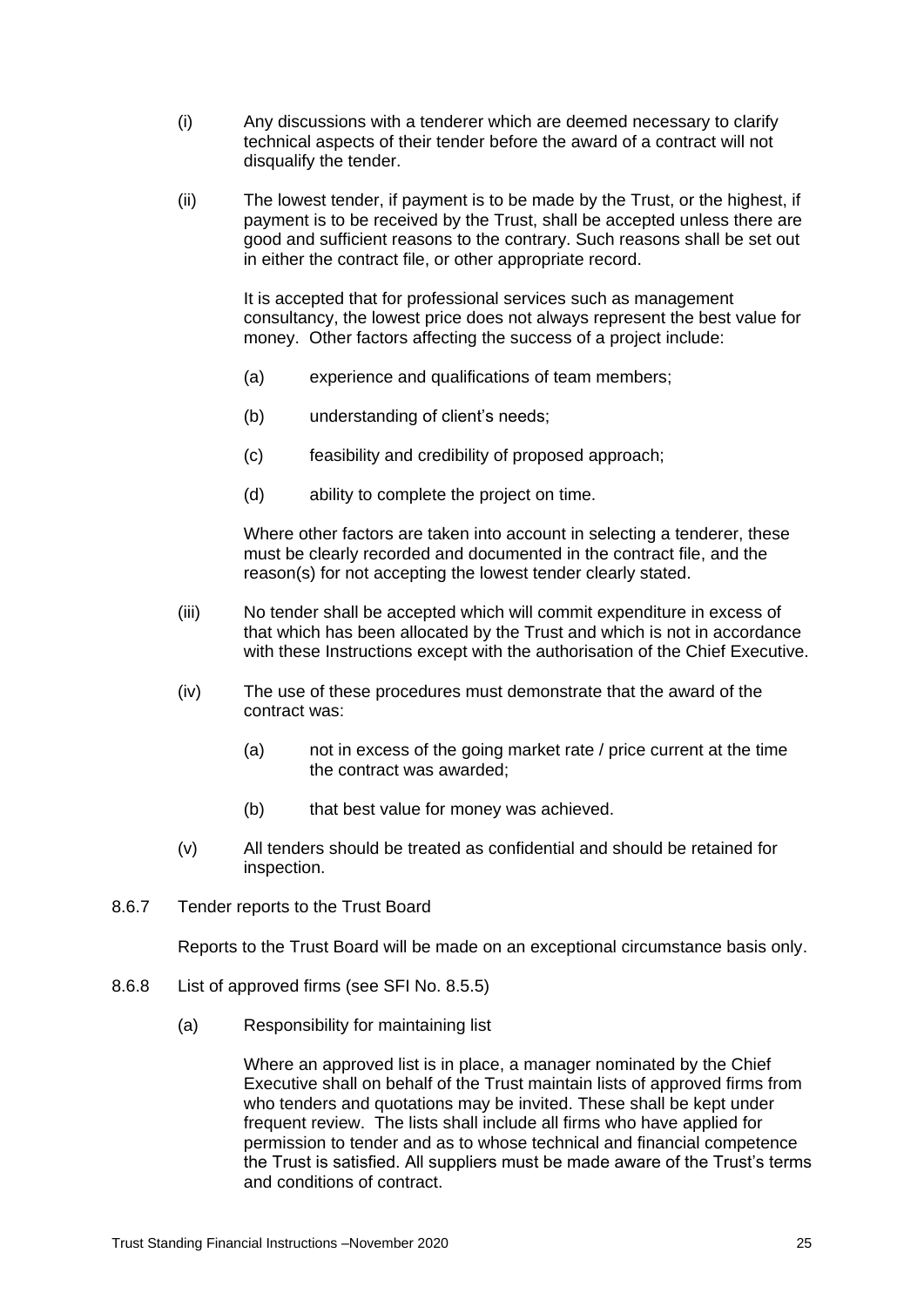- (b) Building and Engineering Construction Works
	- i) Tenderers shall ensure that when engaging, training, promoting or dismissing employees or in any conditions of employment, shall not discriminate against any person because of colour, race, ethnic or national origins, religion or sex, and will comply with the provisions of the Equal Pay Act 1970, the Sex Discrimination Act 1975, the Race Relations Act 1976, and the Disabled Persons (Employment) Act 1944 and any amending and/or related legislation.
	- ii) Firms shall conform at least with the requirements of the Health and Safety at Work Act and any amending and/or other related legislation concerned with the health, safety and welfare of workers and other persons, and to any relevant British Standard Code of Practice issued by the British Standard Institution. Firms must provide to the appropriate manager a copy of its safety policy and evidence of the safety of plant and equipment, when requested.
- (c) Financial Standing and Technical Competence of Contractors

The Chief Finance and Investment Officer may make or institute any enquiries he deems appropriate concerning the financial standing and financial suitability of approved contractors. The Director with lead responsibility for clinical governance will similarly make such enquiries as is felt appropriate to be satisfied as to their technical / medical competence.

8.6.9 Exceptions to using approved contractors

If in the opinion of the Chief Executive and the Chief Finance and Investment Officer or the Director with lead responsibility for clinical governance it is impractical to use a potential contractor from the list of approved firms/individuals (for example where specialist services or skills are required and there are insufficient suitable potential contractors on the list), or where a list for whatever reason has not been prepared, the Chief Executive should ensure that appropriate checks are carried out as to the technical and financial capability of those firms that are invited to tender or quote.

An appropriate record in the contract file should be made of the reasons for inviting a tender or quote other than from an approved list.

8.6.10 Objections to tender process

If a tender process is halted due to a supplier, or potential supplier, objecting to or having an injunction submitted in relation to the tender process then those staff directly involved in the tender process to date will have no further connection with any new Invitation to Tender process.

# <span id="page-25-0"></span>**8.7 Quotations: Competitive and non-competitive**

<span id="page-25-1"></span>8.7.1 General Position on quotations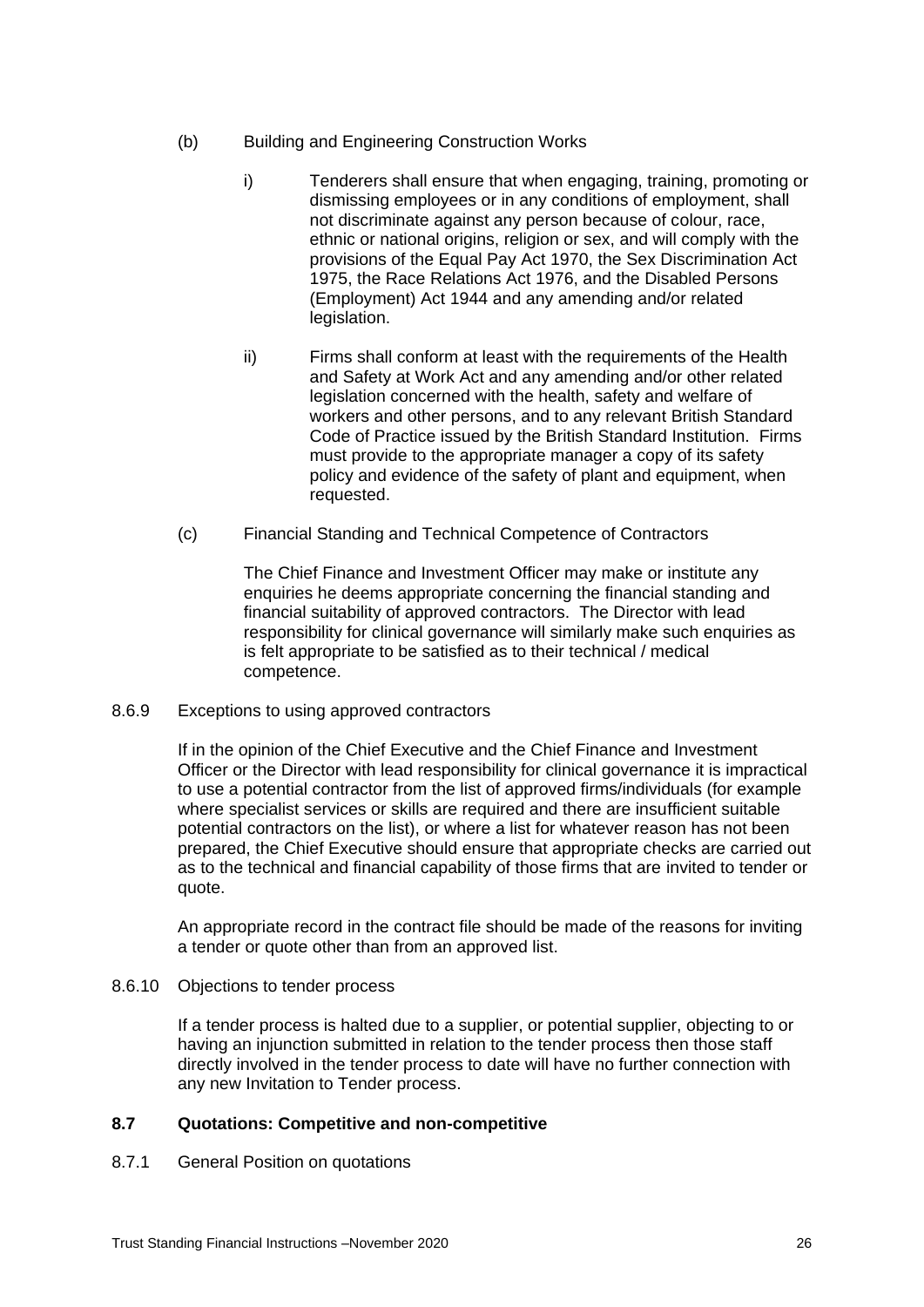Quotations are required where formal tendering procedures are not adopted and where the intended expenditure or income exceeds, or is reasonably expected to exceed £5,000 but not exceed £49,999. The following limits shall be applied in respect of competitive quotations:

| Financial Limit                 | Minimum Quotations Required |
|---------------------------------|-----------------------------|
| £5,000 - £9,999                 | 2 Written Quotes            |
| £10,000 - £49,999               | 13 Written Quotes           |
| £50,000 - £122,976 <sup>1</sup> | 4 competitive tenders       |

#### <span id="page-26-0"></span>8.7.2 Competitive Quotations

- (i) Quotations should be obtained from at least 2 firms/individuals based on specifications or terms of reference prepared by, or on behalf of, the Trust.
- (ii) Quotations should be in writing unless the Chief Executive or their nominated officer determines that it is impractical to do so in which case quotations may be obtained by telephone. Confirmation of telephone quotations should be obtained as soon as possible and the reasons why the telephone quotation was obtained should be set out in a permanent record.
- (iii) All quotations should be treated as confidential and should be retained for inspection.
- (iv) The Chief Executive or their nominated officer should evaluate the quotation and select the quote which gives the best value for money. If this is not the lowest quotation if payment is to be made by the Trust, or the highest if payment is to be received by the Trust, then the choice made and the reasons why should be recorded in a permanent record.

#### 8.7.3 Non-Competitive Quotations

Non-competitive quotations in writing may be obtained in the following circumstances:

- (i) the supply of proprietary or other goods of a special character and the rendering of services of a special character, for which it is not, in the opinion of the responsible officer, possible or desirable to obtain competitive quotations;
- (ii) the supply of goods or manufactured articles of any kind which are required quickly and are not obtainable under existing contracts;
- (iii) miscellaneous services, supplies and disposals;
- (iv) where the goods or services are for building and engineering maintenance the responsible works manager must certify that the first two conditions of this SFI (i.e.: (i) and (ii) of this SFI) apply.

# 8.7.4 Quotations to be within Financial Limits

1

 $1$  From UK Exit Day, upper limit will be £118,133.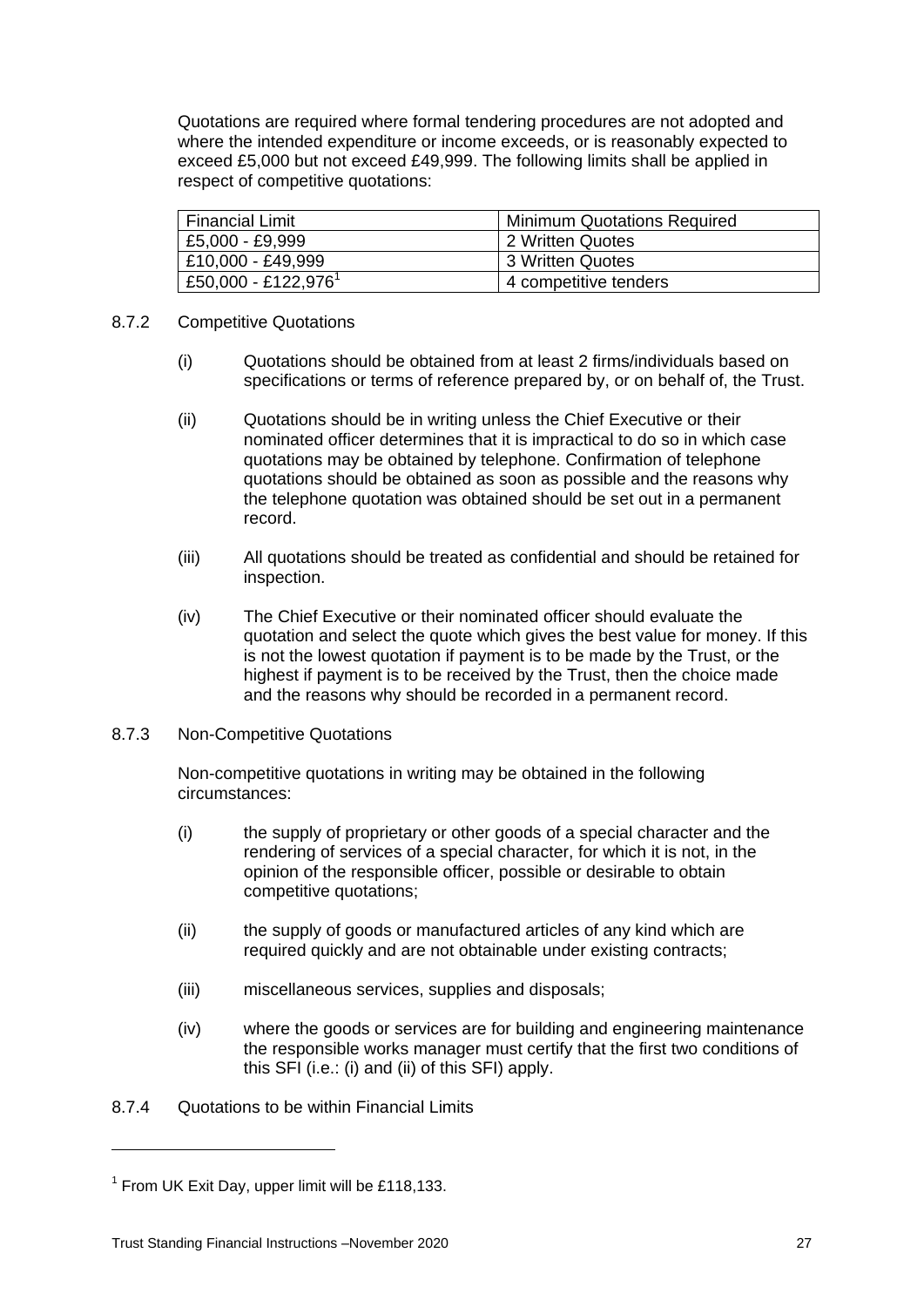No quotation shall be accepted which will commit expenditure in excess of that which has been allocated by the Trust and which is not in accordance with Standing Financial Instructions except with the authorisation of either the Chief Executive or Chief Finance and Investment Officer.

#### 8.7.5 Contract value

The limits referred to in this section of the Standing Financial Instructions shall refer to the total purchase /contract value over the whole duration of the relevant contract including VAT where applicable.

#### <span id="page-27-0"></span>**8.8 Authorisation of Tenders and Competitive Quotations**

Providing all the conditions and circumstances set out in these Standing Financial Instructions have been fully complied with, formal authorisation and awarding of a contract may be decided by the following staff to the VAT inclusive value of the contract as follows:

| Senior Service Lead                   | up to | £24,999  |
|---------------------------------------|-------|----------|
| <b>Relevant Managing Director</b>     | up to | £99,999  |
| <b>Responsible Executive Director</b> | up to | £249,999 |
| <b>Executive Director and CFIO</b>    | up to | £499.999 |
| <b>Chief Executive and CFIO</b>       | over  | £500,000 |

These levels of authorisation may be varied or changed and need to be read in conjunction with the Trust Board's Scheme of Delegation.

Formal authorisation must be put in writing.

#### <span id="page-27-1"></span>**8.9 Instances where formal competitive tendering or competitive quotation is not required**

Where competitive tendering or a competitive quotation is not required the Trust should adopt one of the following alternatives:

- (a) the Trust shall use the NHS Supply Chain for procurement of all goods and services unless the Chief Executive or nominated officers deem it inappropriate. The decision to use alternative sources must be documented.
- (c) If the Trust does not use the NHS Supply Chain where tenders or quotations are not required, because expenditure is below £5,000, the Trust shall procure goods and services in accordance with procurement procedures approved by the Chief Finance and Investment Officer.
- (d) Competitive tendering or competitive quotations are not required when a supplier is being set up for the onward payment of salary deductions etc.

# <span id="page-27-2"></span>**8.10 Purchase orders**

As a standard practice all procurement undertaken by the Trust shall be made through the raising of purchase orders where practicable. However, the use of purchase orders may be waived in the following circumstances: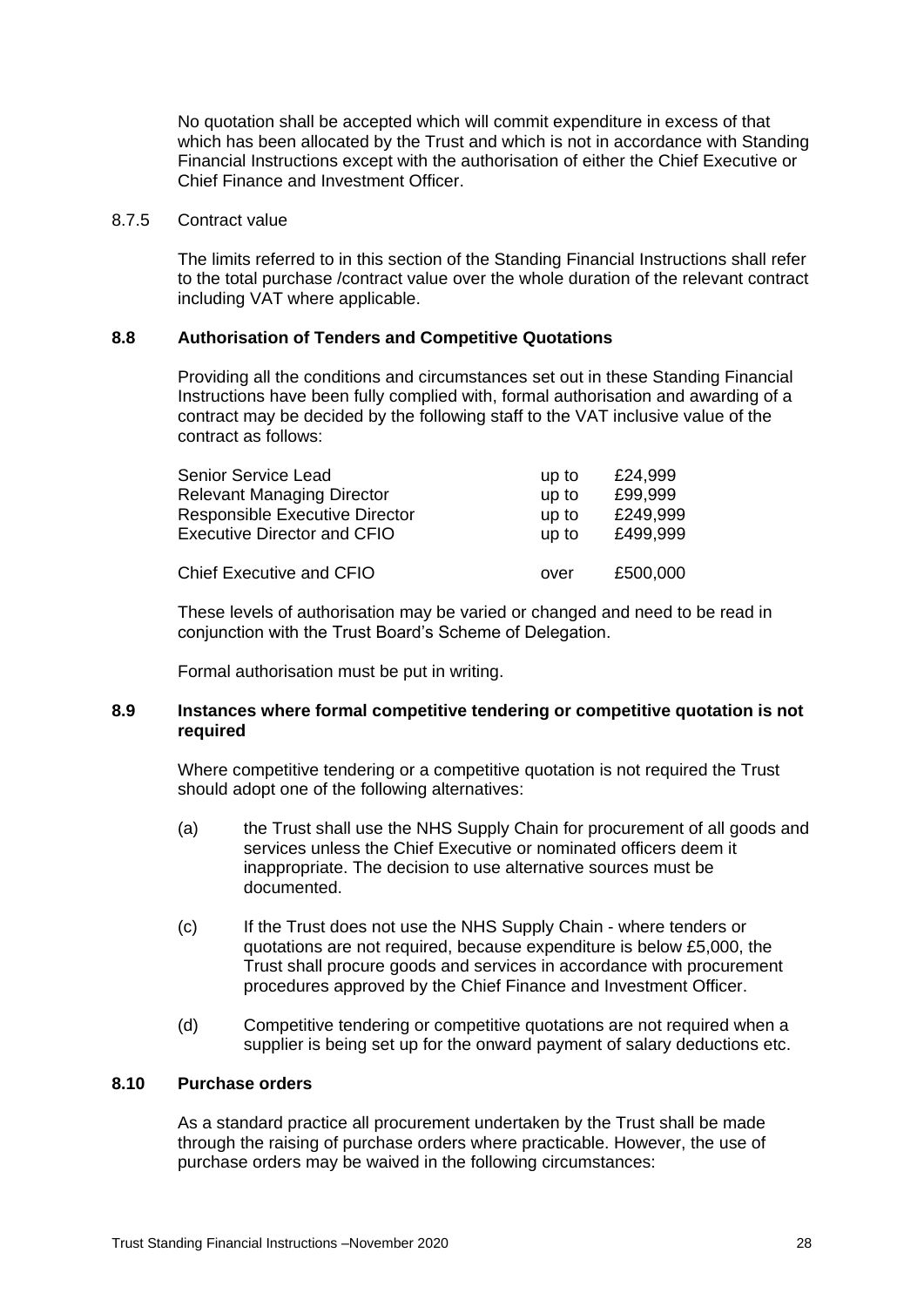- **Telephones** 
	- o Mobile phone handsets and contracts
	- o Pagers rental and contracts
	- o Line rental
	- o Data lines (broadband)
	- o **Excludes** desktop phones
	- Staff deductions and salary sacrifice schemes
- Agency staff
	- o Admin staff
	- o Locum doctors
	- o Nurses
	- o Other specialist service providers
	- o **Excludes** placement fees
	- o **Excludes** contractors
	- Service Level Agreements with other NHS organisations
- Payments to local authorities
	- o Business rates
	- o Council tax
	- o Rent
	- o Service Level Agreements with Las
	- o **Excludes** parking permits, room hire, catering, advertising, away days etc
- Joint finance/grant payments to voluntary bodies
	- Nursing homes
		- o Care Homes
		- o Private hospitals (Cygnet Health, Priory etc)
- Utility bills
	- o Gas mains
	- o Electricity
	- o Water
	- o Sewerage
	- o Petrol/diesel (Esso card)
	- o Coal/solid fuel

Excludes means no exemption applies, PO must be raised.

Invoices not covered by purchase orders shall be authorised in line with the provisions set out in the Scheme of Delegation.

# <span id="page-28-0"></span>**8.11 Compliance requirements for all contracts**

The Board may only enter into contracts on behalf of the Trust within the statutory powers delegated to it by the Secretary of State and shall comply with:

- (a) The Trust's Standing Orders and Standing Financial Instructions;
- (b) EU Directives and other statutory provisions;
- (c) any relevant directions including the Capital Investment Manual, Estate code and guidance on the Procurement and Management of Consultants;
- (d) the NHS Standard Contract Conditions as are applicable.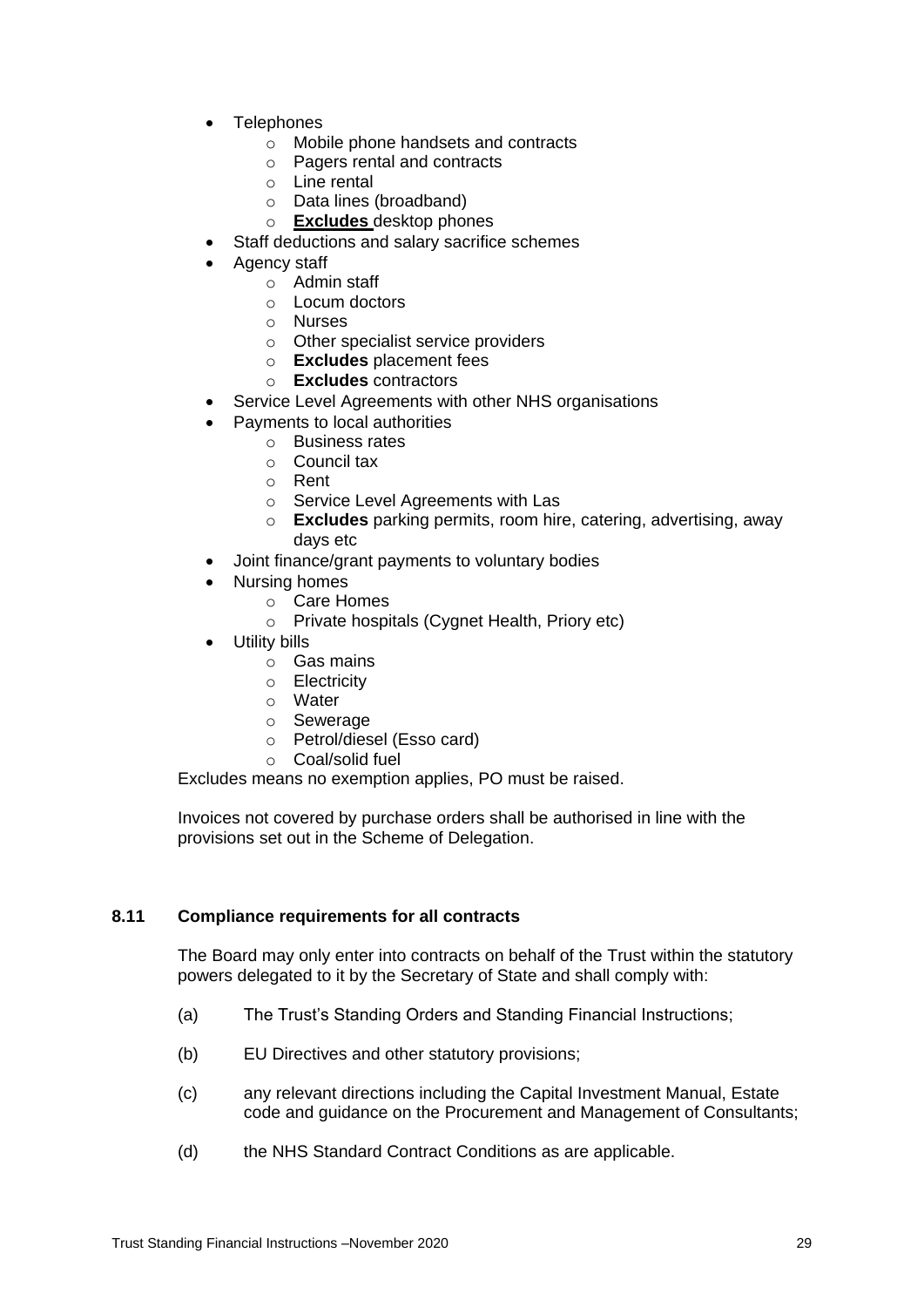- (e) contracts with Foundation Trusts must be in a form compliant with appropriate NHS guidance.
- (f) Where appropriate contracts shall be in or embody the same terms and conditions of contract as was the basis on which tenders or quotations were invited.
- (g) In all contracts made by the Trust, the Board shall endeavour to obtain best value for money by use of all systems in place. The Chief Executive shall nominate an officer who shall oversee and manage each contract on behalf of the Trust.

# <span id="page-29-0"></span>**8.12 Personnel and Agency or Temporary Staff Contracts**

The Chief Executive shall nominate officers with delegated authority to enter into contracts of employment, regarding staff, agency staff or temporary staff service contracts.

# <span id="page-29-1"></span>**8.13 Healthcare Services Agreements (see overlap with SFI No. 7)**

Service agreements with NHS providers for the supply of healthcare services shall be drawn up in accordance with the NHS and Community Care Act 1990 and administered by the Trust. Service agreements are not contracts in law and therefore not enforceable by the courts. However, a contract with a Foundation Trust, being a PBC, is a legal document and is enforceable in law.

The Chief Executive shall nominate officers to commission service agreements with providers of healthcare in line with a commissioning plan approved by the Board.

# <span id="page-29-2"></span>**8.14 Disposals (See overlap with SFI No. 16)**

- 8.14.1 Competitive Tendering or Quotation procedures shall not apply to the disposal of:
	- (a) any matter in respect of which a fair price can be obtained only by negotiation or sale by auction as determined (or pre-determined in a reserve) by the Chief Executive or their nominated officer;
	- (b) obsolete or condemned articles and stores, which may be disposed of in accordance with the supplies policy of the Trust;
	- (c) items to be disposed of with an estimated sale value of less than £1,000, this figure to be reviewed on a periodic basis;
	- (d) items arising from works of construction, demolition or site clearance, which should be dealt with in accordance with the relevant contract;
	- (e) land or buildings concerning which DH guidance has been issued but subject to compliance with such guidance.

# <span id="page-29-3"></span>**8.15 In-house Services**

8.15.1 The Chief Executive shall be responsible for ensuring that best value for money can be demonstrated for all services provided on an in-house basis. The Trust may also determine from time to time that in-house services should be market tested by competitive tendering.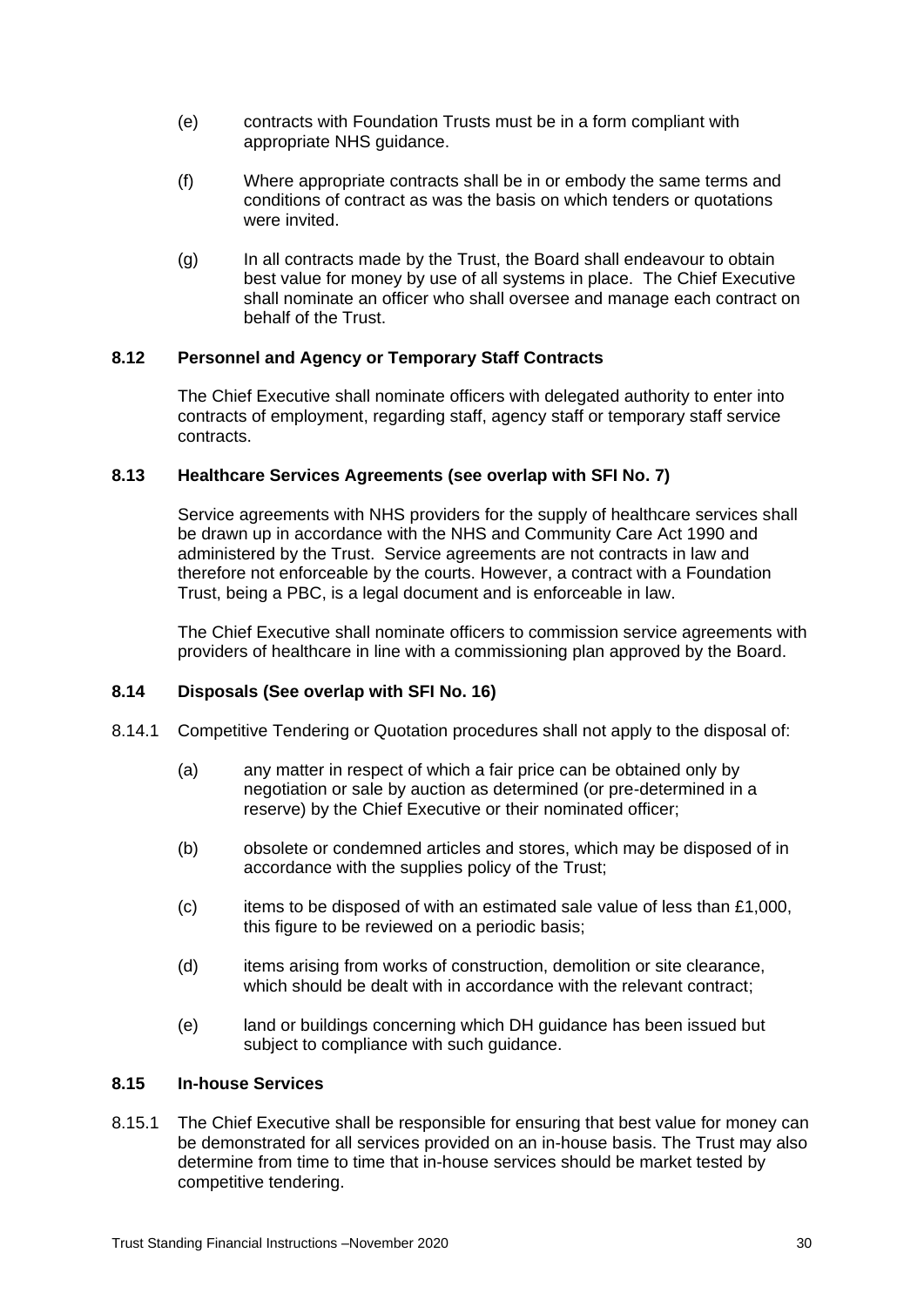- 8.15.2 In all cases where the Board determines that in-house services should be subject to competitive tendering the following groups shall be set up:
	- (a) Specification group, comprising the Chief Executive or nominated officer/s and specialist.
	- (b) In-house tender group, comprising a nominee of the Chief Executive and technical support.
	- (c) Evaluation team, comprising normally a specialist officer, a Procurement officer and a Chief Finance and Investment Officer representative. For services having a likely annual expenditure exceeding £250,000, a nonofficer member should be a member of the evaluation team.
- 8.15.3 All groups should work independently of each other and individual officers may be a member of more than one group but no member of the in-house tender group may participate in the evaluation of tenders.
- 8.15.4 The evaluation team shall make recommendations to the Board.
- 8.15.5 The Chief Executive shall nominate an officer to oversee and manage the contract on behalf of the Trust.

#### <span id="page-30-0"></span>**8.16 Applicability of SFIs on Tendering and Contracting to funds held in trust (see overlap with SFI No. 8)**

8.16.1 These Instructions shall not only apply to expenditure from Exchequer funds but also to works, services and goods purchased from the Trust's trust funds and private resources.

#### <span id="page-30-1"></span>**8.17 Bribery Act 2010**

8.17.1 All staff and suppliers are expected to be aware of, and to comply with, the requirements of the Bribery Act 2010. Positive confirmation of this will be obtained from all suppliers.

# <span id="page-30-2"></span>**8.18 Due Diligence**

8.18.1 Due diligence checks are required on prospective suppliers to mitigate risks to the Trust. These must be completed and documented before any new supplier application can be approved.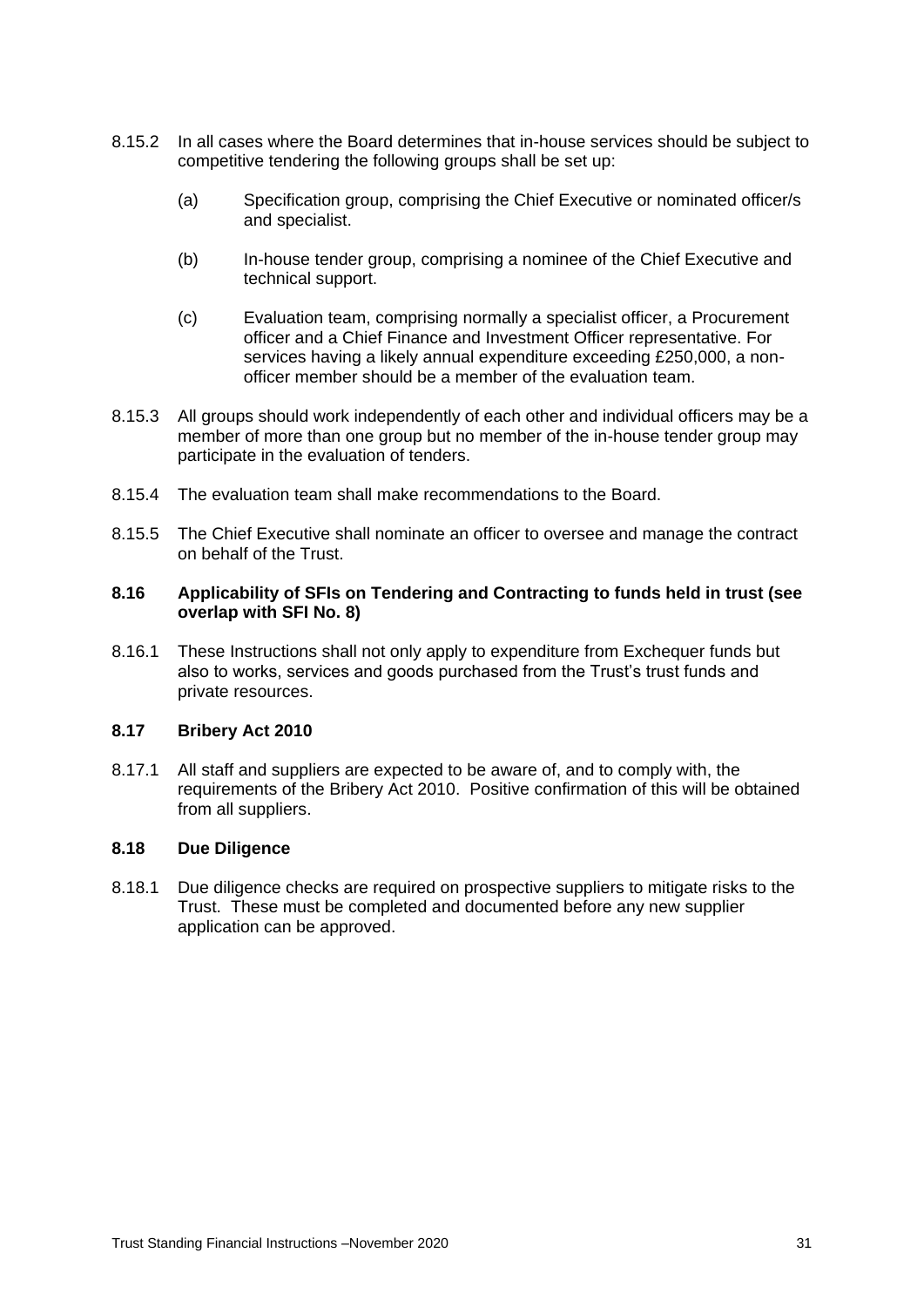#### <span id="page-31-0"></span>**9. NHS SERVICE AGREEMENTS FOR PROVISION OF SERVICES (see overlap with SFI No. 6.13)**

#### <span id="page-31-1"></span>**9.1 Service Level Agreements (SLAs)**

9.1.1 The Chief Executive, as the Accountable Officer, is responsible for ensuring the Trust enters into suitable Service Level Agreements (SLA) with service commissioners for the provision of NHS services.

> All SLAs should aim to implement the agreed priorities contained within the Sustainability and Transformation Plan (STP) and wherever possible, be based upon integrated care pathways to reflect expected patient experience. In discharging this responsibility, the Chief Executive should take into account:

- the standards of service quality expected;
- the relevant national service framework (if any);
- the provision of reliable information on cost and volume of services;
- the NHS National Performance Assessment Framework;
- that SLAs build where appropriate on existing Joint Investment Plans;
- that SLAs are based on integrated care pathways.
- 9.1.2 Signing of Service Level Agreements/Contracts

Service Level Agreements for the provision of services provided by the Trust shall be signed in accordance with the table below:

|    | <b>SLAs and contract Amount</b>                                                                                         | <b>Responsible Signatory</b>                                |
|----|-------------------------------------------------------------------------------------------------------------------------|-------------------------------------------------------------|
| a) | Signing of contracts and SLAs for<br>Services provided by the Trust<br>for an amount of below £100,000<br>per annum     | Any Executive Director                                      |
| b) | Signing of contracts and SLAs for<br>Services provided by the Trust<br>for an amount of less than<br>£500,000 per annum | Chief Finance and Investment Officer                        |
| C) | Signing of contracts for SLAs and<br>services provided by the Trust for<br>an amount of below £1,000,000<br>per annum   | <b>Chief Executive</b>                                      |
| d) | Signing of contracts for SLAs and<br>services provided by the Trust for<br>an amount of above £1,000,000<br>per annum   | Chief Executive and Chief Finance and<br>Investment Officer |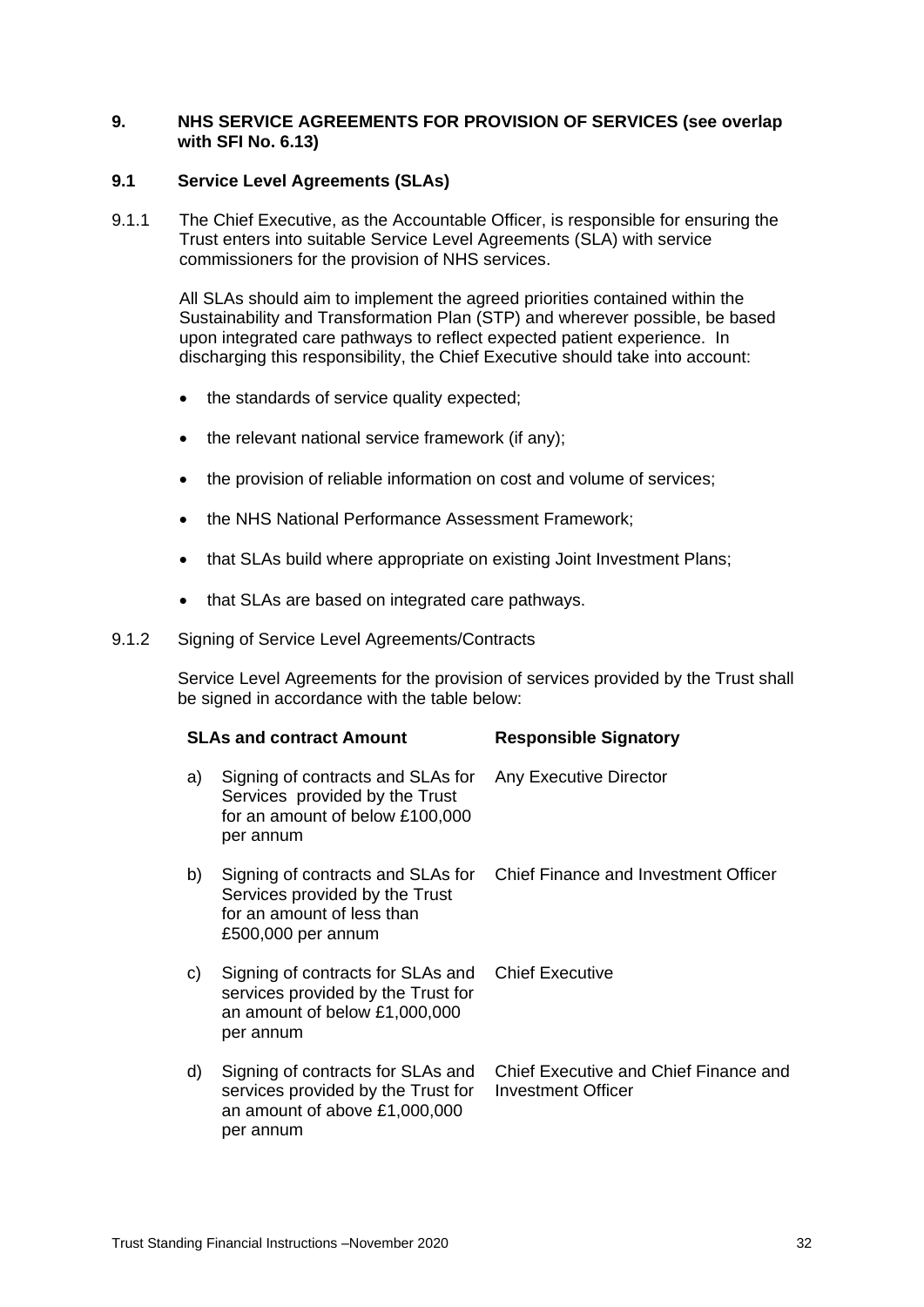#### <span id="page-32-0"></span>**9.2 Involving Partners and jointly managing risk**

9.2.1 A good SLA will result from a dialogue of clinicians, users, carers, public health professionals and managers. It will reflect knowledge of local needs and inequalities. This will require the Chief Executive to ensure that the Trust works with all partner agencies involved in both the delivery and the commissioning of the service required. The SLA will apportion responsibility for handling a particular risk to the party or parties in the best position to influence the event and financial arrangements should reflect this. In this way the Trust can jointly manage risk with all interested parties.

#### <span id="page-32-1"></span>**10. TERMS OF SERVICE, ALLOWANCES AND PAYMENT OF MEMBERS OF THE TRUST BOARD AND EXECUTIVE COMMITTEE AND EMPLOYEES**

#### <span id="page-32-2"></span>**10.1 Remuneration and Terms of Service (see overlap with SO No. 4)**

- 10.1.1 In accordance with Standing Orders the Board shall establish a Remuneration and Terms of Service Committee, with clearly defined terms of reference, specifying which posts fall within its area of responsibility, its composition, and the arrangements for reporting. (See NHS guidance contained in the Higgs report.)
- 10.1.2 The Committee will:
	- (a) advise the Board about appropriate remuneration and terms of service for the Chief Executive, other officer members employed by the Trust and other senior employees including:
		- (i) all aspects of salary (including any performance-related elements/bonuses);
		- (ii) provisions for other benefits, including pensions and cars;
		- (iii) arrangements for termination of employment and other contractual terms;
	- (b) make such recommendations to the Board on the remuneration and terms of service of officer members of the Board (and other senior employees) to ensure they are fairly rewarded for their individual contribution to the Trust - having proper regard to the Trust's circumstances and performance and to the provisions of any national arrangements for such members and staff where appropriate;
	- (c) monitor and evaluate the performance of individual officer members (and other senior employees);
	- (d) advise on and oversee appropriate contractual arrangements for such staff including the proper calculation and scrutiny of termination payments taking account of such national guidance as is appropriate.
- 10.1.3 The Committee shall report in writing to the Board the basis for its recommendations. The Board shall use the report as the basis for their decisions, but remain accountable for taking decisions on the remuneration and terms of service of officer members. Minutes of the Board's meetings should record such decisions.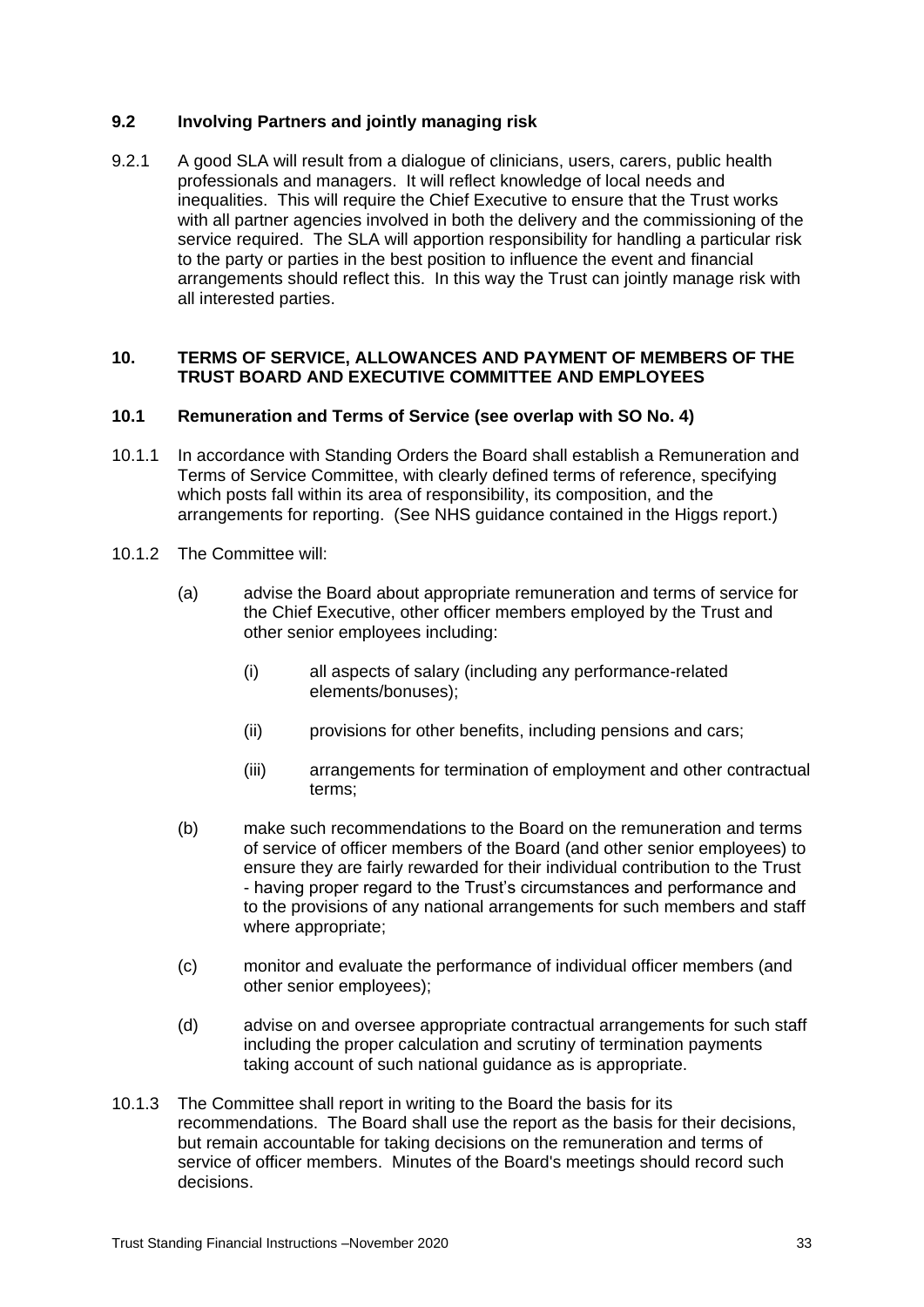- 10.1.4 The Board will consider and need to approve proposals presented by the Chief Executive for the setting of remuneration and conditions of service for those employees and officers not covered by the Committee.
- 10.1.5 The Trust will pay allowances to the Chairman and non-officer members of the Board in accordance with instructions issued by the Secretary of State for Health.

#### <span id="page-33-0"></span>**10.2 Funded Establishment**

- 10.2.1 The manpower plans incorporated within the annual budget will form the funded establishment.
- 10.2.2 The funded establishment of any department may not be varied without the approval of the Chief Executive.

#### <span id="page-33-1"></span>**10.3 Staff Appointments**

- 10.3.1 No officer or Member of the Trust Board or employee may engage, re-engage, or re-grade employees, either on a permanent or temporary nature, or hire agency staff, or agree to changes in any aspect of remuneration:
	- (a) unless authorised to do so by the Chief Executive;
	- (b) within the limit of their approved budget and funded establishment.
- 10.3.2 The Board will approve procedures presented by the Chief Executive for the determination of commencing pay rates, condition of service, etc., for employees.

# <span id="page-33-2"></span>**10.4 Processing Payroll**

- 10.4.1 The Chief Finance and Investment Officer is responsible for:
	- (a) methods of payment available to various categories of employee and officers;
	- (b) procedures for payment by cheque, bank credit, or cash to employees and officers;
	- (c) procedures for the recall of cheques and bank credits;
	- (d) maintenance of regular and independent reconciliation of pay control accounts;
	- (e) separation of duties of preparing records and handling cash;
	- (f) a system to ensure the recovery from those leaving the employment of the Trust of sums of money and property due by them to the Trust.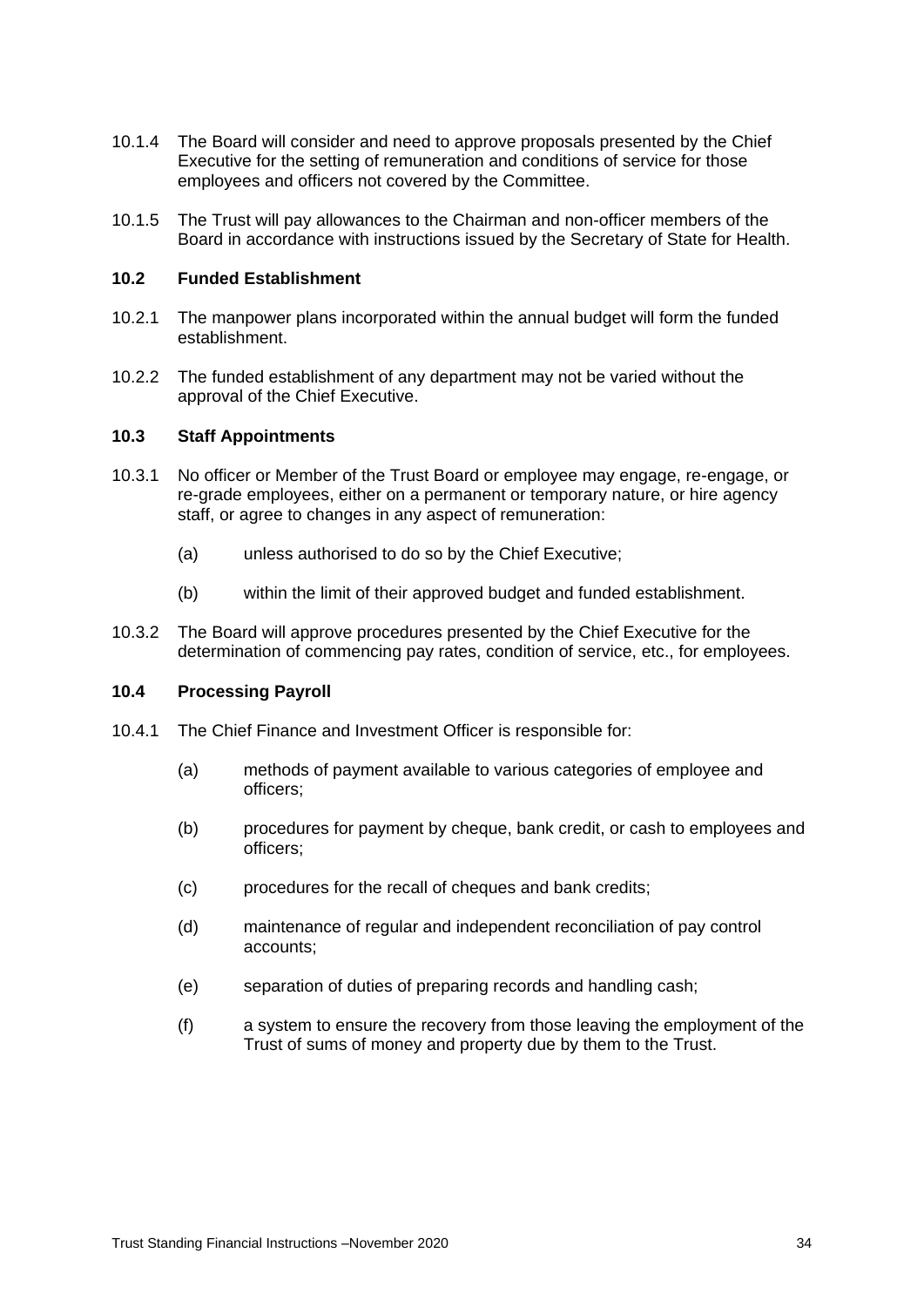- 10.4.2 The Executive Director of Workforce is responsible for:
	- a) specifying timetables for submission of properly authorised time records and other notifications;
	- b) the final determination of pay and allowances;
	- c) making payment on agreed dates;
	- d) verification and documentation of data;
	- e) the timetable for receipt and preparation of payroll data and the payment of employees and allowances;
	- f) security and confidentiality of payroll information;
	- g) authority to release payroll data under the provisions of the Data Protection Act;
	- h) pay advances and their recovery;
	- i) maintenance of subsidiary records for superannuation, income tax, social security and other authorised deductions from pay;
	- j) checks to be applied to completed payroll before and after payment;
	- k) agreeing method of payment
- 10.4.3 Appropriately nominated managers have delegated responsibility for:
	- (a) submitting time records, and other notifications in accordance with agreed timetables;
	- (b) completing time records and other notifications in accordance with the Executive Director of Workforce instructions and in the form prescribed by the Chief Finance and Investment Officer;
	- (c) submitting termination forms in the prescribed form immediately upon knowing the effective date of an employee's or officer's resignation, termination or retirement. Where an employee fails to report for duty or to fulfil obligations in circumstances that suggest they have left without notice, the Executive Director of Workforce must be informed immediately.
- 10.4.4 Regardless of the arrangements for providing the payroll service, the Executive Director of Workforce shall ensure that the chosen method is supported by appropriate (contracted) terms and conditions, adequate internal controls and audit review procedures and that suitable arrangements are made for the collection of payroll deductions and payment of these to appropriate bodies.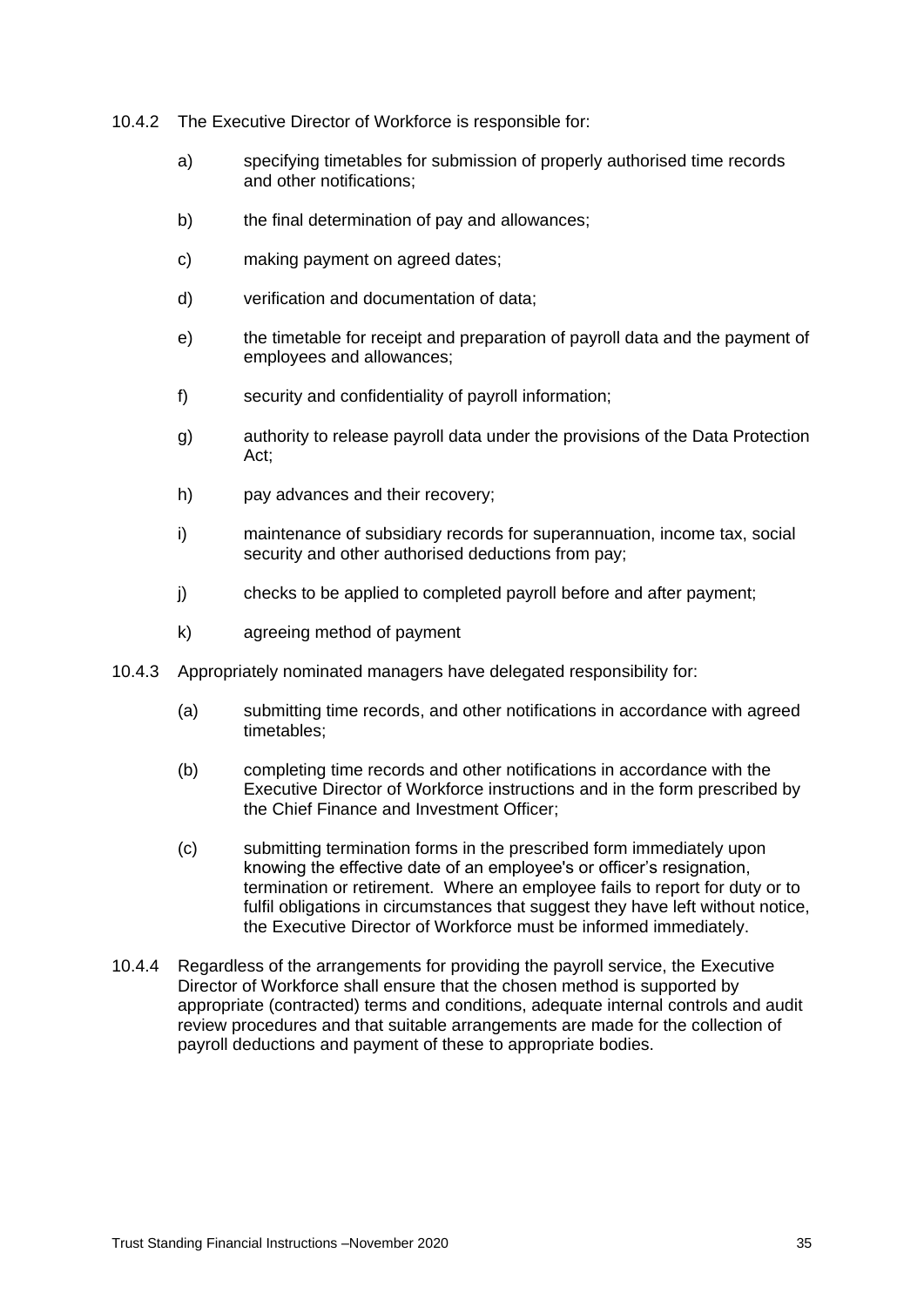#### **10.5 Contracts of Employment**

- 10.5.1 The Board shall delegate responsibility to an officer for:
	- (a) ensuring that all employees are issued with a Contract of Employment in a form approved by the Board and which complies with employment legislation;
	- (b) dealing with variations to, or termination of, contracts of employment.

#### <span id="page-35-0"></span>**11. NON-PAY EXPENDITURE**

#### <span id="page-35-1"></span>**11.1 Delegation of Authority**

- 11.1.1 The Board will approve the level of non-pay expenditure on an annual basis and the Chief Executive will determine the level of delegation to budget managers.
- 11.1.2 The Chief Executive will set out:
	- (a) the list of managers who are authorised to place requisitions for the supply of goods and services;
	- (b) the maximum level of each requisition and the system for authorisation above that level.
- 11.1.3 The Chief Executive shall set out procedures on the seeking of professional advice regarding the supply of goods and services.

#### <span id="page-35-2"></span>**11.2 Choice, Requisitioning, Ordering, Receipt and Payment for Goods and Services (see overlap with Standing Financial Instruction No. 8)**

11.2.1 Requisitioning

The requisitioner, in choosing the item to be supplied (or the service to be performed) shall always obtain the best value for money for the Trust. In so doing, the advice of the Trust's adviser on supply shall be sought. Where this advice is not acceptable to the requisitioner, the Chief Finance and Investment Officer (and/or the Chief Executive) shall be consulted.

11.2.2 System of Payment and Payment Verification

The Chief Finance and Investment Officer shall be responsible for the prompt payment of accounts and claims. Payment of contract invoices shall be in accordance with contract terms, or otherwise, in accordance with national guidance.

- 11.2.3 The Chief Finance and Investment Officer will:
	- (a) advise the Board regarding the setting of thresholds above which quotations (competitive or otherwise) or formal tenders must be obtained; and, once approved, the thresholds should be incorporated in Standing Orders and Standing Financial Instructions and regularly reviewed;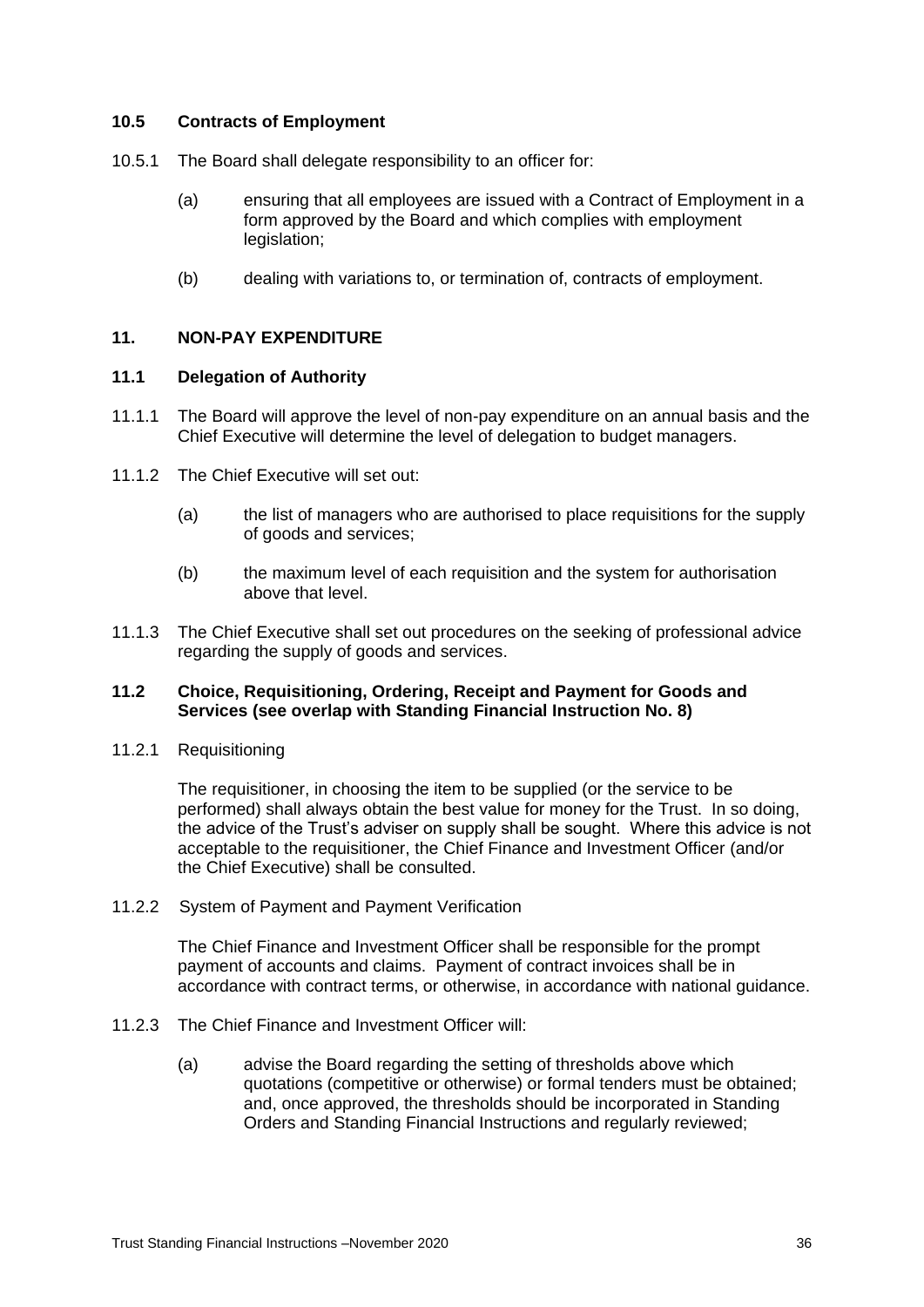- (b) prepare procedural instructions or guidance within the Scheme of Delegation on the obtaining of goods, works and services incorporating the thresholds;
- (c) be responsible for the prompt payment of all properly authorised accounts and claims;
- (d) be responsible for designing and maintaining a system of verification, recording and payment of all amounts payable. The system shall provide for:
	- (i) A list of employees (including specimens of their signatures) authorised to certify invoices.
	- (ii) Certification that:
		- goods have been duly received, examined and are in accordance with specification and the prices are correct;
		- work done or services rendered have been satisfactorily carried out in accordance with the order, and, where applicable, the materials used are of the requisite standard and the charges are correct;
		- in the case of contracts based on the measurement of time, materials or expenses, the time charged is in accordance with the time sheets, the rates of labour are in accordance with the appropriate rates, the materials have been checked as regards quantity, quality, and price and the charges for the use of vehicles, plant and machinery have been examined;
		- where appropriate, the expenditure is in accordance with regulations and all necessary authorisations have been obtained;
		- the account is arithmetically correct;
		- the account is in order for payment.
	- (iii) A timetable and system for submission to the Chief Finance and Investment Officer of accounts for payment; provision shall be made for the early submission of accounts subject to cash discounts or otherwise requiring early payment.
	- (iv) Instructions to employees regarding the handling and payment of accounts within the Finance Department.
- (e) be responsible for ensuring that payment for goods and services is only made once the goods and services are received. The only exceptions are set out in SFI No. 11.2.4 below.

#### 11.2.4 Prepayments

Prepayments are only permitted where exceptional circumstances apply. In such instances: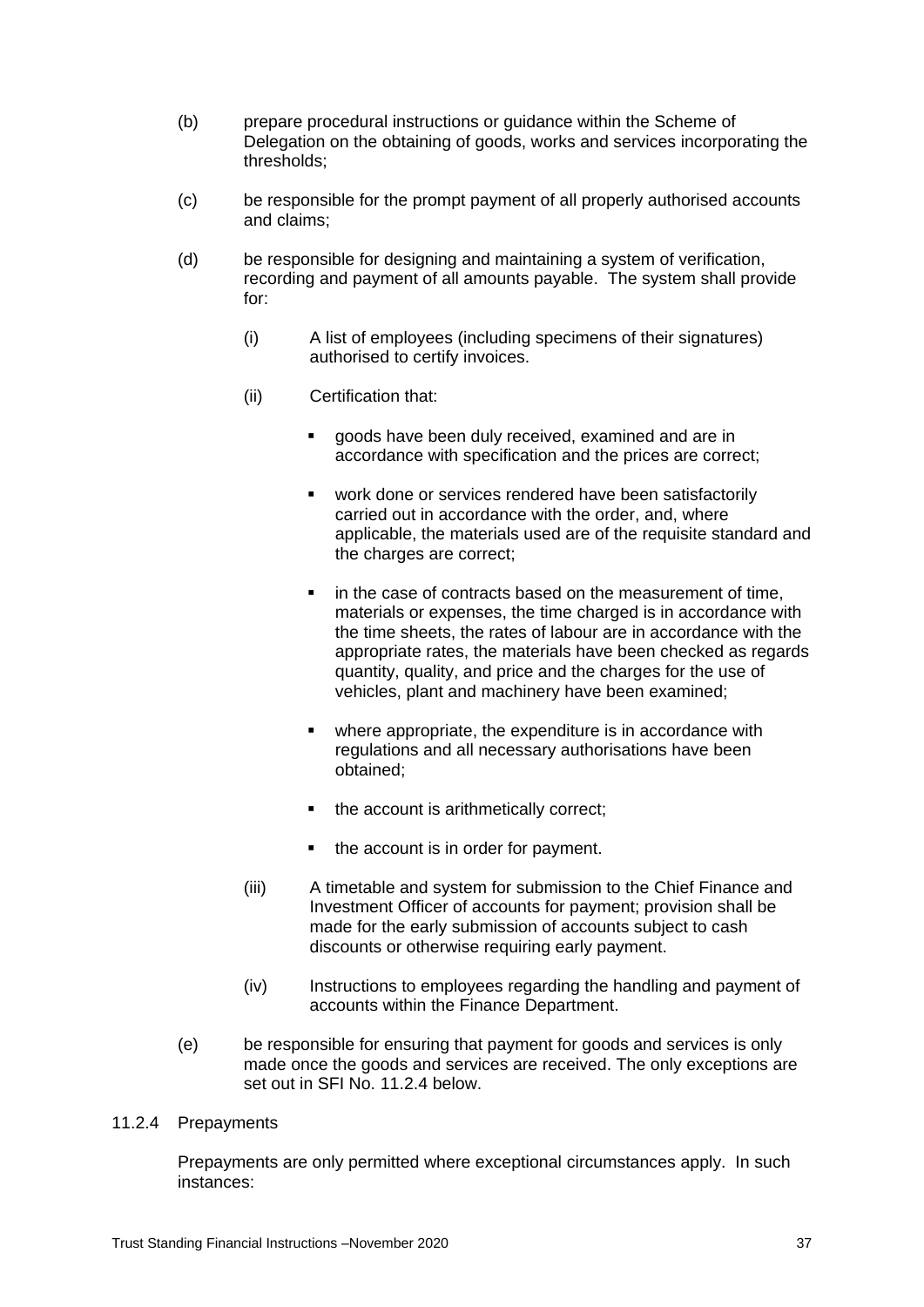- (a) Prepayments are only permitted where the financial advantages outweigh the disadvantages (i.e. cash flows must be discounted to NPV using the National Loans Fund (NLF) rate plus 2%).
- (b) The appropriate officer must provide, in the form of a written report, a case setting out all relevant circumstances of the purchase. The report must set out the effects on the Trust if the supplier is at some time during the course of the prepayment agreement unable to meet their commitments;
- (c) The Chief Finance and Investment Officer will need to be satisfied with the proposed arrangements before contractual arrangements proceed (taking into account the EU public procurement rules where the contract is above a stipulated financial threshold);
- (d) The budget holder is responsible for ensuring that all items due under a prepayment contract are received and they must immediately inform the appropriate Director or Chief Executive if problems are encountered.
- 11.2.5 Official orders

Official Orders must:

- (a) be consecutively numbered;
- (b) be in a form approved by the Chief Finance and Investment Officer;
- (c) state the Trust's terms and conditions of trade;
- (d) only be issued to, and used by, those duly authorised by the Chief Executive.
- 11.2.6 Duties of Managers and Officers

Managers and officers must ensure that they comply fully with the guidance and limits specified by the Chief Finance and Investment Officer and that:

- (a) all contracts (except as otherwise provided for in the Scheme of Delegation), leases, tenancy agreements and other commitments which may result in a liability are notified to the Chief Finance and Investment Officer in advance of any commitment being made;
- (b) contracts above specified thresholds are advertised and awarded in accordance with EU rules on public procurement;
- (c) where consultancy advice is being obtained, the procurement of such advice must be in accordance with guidance issued by the Department of Health;
- (d) no order shall be issued for any item or items to any firm which has made an offer of gifts, reward or benefit to directors or employees, other than:
	- (i) isolated gifts of a trivial character or inexpensive seasonal gifts, such as calendars;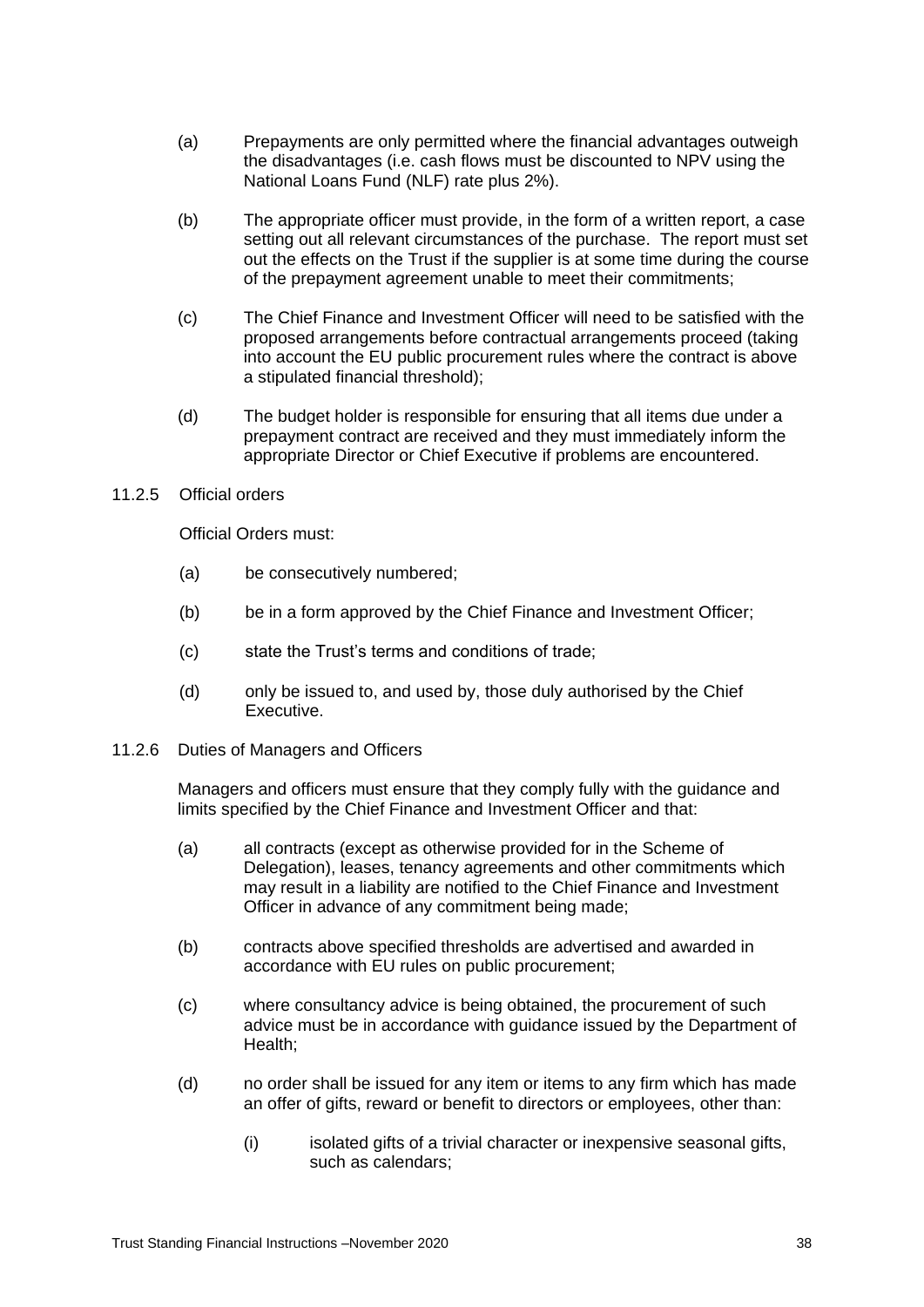(ii) conventional hospitality, such as lunches in the course of working visits;

(This provision needs to be read in conjunction with Standing Order No. 7 and the principles outlined in the national guidance contained in HSG 93(5) "Standards of Business Conduct for NHS Staff");

- (e) no requisition/order is placed for any item or items for which there is no budget provision unless authorised by the Chief Finance and Investment Officer on behalf of the Chief Executive;
- (f) all goods, services, or works are ordered on an official order except works and services executed in accordance with a contract and purchases from petty cash;
- (g) verbal orders must only be issued very exceptionally by an employee designated by the Chief Executive and only in cases of emergency or urgent necessity. These must be confirmed by an official order and clearly marked "Confirmation Order";
- (h) orders are not split or otherwise placed in a manner devised so as to avoid the financial thresholds;
- (i) goods are not taken on trial or loan in circumstances that could commit the Trust to a future uncompetitive purchase;
- (j) changes to the list of employees and officers authorised to certify invoices are notified to the Chief Finance and Investment Officer;
- (k) purchases from petty cash are restricted in value and by type of purchase in accordance with instructions issued by the Chief Finance and Investment Officer;
- (l) petty cash records are maintained in a form as determined by the Chief Finance and Investment Officer.
- (m) If the value of a Purchase Order invoice exceeds that of the order:
	- o Where the quantity of an item invoiced is higher than the purchase order quantity, the invoice must be returned to the budget holder for additional authorisation;
	- o Where the price of an item exceeds the price quoted on the purchase order by less than 5%, the invoice will not be returned for additional authorisation but will be paid;
	- o Where the price of an item exceeds the price quoted on the purchase order by more than 5%, the invoice will be returned to the budget holder for further approval.
- 11.2.7 The Chief Executive and Chief Finance and Investment Officer shall ensure that the arrangements for financial control and financial audit of building and engineering contracts and property transactions comply with the guidance contained within CONCODE and ESTATECODE. The technical audit of these contracts shall be the responsibility of the relevant Director.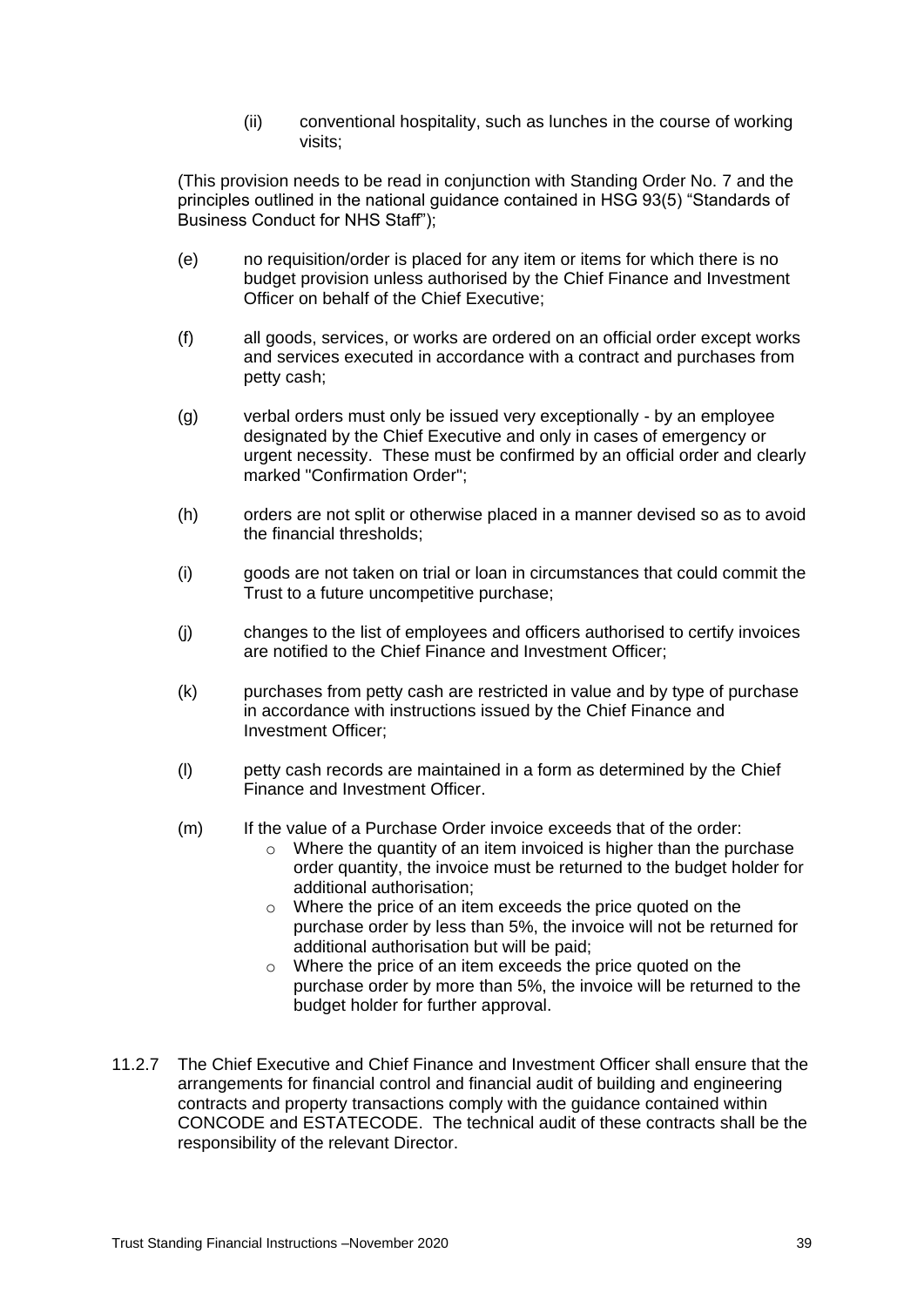#### <span id="page-39-0"></span>**11.3 Joint Finance Arrangements with Local Authorities and Voluntary Bodies (see overlap with Standing Order No. 9.1)**

11.3.1 Payments to local authorities and voluntary organisations made under the powers of the relevant section of the NHS Act **shall** comply with procedures laid down by the Chief Finance and Investment Officer which shall be in accordance with these Acts. (See overlap with Standing Order No. 9.1)

#### <span id="page-39-1"></span>**12. EXTERNAL BORROWING**

- 12.1.1 The Chief Finance and Investment Officer will advise the Board concerning the Trust's ability to pay dividend on, and repay Public Dividend Capital and any proposed new borrowing, within the limits set by the Department of Health. The Chief Finance and Investment Officer is also responsible for reporting periodically to the Board concerning the PDC debt and all loans and overdrafts.
- 12.1.2 The Board will agree the list of employees (including specimens of their signatures) who are authorised to make short term borrowings on behalf of the Trust. This must contain the Chief Executive and the Chief Finance and Investment Officer.
- 12.1.3 The Chief Finance and Investment Officer must prepare detailed procedural instructions concerning applications for loans and overdrafts.
- 12.1.4 All short-term borrowings should be kept to the minimum period of time possible, consistent with the overall cashflow position, represent good value for money, and comply with the latest guidance from the Department of Health.
- 12.1.5 Any short-term borrowing must be with the authority of two members of an authorised panel, one of which must be the Chief Executive or the Chief Finance and Investment Officer. The Board must be made aware of all short term borrowings at the next Board meeting.
- 12.1.6 All long-term borrowing must be consistent with the plans outlined in the current STP and local commissioning plans and be approved by the Trust Board.

#### <span id="page-39-2"></span>**12.2 Investments**

- 12.2.1 Temporary cash surpluses must be held only in such public or private sector investments as notified by the Secretary of State and authorised by the Board.
- 12.2.2 The Chief Finance and Investment Officer is responsible for advising the Board on investments and shall report periodically to the Board concerning the performance of investments held.
- 12.2.3 The Chief Finance and Investment Officer will prepare detailed procedural instructions on the operation of investment accounts and on the records to be maintained.

#### <span id="page-39-3"></span>**13. FINANCIAL FRAMEWORK**

13.1 The Chief Finance and Investment Officer should ensure that members of the Board are aware of the Financial Framework. This document contains directions which the Trust must follow. It also contains directions to the Trust Development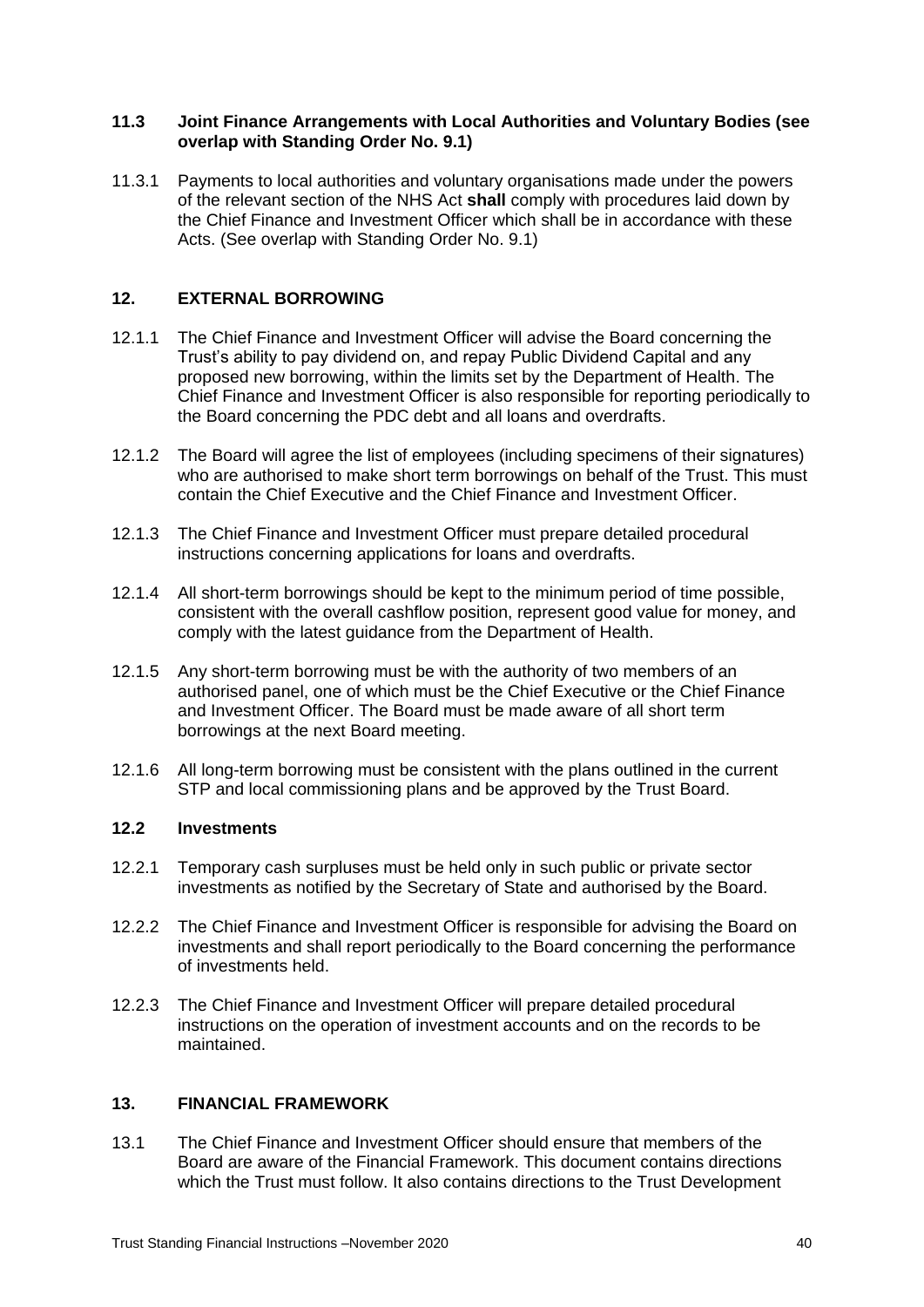Agency regarding resource and capital allocation and funding to Trust's. The Chief Finance and Investment Officer should also ensure that the direction and guidance in the framework is followed by the Trust.

#### <span id="page-40-0"></span>**14. CAPITAL INVESTMENT, PRIVATE FINANCING, FIXED ASSET REGISTERS AND SECURITY OF ASSETS**

#### <span id="page-40-1"></span>**14.1 Capital Investment**

- 14.1.1 The Chief Executive:
	- (a) shall ensure that there is an adequate appraisal and approval process in place for determining capital expenditure priorities and the effect of each proposal upon business plans;
	- (b) is responsible for the management of all stages of capital schemes and for ensuring that schemes are delivered on time and to cost;
	- (c) shall ensure that the capital investment is not undertaken without confirmation of purchaser(s) support and the availability of resources to finance all revenue consequences, including capital charges.
- 14.1.2 For every capital expenditure proposal, where it is required by the trust "Business Case Review Panel & Business Case Development Process", the Chief Executive shall ensure a full business case is produced to the standards and contents required by the Business Case Review Panel & Business Case Development Process", and is authorised in accordance with this.
- 14.1.3 For capital schemes where the contracts stipulate stage payments, the Chief Executive will issue procedures for their management, incorporating the recommendations of "Estate code".
- 14.1.4 The Chief Finance and Investment Officer shall assess on an annual basis the requirement for the operation of the construction industry tax deduction scheme in accordance with H M Revenue and Customs' guidance.
- 14.1.5 The Chief Finance and Investment Officer shall issue procedures for the regular reporting of expenditure and commitment against authorised expenditure.
- 14.1.6 The approval of a capital programme shall not constitute approval for expenditure on any scheme.

The Chief Executive shall issue to the manager responsible for any scheme:

- (a) specific authority to commit expenditure;
- (b) authority to proceed to tender (see overlap with SFI No. 8.6);
- (c) approval to accept a successful tender (see overlap with SFI No. 8.6).

The Chief Executive will issue a scheme of delegation for capital investment management in accordance with "Estatecode" guidance and the Trust's Standing Orders.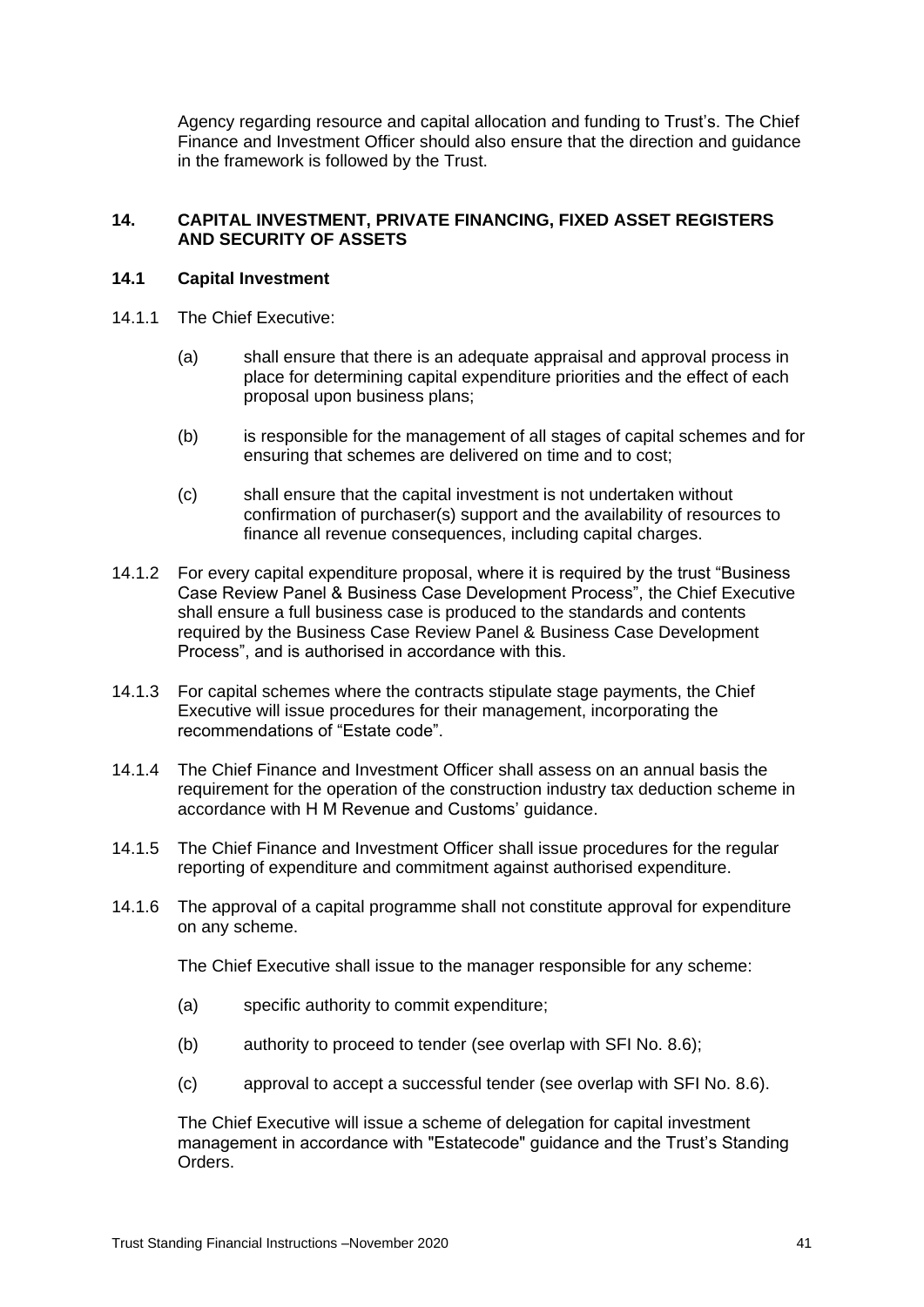#### 14.1.7 Quotations for capital works

Quotations are required where formal tendering procedures are not adopted and where the intended expenditure is reasonably expected to exceed £5,000 but not exceed £100,000. The following limits shall be applied in respect of quotations for capital orders:

| <b>Financial Limit</b> | <b>Minimum Quotations Required</b> |
|------------------------|------------------------------------|
| £5,000 - £9,999        | 2 Written Quotes                   |
| £10,000 - £99,999      | 3 Written Quotes                   |

14.1.8 The Chief Finance and Investment Officer shall issue procedures governing the financial management, including variations to contract, of capital investment projects and valuation for accounting purposes. These procedures shall fully take into account the delegated limits for capital schemes included in the NHSI publication "Capital regime, investment and property business case approval guidance for NHS providers".

#### <span id="page-41-0"></span>**14.2 borrowing**

- 14.1.9 When the Trust proposes to use finance which is to be provided other than through its Allocations, the following procedures shall apply:
	- (a) The Chief Finance and Investment Officer shall demonstrate that the use of private borrowing represents value for money and genuinely transfers significant risk to the private sector.
	- (b) Where the sum involved exceeds delegated limits, the business case must be referred to the Department of Health or in line with any current guidelines.
	- (c) The proposal must be specifically agreed by the Board.

# <span id="page-41-1"></span>**14.3 Asset Registers**

- 14.3.1 The Chief Executive is responsible for the maintenance of registers of assets, taking account of the advice of the Chief Finance and Investment Officer concerning the form of any register and the method of updating, and arranging for a physical check of assets against the asset register to be conducted once a year where practicable.
- 14.3.2 The Trust shall maintain an asset register recording fixed assets. The minimum data set to be held within these registers shall be as specified in the *Group Accounting Manual* as issued by the Department of Health.
- 14.3.3 Additions to the fixed asset register must be clearly identified to an appropriate budget holder and be validated by reference to:
	- (a) properly authorised and approved agreements, architect's certificates, supplier's invoices and other documentary evidence in respect of purchases from third parties;
	- (b) stores, requisitions and wages records for own materials and labour including appropriate overheads;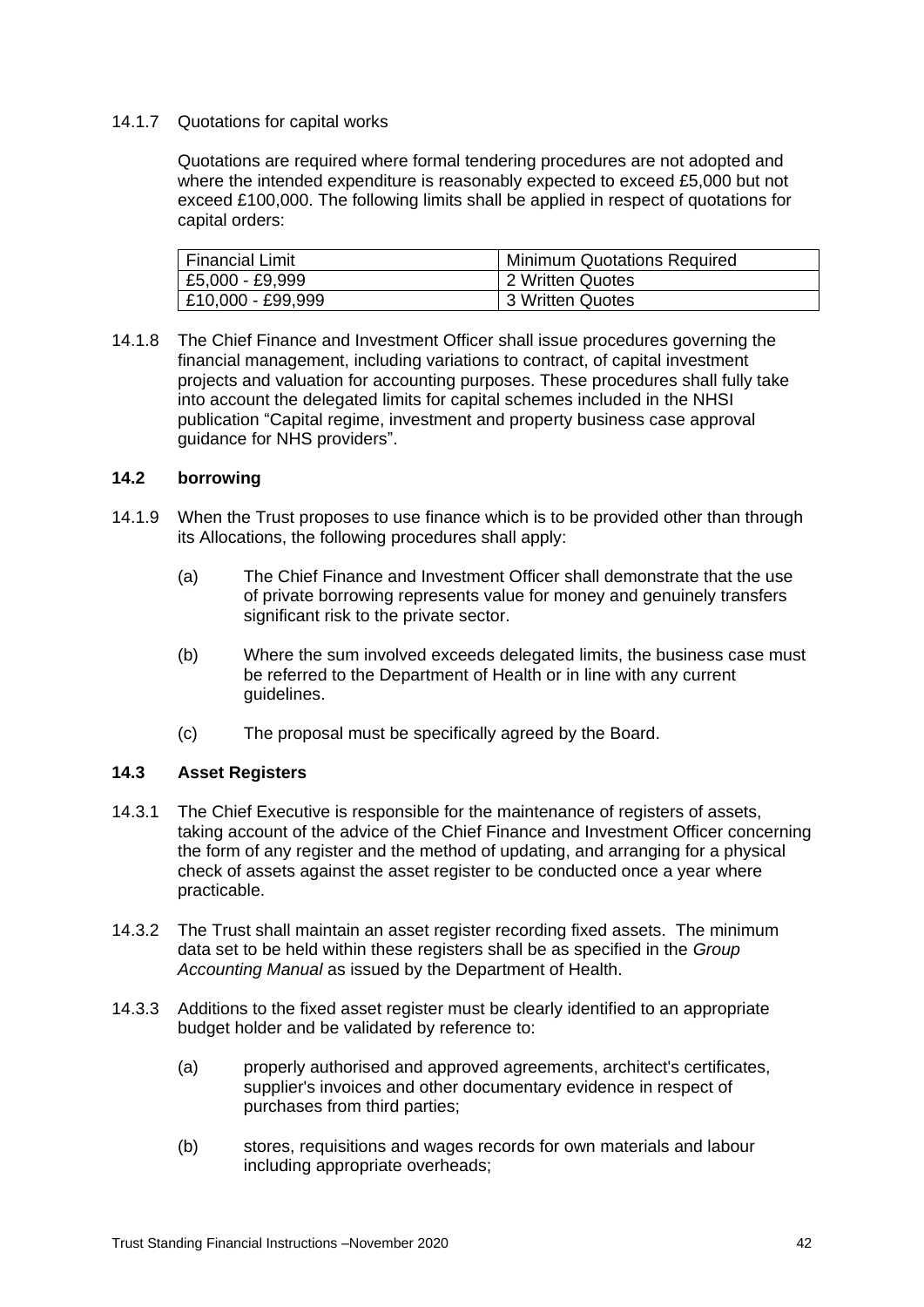- (c) lease agreements in respect of assets held under a finance lease and capitalised.
- 14.3.4 Where capital assets are sold, scrapped, lost or otherwise disposed of, their value must be removed from the accounting records and each disposal must be validated by reference to authorisation documents and invoices (where appropriate).
- 14.3.5 The Chief Finance and Investment Officer shall approve procedures for reconciling balances on fixed assets accounts in ledgers against balances on fixed asset registers.
- 14.3.6 The value of each asset shall be indexed to current values in accordance with methods specified in the *Group Accounting Manual* issued by the Department of Health.
- 14.3.7 The value of each asset shall be depreciated using methods and rates as specified in the *Group Accounting Manual* issued by the Department of Health.
- 14.3.8 The Chief Finance and Investment Officer of the Trust shall calculate and pay capital charges as specified in the *Group Accounting Manual* issued by the Department of Health.

#### <span id="page-42-0"></span>**14.4 Security of Assets**

- 14.4.1 The overall control of fixed assets is the responsibility of the Chief Executive.
- 14.4.2 Asset control procedures (including fixed assets, cash, cheques and negotiable instruments, and also including donated assets) must be approved by the Chief Finance and Investment Officer. This procedure shall make provision for:
	- (a) recording managerial responsibility for each asset;
	- (b) identification of additions and disposals;
	- (c) identification of all repairs and maintenance expenses;
	- (d) physical security of assets;
	- (e) periodic verification of the existence of, condition of, and title to, assets recorded;
	- (f) identification and reporting of all costs associated with the retention of an asset;
	- (g) reporting, recording and safekeeping of cash, cheques, and negotiable instruments.
- 14.4.3 All discrepancies revealed by verification of physical assets to fixed asset register shall be notified to the Chief Finance and Investment Officer.
- 14.4.4 Whilst each employee and officer has a responsibility for the security of property of the Trust, it is the responsibility of Board members and senior employees in all disciplines to apply such appropriate routine security practices in relation to NHS property as may be determined by the Board. Any breach of agreed security practices must be reported in accordance with agreed procedures.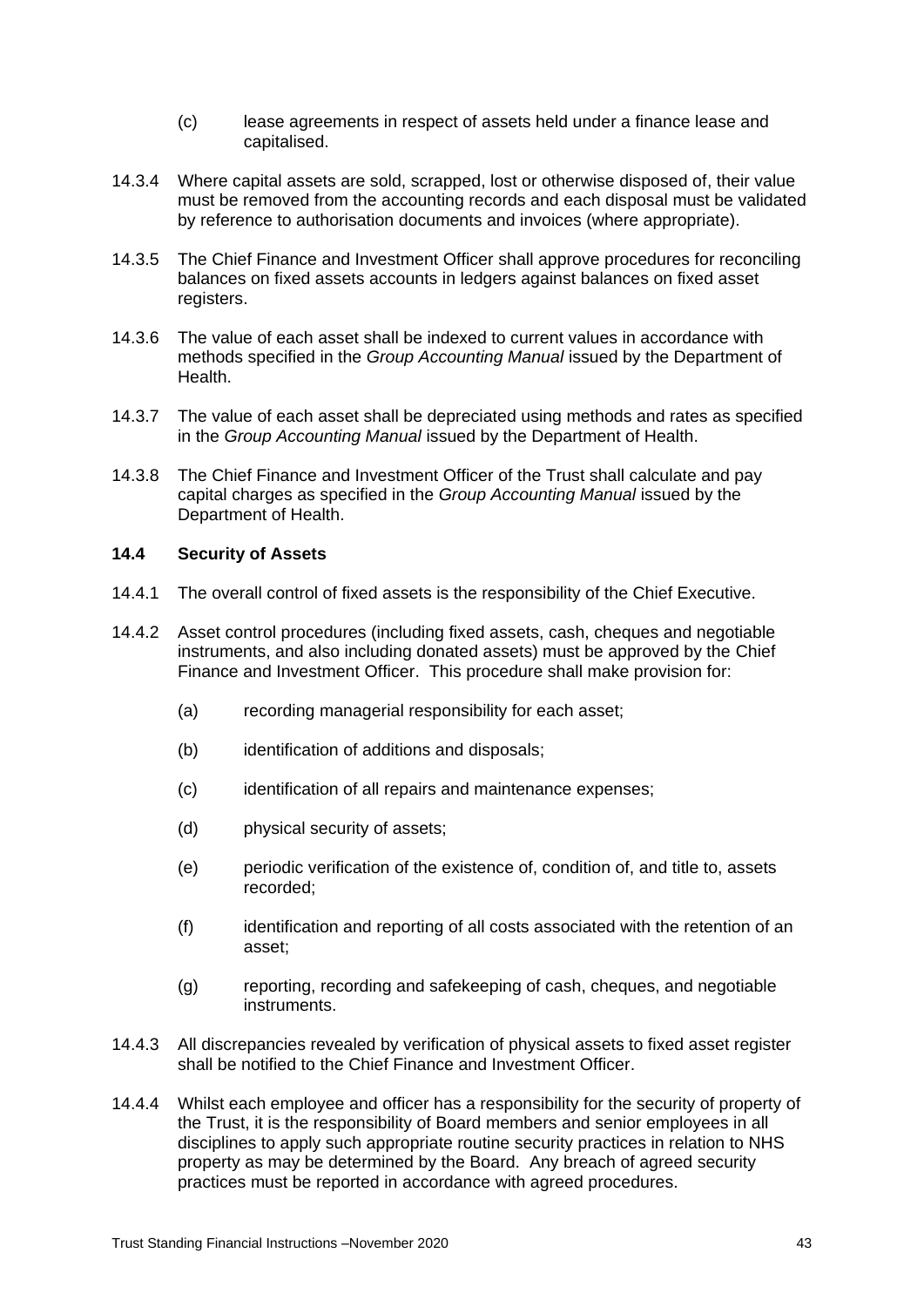- 14.4.5 Any damage to the Trust's premises, vehicles and equipment, or any loss of equipment, stores or supplies must be reported by Board members and employees in accordance with the procedure for reporting losses.
- 14.4.6 Where practical, assets should be marked as Trust property.

# 15. STORES AND RECEIPT OF GOODS

#### <span id="page-43-0"></span>**15.1 General position**

- 15.1.1 Stores, defined in terms of controlled stores and departmental stores (for immediate use) should be:
	- (a) kept to a minimum;
	- (b) subjected to annual stock take;
	- (c) valued at the lower of cost and net realisable value.

# <span id="page-43-1"></span>**15.2 Control of Stores, Stocktaking, condemnations and disposal**

- 15.2.1 Subject to the responsibility of the Chief Finance and Investment Officer for the systems of control, overall responsibility for the control of stores shall be delegated to an employee by the Chief Executive. The day-to-day responsibility may be delegated by him to departmental employees and stores managers/keepers, subject to such delegation being entered in a record available to the Chief Finance and Investment Officer. The control of any Pharmaceutical stocks shall be the responsibility of a designated Pharmaceutical Officer; the control of any fuel oil and coal of a designated estates manager. The control of infection control stocks shall be the responsibility of the relevant service manager.
- 15.2.2 The responsibility for security arrangements and the custody of keys for any stores and locations shall be clearly defined in writing by the designated manager/Pharmaceutical Officer. Wherever practicable, stocks should be marked as Trust property.
- 15.2.3 The Chief Finance and Investment Officer shall set out procedures and systems to regulate the stores including records for receipt of goods, issues, and returns to stores, and losses.
- 15.2.4 Stocktaking arrangements shall be agreed with the Chief Finance and Investment Officer and there shall be a physical check covering all items in store at least once a year.
- 15.2.5 Where a complete system of stores control is not justified, alternative arrangements shall require the approval of the Chief Finance and Investment Officer.
- 15.2.6 The designated Manager/Pharmaceutical Officer shall be responsible for a system approved by the Chief Finance and Investment Officer for a review of slow moving and obsolete items and for condemnation, disposal, and replacement of all unserviceable articles. The designated Officer shall report to the Chief Finance and Investment Officer any evidence of significant overstocking and of any negligence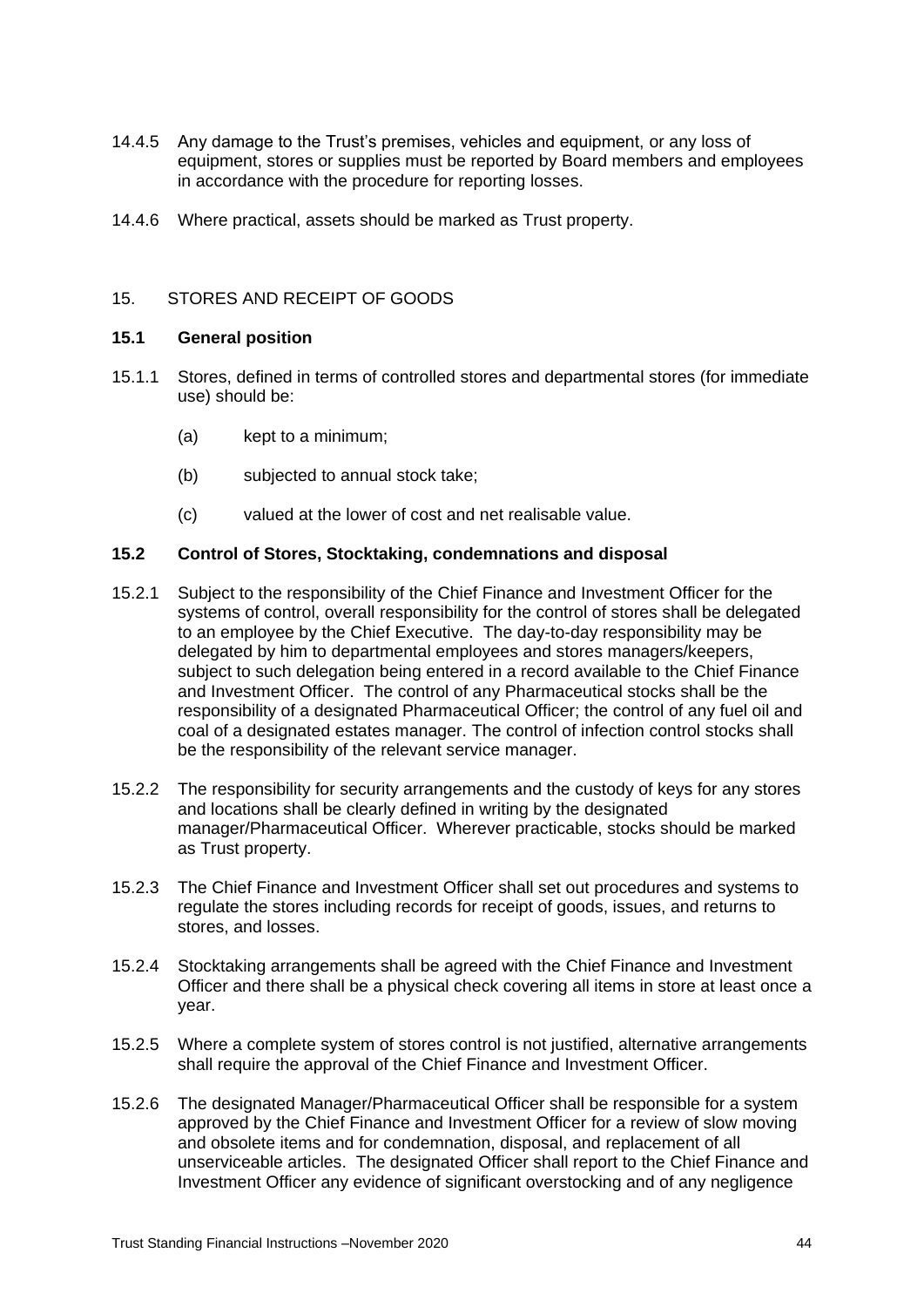or malpractice (see also overlap with SFI No. 16 Disposals and Condemnations, Losses and Special Payments). Procedures for the disposal of obsolete stock shall follow the procedures set out for disposal of all surplus and obsolete goods.

# <span id="page-44-0"></span>**15.3 Goods supplied by NHS Supply Chain**

15.3.1 For goods supplied via the NHS Supply Chain central warehouses, the Chief Executive shall identify those authorised to requisition and accept goods from the store. The authorised person shall check receipt against the delivery note before forwarding this to the Chief Finance and Investment Officer or nominated representative who shall satisfy himself that the goods have been received before accepting the recharge.

#### <span id="page-44-1"></span>**16. DISPOSALS AND CONDEMNATIONS, LOSSES AND SPECIAL PAYMENTS**

#### <span id="page-44-2"></span>**16.1 Disposals and Condemnations**

#### 16.1.1 Procedures

The Chief Finance and Investment Officer must prepare detailed procedures for the disposal of assets including condemnations, and ensure that these are notified to managers.

- 16.1.2 When it is decided to dispose of a Trust asset, the Head of Department or authorised deputy will determine and advise the Chief Finance and Investment Officer of the estimated market value of the item, taking account of professional advice where appropriate.
- 16.1.3 All unserviceable articles shall be:
	- (a) condemned or otherwise disposed of by an employee authorised for that purpose by the Chief Finance and Investment Officer;
	- (b) recorded by the Condemning Officer in a form approved by the Chief Finance and Investment Officer which will indicate whether the articles are to be converted, destroyed or otherwise disposed of. All entries shall be confirmed by the countersignature of a second employee authorised for the purpose by the Chief Finance and Investment Officer.
- 16.1.4 The Condemning Officer shall satisfy himself as to whether or not there is evidence of negligence in use and shall report any such evidence to the Chief Finance and Investment Officer who will take the appropriate action.

#### <span id="page-44-3"></span>**16.2 Losses and Special Payments**

#### 16.2.1 Procedures

The Chief Finance and Investment Officer must prepare procedural instructions on the recording of and accounting for condemnations, losses, and special payments.

16.2.2 Any employee or officer discovering or suspecting a loss of any kind must either immediately inform their head of department, who must immediately inform the Chief Executive and the Chief Finance and Investment Officer or inform an officer charged with responsibility for responding to concerns involving loss. This officer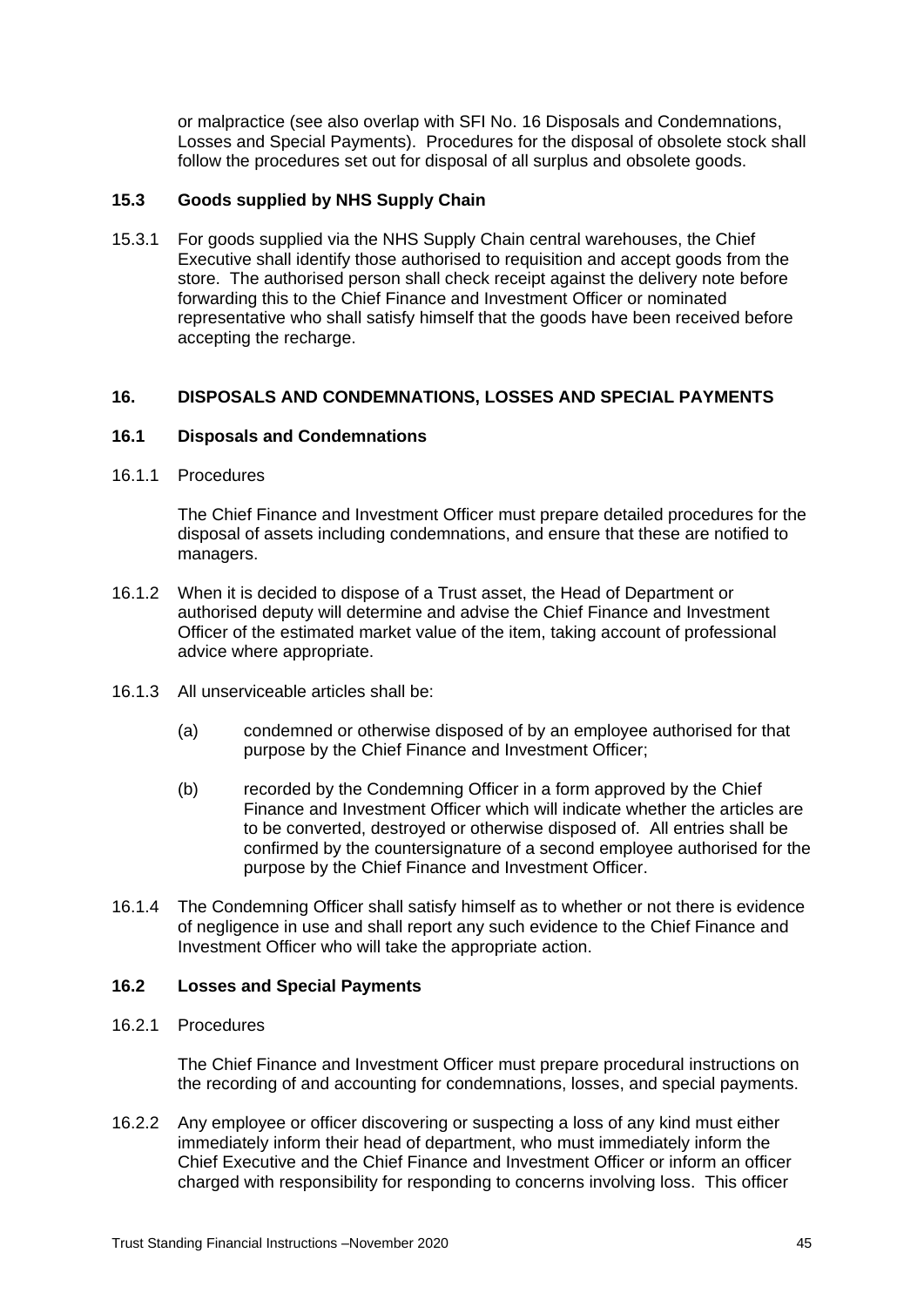will then appropriately inform the Chief Finance and Investment Officer and/or Chief Executive. Where a criminal offence is suspected, the Chief Finance and Investment Officer must immediately inform the police if theft or arson is involved. In cases of fraud and corruption or of anomalies which may indicate fraud or corruption, the Chief Finance and Investment Officer must inform the relevant LCFS and NHS Counter Fraud Authority's regional team in accordance with Secretary of State for Health's Directions.

The Chief Finance and Investment Officer must notify the Local Counter Fraud Service and the External Auditor of all identified frauds.

- 16.2.3 For losses apparently caused by theft, arson, neglect of duty or gross carelessness, except if trivial, the Chief Finance and Investment Officer must immediately notify:
	- (a) the Board,
	- (b) the External Auditor.
- 16.2.4 Within limits delegated to it by the Department of Health, the Board shall approve the writing-off of losses.
- 16.2.5 The Chief Finance and Investment Officer shall be authorised to take any necessary steps to safeguard the Trust's interests in bankruptcies and company liquidations.
- 16.2.6 For any loss, the Chief Finance and Investment Officer should consider whether any insurance claim can be made.
- 25.2.7 The Chief Finance and Investment Officer shall maintain a Losses and Special Payments Register in which write-off action is recorded.
- 16.2.8 No special payments exceeding delegated limits shall be made without the prior approval of the Department of Health.
- 16.2.9 All losses and special payments must be reported to the Audit Committee at every meeting.

#### <span id="page-45-0"></span>**17. INFORMATION TECHNOLOGY**

#### <span id="page-45-1"></span>**17.1 Responsibilities and duties of the Chief Executive**

- 17.1.1 The Chief Executive, who is responsible for the accuracy and security of the computerised financial data of the Trust, shall:
	- (a) devise and implement any necessary procedures to ensure adequate (reasonable) protection of the Trust's data, programs and computer hardware for which the Director is responsible from accidental or intentional disclosure to unauthorised persons, deletion or modification, theft or damage, having due regard for the Data Protection Act 1998;
	- (b) ensure that adequate (reasonable) controls exist over data entry, processing, storage, transmission and output to ensure security, privacy, accuracy, completeness, and timeliness of the data, as well as the efficient and effective operation of the system;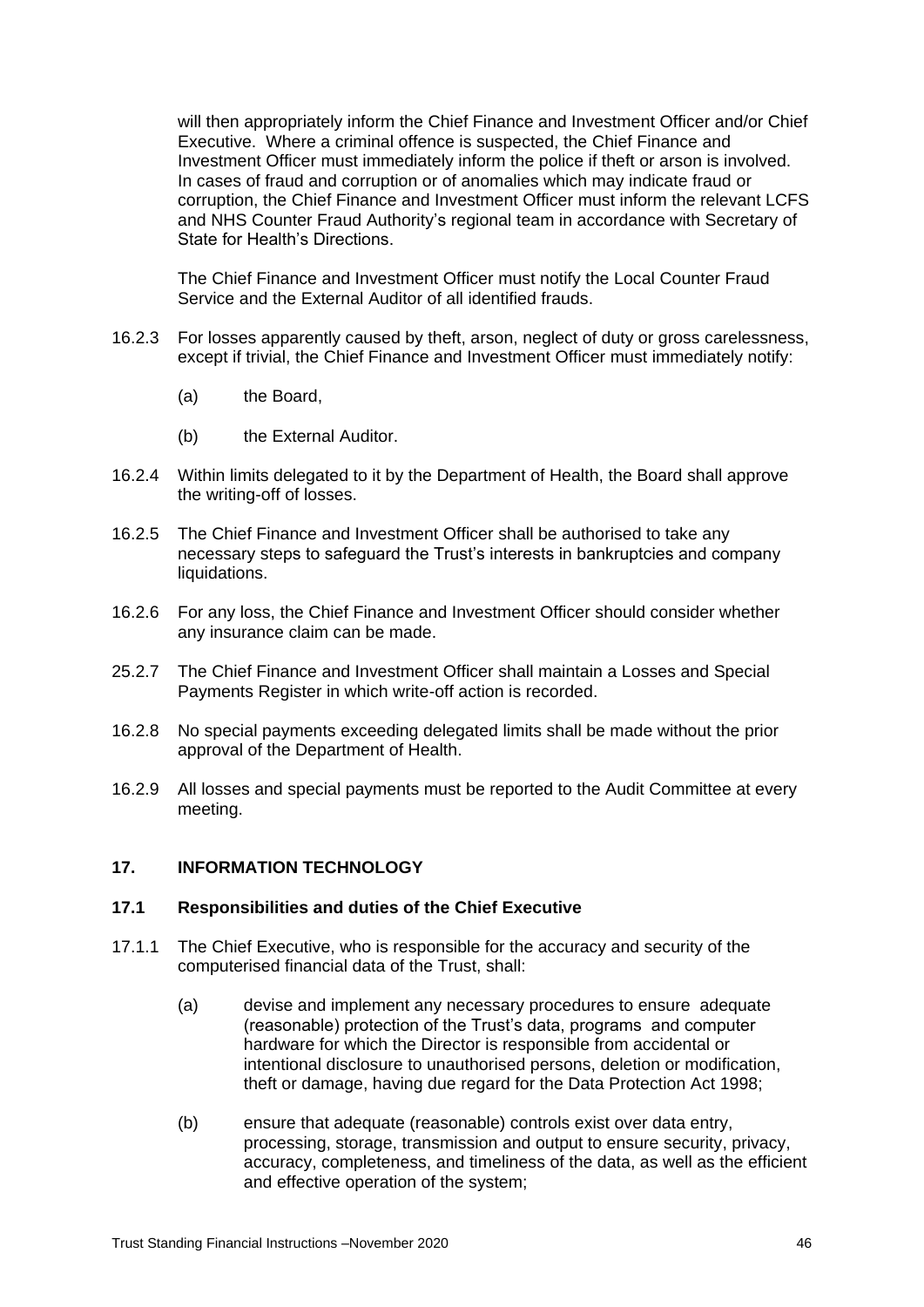- (c) ensure that adequate controls exist such that the computer operation is separated from development, maintenance and amendment;
- (d) ensure that an adequate management (audit) trail exists through the computerised system and that such computer audit reviews as the Director may consider necessary are being carried out.
- 17.1.2 The Chief Finance and Investment Officer shall need to ensure that new financial systems and amendments to current financial systems are developed in a controlled manner and thoroughly tested prior to implementation. Where this is undertaken by another organisation, assurances of adequacy must be obtained from them prior to implementation.
- 17.1.3 The Trust Board Secretary shall publish and maintain a Freedom of Information (FOI) Register, or adopt a model Publication Scheme approved by the information Commissioner. A Publication Scheme is a complete guide to the information routinely published by a public authority. It describes the classes or types of information about our Trust that we make publicly available.

#### <span id="page-46-0"></span>**17.2 Responsibilities and duties of other Directors and Officers in relation to computer systems of a general application**

- 17.2.1 In the case of computer systems which are proposed General Applications (i.e. normally those applications which the majority of Trust's in the Region wish to sponsor jointly) all responsible directors and employees will send to the Chief Information Officer:
	- (a) details of the outline design of the system;
	- (b) in the case of packages acquired either from a commercial organisation, from the NHS, or from another public sector organisation, the operational requirement.

If the Chief Information Officer agrees to the implementation of the system details will be forwarded to the Chief Executive for approval.

# <span id="page-46-1"></span>**17.3 Contracts for Computer Services with other health bodies or outside agencies**

- 17.3.1 The Chief Executive shall ensure that contracts for computer services for financial applications with another health organisation or any other agency shall clearly define the responsibility of all parties for the security, privacy, accuracy, completeness, and timeliness of data during processing, transmission and storage. The contract should also ensure rights of access for audit purposes.
- 17.3.2 Where another health organisation or any other agency provides a computer service for financial applications, the Chief Finance and Investment Officer shall periodically seek assurances that adequate controls are in operation.

# <span id="page-46-2"></span>**17.4 Risk Assessment**

17.4.1 The Chief Executive shall ensure that risks to the Trust arising from the use of IT are effectively identified and considered and appropriate action taken to mitigate or control risk. This shall include the preparation and testing of appropriate disaster recovery plans.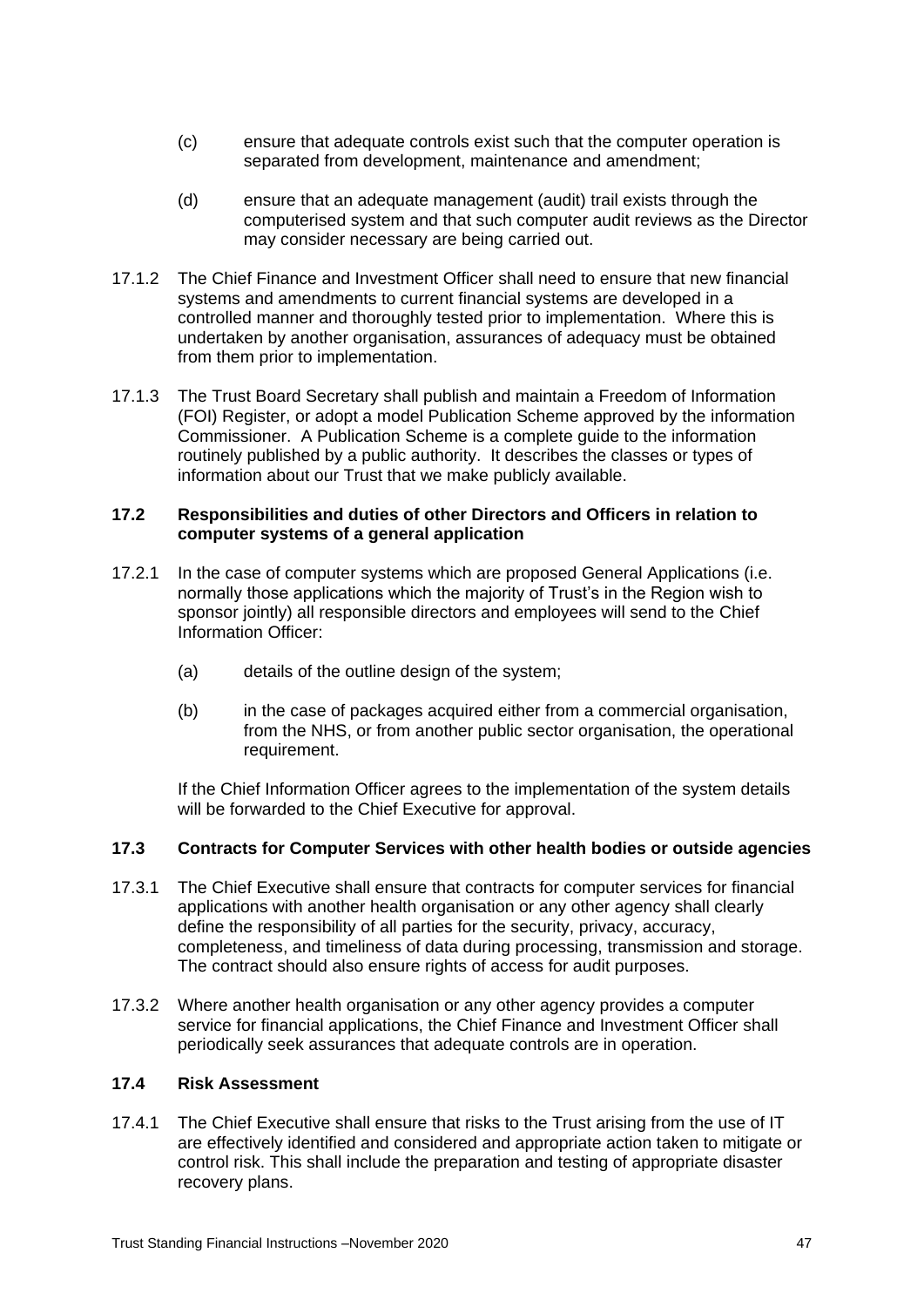#### **17.5 Requirements for Computer Systems which have an impact on corporate financial systems**

- 17.5.1 Where computer systems have an impact on corporate financial systems the Chief Executive shall need to be satisfied that:
	- (a) systems acquisition, development and maintenance are in line with corporate policies such as an Information Technology Strategy;
	- (b) data produced for use with financial systems is adequate, accurate, complete and timely, and that a management (audit) trail exists;
	- (c) Chief Executive staff have access to such data;
	- (d) such computer audit reviews as are considered necessary are being carried out.

# <span id="page-47-0"></span>**18. PATIENTS' PROPERTY**

- 18.1 The Trust has a responsibility to provide safe custody for money and other personal property (hereafter referred to as "property") handed in by patients, in the possession of unconscious or confused patients, or found in the possession of patients dying in hospital or dead on arrival.
- 18.2 The Chief Executive is responsible for ensuring that patients or their guardians, as appropriate, are informed before or at admission by:
	- notices and information booklets; (notices are subject to sensitivity guidance)
	- hospital admission documentation and property records;
	- the oral advice of administrative and nursing staff responsible for admissions,

that the Trust will not accept responsibility or liability for patients' property brought into Health Service premises, unless it is handed in for safe custody and a copy of an official patients' property record is obtained as a receipt.

- 18.3 The Chief Finance and Investment Officer must provide detailed written instructions on the collection, custody, investment, recording, safekeeping, and disposal of patients' property (including instructions on the disposal of the property of deceased patients and of patients transferred to other premises) for all staff whose duty is to administer, in any way, the property of patients. Due care should be exercised in the management of a patient's money in order to maximise the benefits to the patient.
- 18.4 Where Department of Health instructions require the opening of separate accounts for patients' monies, these shall be opened and operated under arrangements agreed by the Chief Finance and Investment Officer.
- 18.5 In all cases where property of a deceased patient is of a total value in excess of £5,000 (or such other amount as may be prescribed by any amendment to the Administration of Estates, Small Payments, Act 1965), the production of Probate or Letters of Administration shall be required before any of the property is released.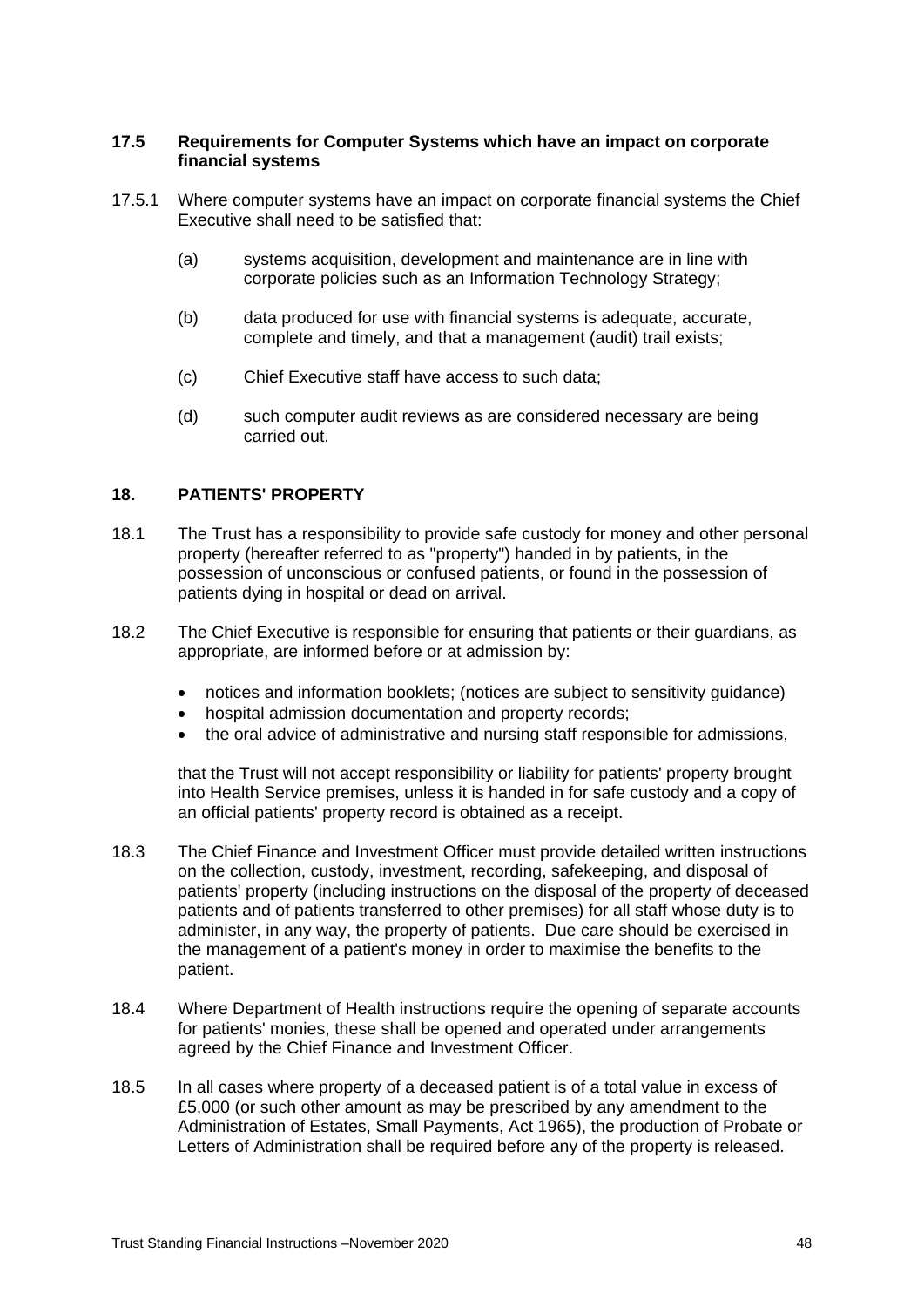Where the total value of property is £5,000 or less, forms of indemnity shall be obtained.

- 18.6 Staff should be informed, on appointment, by the appropriate departmental or senior manager of their responsibilities and duties for the administration of the property of patients.
- 18.7 Where patients' property or income is received for specific purposes and held for safekeeping the property or income shall be used only for that purpose, unless any variation is approved by the donor or patient in writing.

# <span id="page-48-0"></span>**19. FUNDS HELD ON TRUST**

#### <span id="page-48-1"></span>**19.1 Corporate Trustee**

- a) Standing Order No. 2.8 outlines the Trust's responsibilities as a corporate trustee for the management of funds it holds on trust, along with SFI 4.9.3 that defines the need for compliance with Charity Commission latest guidance and best practice.
- b) The discharge of the Trust's corporate trustee responsibilities are distinct from its responsibilities for exchequer funds and may not necessarily be discharged in the same manner, but there must still be adherence to the overriding general principles of financial regularity, prudence and propriety. Trustee responsibilities cover both charitable and non-charitable purposes.
- c) The Chief Finance and Investment Officer shall ensure that each trust fund which the Trust is responsible for managing is managed appropriately with regard to its purpose and to its requirements.

#### <span id="page-48-2"></span>**19.2 Accountability to Charity Commission and Secretary of State for Health**

- a) The trustee responsibilities must be discharged separately and full recognition given to the Trust's dual accountabilities to the Charity Commission for charitable funds held on trust and to the Secretary of State for all funds held on trust.
- b) The Schedule of Matters Reserved to the Board and the Scheme of Delegation make clear where decisions regarding the exercise of discretion regarding the disposal and use of the funds are to be taken and by whom. All Trust Board members and Trust officers must take account of that guidance before taking action.

#### <span id="page-48-3"></span>**19.3 Applicability of Standing Financial Instructions to funds held on Trust**

- a) In so far as it is possible to do so, most of the sections of these Standing Financial Instructions will apply to the management of funds held on trust.
- b) The over-riding principle is that the integrity of each Trust must be maintained and statutory and Trust obligations met. Materiality must be assessed separately from Exchequer activities and funds.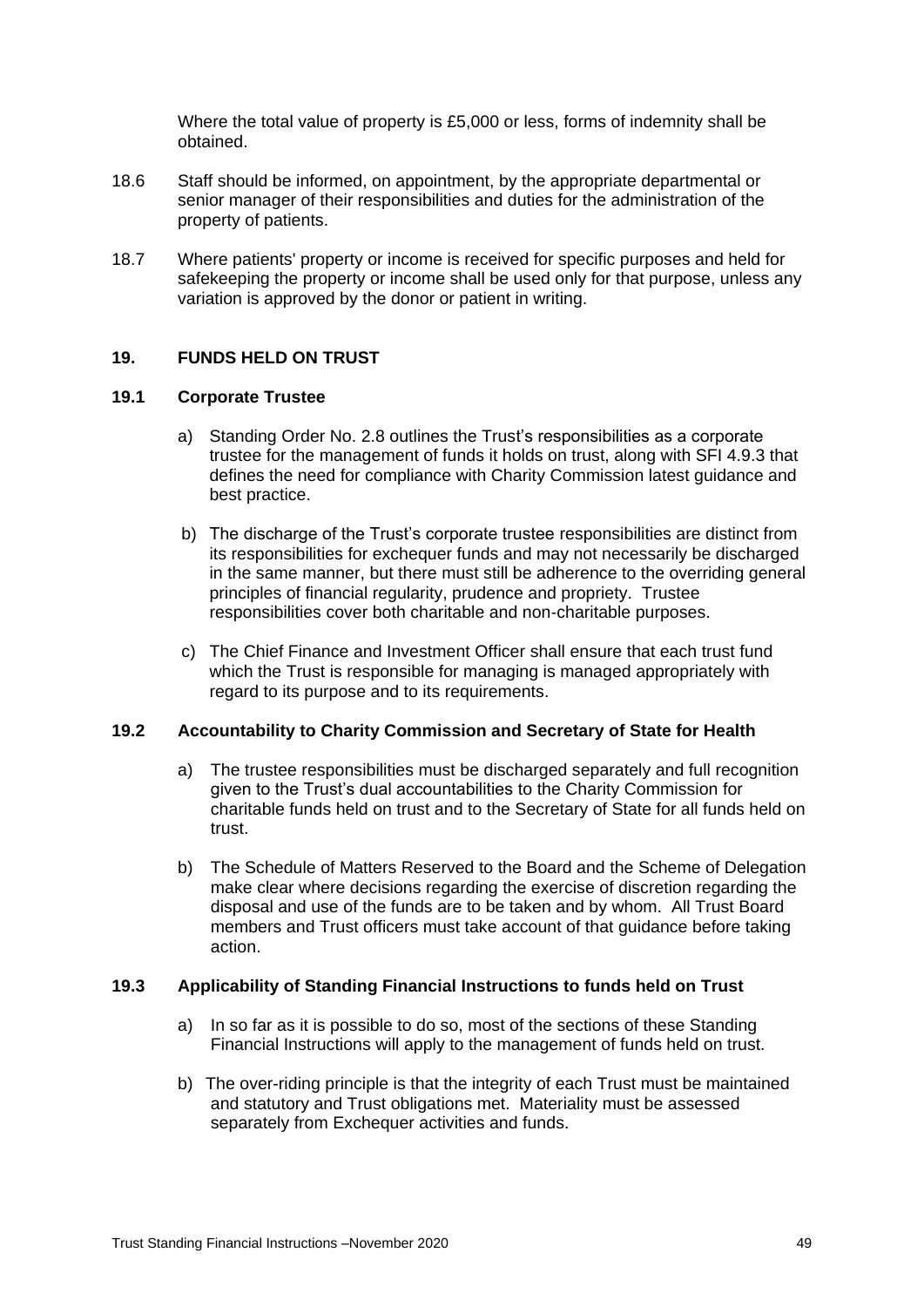#### <span id="page-49-0"></span>**20. ACCEPTANCE OF GIFTS BY STAFF AND LINK TO STANDARDS OF BUSINESS CONDUCT (see overlap with SO No. 7 and SFI No. 11.2.6 (d))**

20.1 The Trust Board Secretary shall ensure that all staff are made aware of the Trust policy on acceptance of gifts and other benefits in kind by staff. This policy follows the guidance contained in the NHS England publication "Managing Conflicts of Interest in the NHS - Guidance for staff and organisations" and is also deemed to be an integral part of these Standing Orders and Standing Financial Instructions (see overlap with SO No. 7).

# <span id="page-49-1"></span>**21. RETENTION OF RECORDS**

- 21.1 The Chief Executive shall be responsible for maintaining archives for all records required to be retained in accordance with Department of Health guidelines.
- 21.2 The records held in archives shall be capable of retrieval by authorised persons.
- 21.3 Records held in accordance with latest Department of Health guidance shall only be destroyed at the express instigation of the Chief Executive. Detail shall be maintained of records so destroyed.

# <span id="page-49-2"></span>**22. RISK MANAGEMENT AND INSURANCE**

#### <span id="page-49-3"></span>**22.1 Programme of Risk Management**

- 22.1.1 The Chief Executive shall ensure that the Trust has a programme of risk management, in accordance with current Department of Health assurance framework requirements, which must be approved and monitored by the Board.
- 22.1.2 The programme of risk management shall include:
	- a) a process for identifying and quantifying risks and potential liabilities;
	- b) engendering among all levels of staff a positive attitude towards the control of risk;
	- c) management processes to ensure all significant risks and potential liabilities are addressed including effective systems of internal control, cost effective insurance cover, and decisions on the acceptable level of retained risk;
	- d) contingency plans to offset the impact of adverse events;
	- e) audit arrangements including; Internal Audit, clinical audit, health and safety review;
	- f) a clear indication of which risks shall be insured;
	- g) arrangements to review the Risk Management programme.

The existence, integration and evaluation of the above elements will assist in providing a basis to produce the Annual Governance Statement (AGS) within the Annual Report and Accounts as required by current Department of Health guidance.